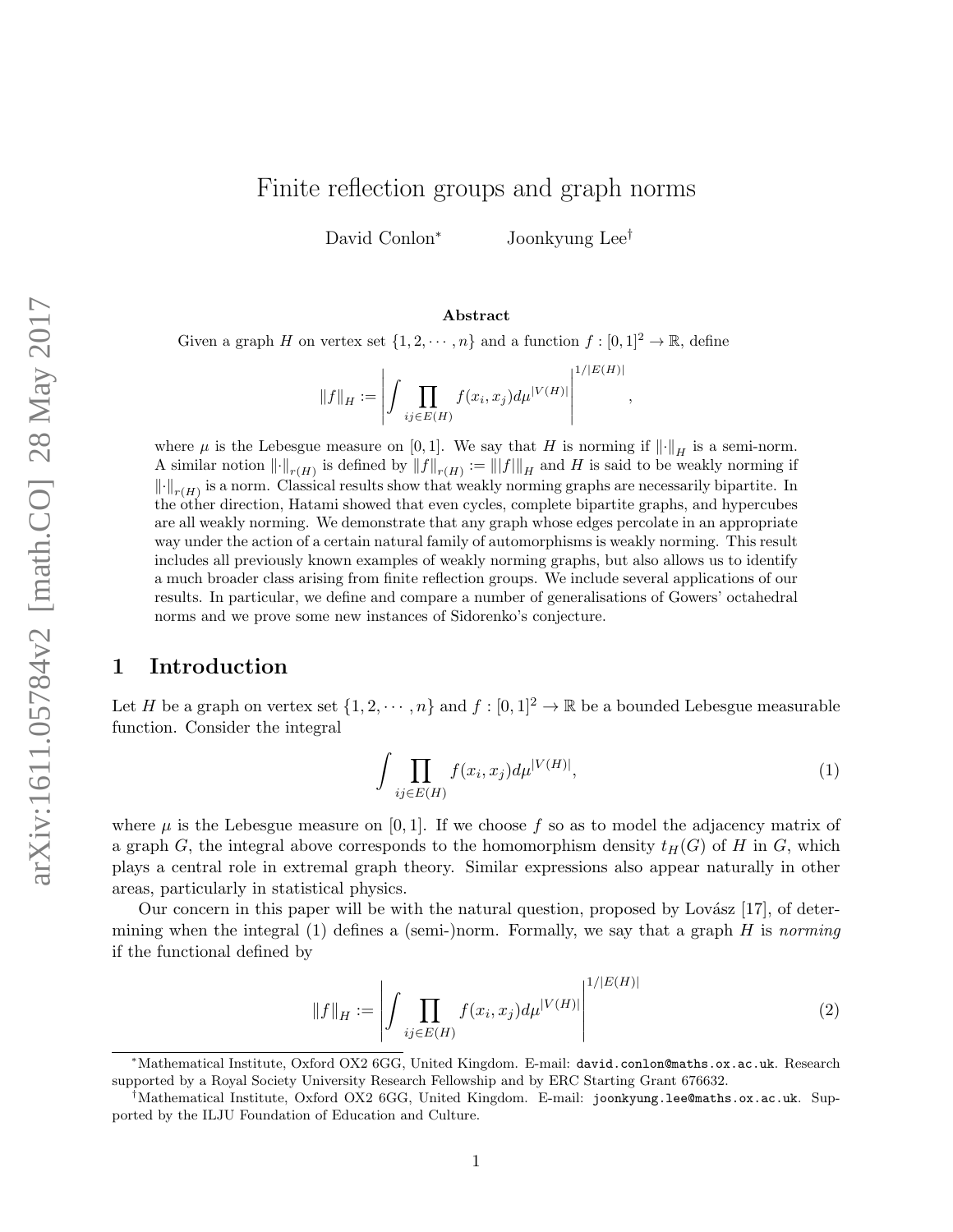is a semi-norm, and weakly norming if

<span id="page-1-1"></span>
$$
||f||_{r(H)} := \left(\int \prod_{ij \in E(H)} |f(x_i, x_j)| d\mu^{|V(H)|} \right)^{1/|E(H)|}
$$
(3)

is a norm. As one might expect from the name, it is easy to check that every norming graph is weakly norming. While our focus will usually be on weakly norming graphs, we will often discuss how analogous results can be derived for norming graphs under an extra technical condition.

The first in-depth study of (weakly) norming graphs was undertaken by Hatami [\[12\]](#page-27-1). A moment's thought shows that  $H$  is necessarily bipartite whenever it is weakly norming, because otherwise it can be zero for strictly positive functions. In [\[12\]](#page-27-1), Hatami showed that the n-dimensional hypercube  $Q_n$  and the complete bipartite graph  $K_{m,n}$  are weakly norming. He also observed that the functionals  $\lVert \cdot \rVert_{C_{2k}}$  correspond to the classical Schatten–von Neumann norms and, hence, even cycles are norming. In addition, Lovász [\[17\]](#page-27-0) showed that the complete bipartite graph  $K_{n,n}$  minus a perfect matching is weakly norming.

We generalise these results, finding a much larger class of (weakly) norming graphs that includes all of the known examples. To give an indication of our results, suppose that  $k$  and  $r$  are integers with  $k \leq r$  and P is a polytope. Consider the bipartite graph between k-faces and r-faces of P indicating their incidence. That is, we place an edge between a  $k$ -face and an  $r$ -face if one contains the other. We call this graph the  $(k, r)$ -incidence graph of the polytope  $\mathcal{P}$ . We then have the following theorem.

#### <span id="page-1-0"></span>**Theorem 1.1.**  $(k, r)$ -incidence graphs of regular polytopes are weakly norming.

For example, in an *n*-dimensional simplex, the k-faces and r-faces naturally correspond to  $(k+1)$ element and  $(r + 1)$ -element subsets of [n]. Therefore, the  $(k, r)$ -incidence graph of an n-simplex is the inclusion graph between  $(k + 1)$ -sets and  $(r + 1)$ -sets. In particular, the  $(0, 1)$ -incidence graph is the 1-subdivision of  $K_n$ , the  $(0, n-2)$ -incidence graph is  $K_{n,n}$  minus a perfect matching, and the  $(0, n-1)$ -incidence graph is the star  $K_{1,n}$ , which by tensor powering shows that  $K_{m,n}$  is also weakly norming. Even cycles  $C_{2k}$  are the  $(0, 1)$ -incidence graphs of regular k-gons and thus are weakly norming. More generally, by considering the  $(0, 1)$ -incidence graph of any regular polytope, such as hypercubes or the icosahedron, we see that their 1-subdivisions are weakly norming.

We prove Theorem [1.1](#page-1-0) as a corollary of a more general result showing how weakly norming graphs arise from finite reflection groups. A *finite reflection group* is a finite subgroup of  $GL(n, \mathbb{R})$ generated by a set of reflections across hyperplanes passing through the origin. Those readers who are not familiar with these groups may temporarily assume that, given a finite reflection group W, there exists a distinguished set of generators  $S$  known as simple reflections (for further details, see Section [4.1\)](#page-8-0). Fixing a generating set of simple reflections S in a finite reflection group  $W$ , let  $S_1$  and  $S_2$  be subsets of S and let  $W_1$  and  $W_2$  be the subgroups of W generated by  $S_1$  and  $S_2$ , respectively. Consider the bipartite graph between the (left-)cosets of  $W_1$  and  $W_2$ , where  $wW_1$  and  $wW_2$  are adjacent for every  $w \in W$ . We call this graph the  $(S_1, S_2; S, W)$ -reflection graph and say that a graph H is a reflection graph if it is isomorphic to an  $(S_1, S_2; S, W)$ -reflection graph for some suitable choice of parameters. With these definitions, we may now state our main result.

#### <span id="page-1-2"></span>Theorem 1.2. Reflection graphs are weakly norming.

This class includes the  $(k, r)$ -incidence graphs of regular polytopes, but also provides other simple examples, such as the hypercube (rather than its subdivision) and the graph obtained by replacing each edge of an octahedron with a cycle of length 4 (see Example [4.16](#page-16-0) for a more formal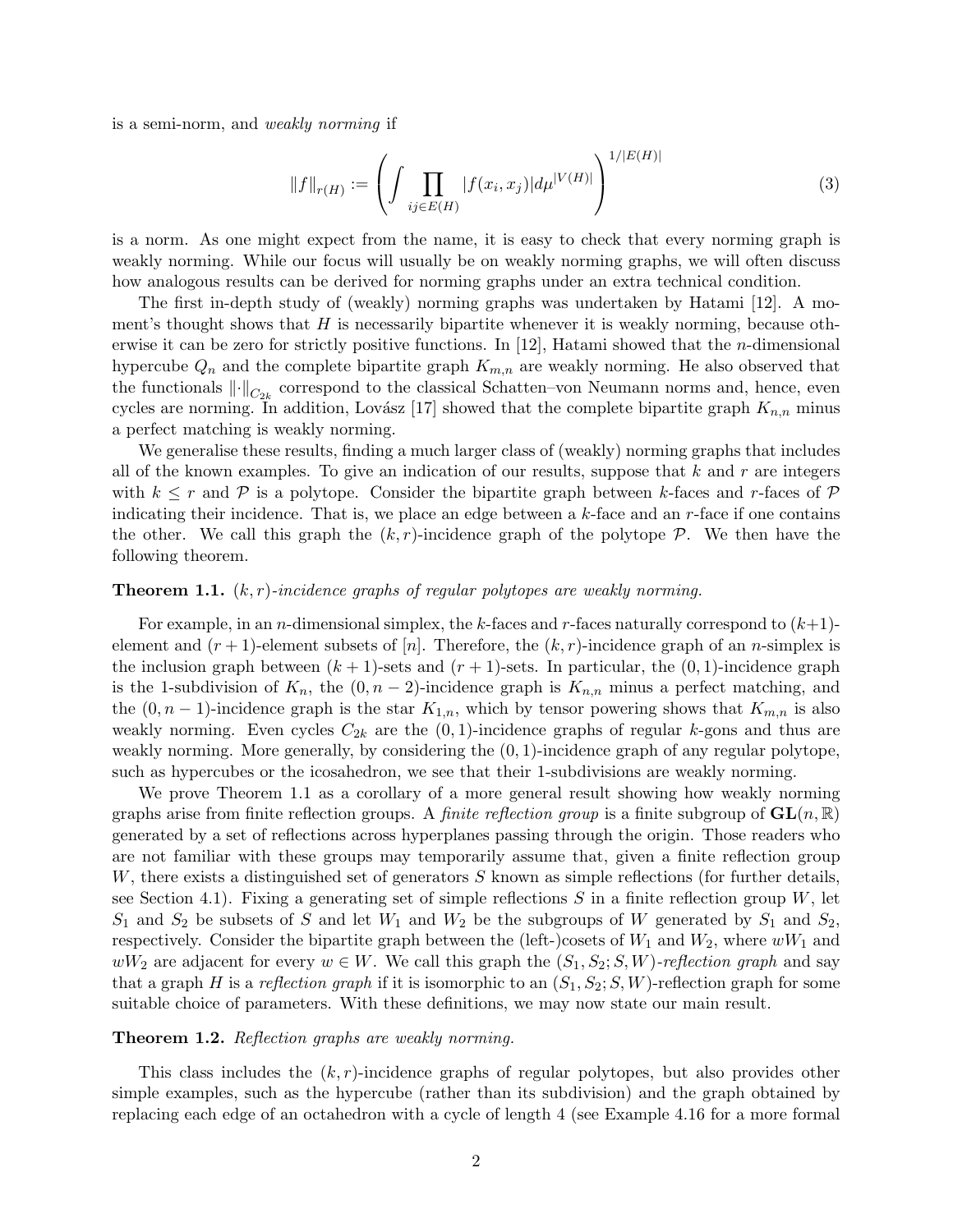description). It also opens the door to more exotic examples, coming from the exceptional reflection groups  $E_6$ ,  $E_7$ , and  $E_8$ . An analogous result also holds for norming graphs, though under a slightly stronger condition.

<span id="page-2-3"></span>**Theorem 1.3.** Let W be a finite reflection group and let S be a generating set of simple reflections. Then, for any disjoint subsets  $S_1$  and  $S_2$  of S, the  $(S_1, S_2; S, W)$ -reflection graph is norming.

When proving that  $\lVert \cdot \rVert_{r(H)}$  is a norm, all of the difficulties lie in proving the triangle inequality. Hatami's work in [\[12\]](#page-27-1) started from the observation that a Hölder-like inequality is equivalent to the triangle inequality for  $\left\| \cdot \right\|_{r(H)}$ . To state his condition, we have to introduce some notation generalising [\(2\)](#page-0-1) and [\(3\)](#page-1-1). Let  $m = |E(H)|$  and let  $\chi : E(G) \to [m]$  be a (not necessarily proper) edge colouring of H. Consider a family  $\mathcal{F} = \{f_1, f_2, \dots, f_m\}$  of bounded measurable functions on  $[0, 1]^2$  and define

$$
\langle \mathcal{F}; \chi \rangle_H := \int \prod_{e = ij \in E(H)} f_{\chi(e)}(x_i, x_j) d\mu^{|V(H)|}.
$$

Note that if  $f_i = |f|$  for all  $i = 1, 2, \cdots, m$ , then  $\langle \mathcal{F}; \chi \rangle_H = ||f||_{r(H)}^{|E(H)|}$  $r(H)$ , while if  $f_i = f$ , then  $|\langle \mathcal{F}; \chi \rangle_H| = ||f||_H^{|E(H)|}$ . Hatami's result now says that the triangle inequality holds for  $||\cdot||_{r(H)}$  if and only if

<span id="page-2-0"></span>
$$
\langle \mathcal{F}; \chi \rangle_H \le \prod_{e \in E(H)} \left\| f_{\chi(e)} \right\|_{r(H)} \tag{4}
$$

for all choices of F and  $\chi$ . Furthermore,  $\left\|\cdot\right\|_H$  is a semi-norm if and only if the analogous inequality obtained by replacing  $||f_{\chi(e)}||_{r(H)}$  with  $||f_{\chi(e)}||_{H}$  holds.

We will think of [\(4\)](#page-2-0) in the following terms: regard the functions  $f_1, \dots, f_m$  as m distinct graphs on the same vertex set<sup>[1](#page-2-1)</sup> and imagine each edge of  $f_i$  has the colour i. Then  $\langle \mathcal{F}; \chi \rangle_H$  is the number of (homomorphic) copies of H which are coloured according to  $\chi$ , i.e., each edge  $e \in E(H)$  receives the colour  $\chi(e)$ . In particular, if  $\chi$  is a one-to-one map then  $\langle \mathcal{F}; \chi \rangle_H$  counts the number of 'rainbow' copies of H, while  $||f_i||_{r(H)}^{|E(H)|}$  $r(H)$  counts the number of monochromatic copies of H in colour *i*. Thus,  $(4)$  is equivalent to the statement that the number of rainbow copies of H is bounded above by the geometric mean of the number of monochromatic copies in each colour.

The proof that [\(4\)](#page-2-0) holds for reflection graphs has two steps. In the first step, discussed in Section [3,](#page-5-0) we show that any graph whose edges percolate in an appropriate way under the action of a certain natural family of automorphisms is weakly norming. This statement, Theorem [3.3,](#page-8-1) is more general than Theorem [1.2,](#page-1-2) and may be of independent interest, but the resulting condition needs to be verified by hand for any particular graph or class of graphs. Accordingly, the second step in our proof, discussed in Section [4,](#page-8-2) is to find a general argument that verifies this condition for all reflection graphs. It is here that we use results from the theory of finite reflection groups.

Suppose now that H is a weakly norming graph, f is a bounded measurable function on  $[0,1]^2$ , and  $e^*$  is an edge of H. If we put  $f_1 = |f|$ ,  $f_2 = f_3 = \cdots = f_m = 1$ , and make  $\chi$  one-to-one with  $\chi(e^*) = 1$ , then  $\langle \mathcal{F}; \chi \rangle_H = ||f||_{r(K_2)}$ , where  $K_2$  is just a single edge, so [\(4\)](#page-2-0) implies that

<span id="page-2-2"></span>
$$
||f||_{r(K_2)} \le ||f||_{r(H)}.
$$
\n(5)

<span id="page-2-1"></span><sup>&</sup>lt;sup>1</sup>When the  $f_i$  are non-negative, as they will be when studying weakly norming graphs, there are large graphs approximating  $f_1, \dots, f_m$  by the limit theory of dense graphs [\[18\]](#page-27-2).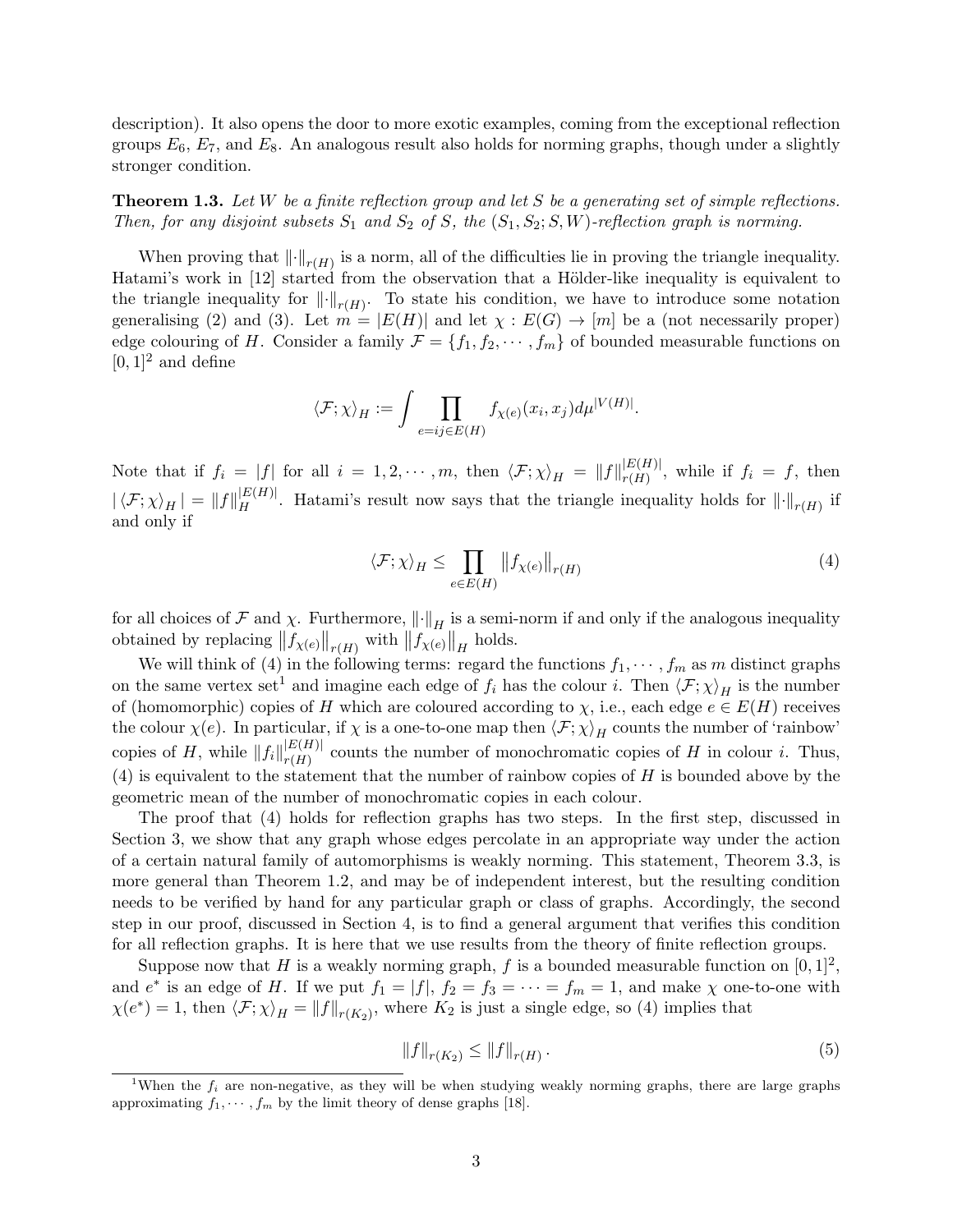That is, when H is weakly norming, H satisfies Sidorenko's conjecture  $[22, 23]$  $[22, 23]$ , which says exactly that for any bipartite graph H and any bounded measurable function  $f$ , an inequality of the form [\(5\)](#page-2-2) holds. Sidorenko's conjecture is one of the major open problems in extremal graph theory, and there has been much recent work [\[4,](#page-27-3) [6,](#page-27-4) [14,](#page-27-5) [16,](#page-27-6) [24\]](#page-28-2) verifying the conjecture for a widening class of graphs. As noted above, all of the weakly norming graphs found in this paper also satisfy Sidorenko's conjecture. However, this is not the only application of our results to Sidorenko's conjecture. By applying the entropy techniques developed in  $[16, 14, 24, 6]$  $[16, 14, 24, 6]$  $[16, 14, 24, 6]$  $[16, 14, 24, 6]$ , we will prove that weakly norming graphs can also be used as building blocks for constructing new graphs that satisfy the conjecture. We refer the reader to Section [5.3](#page-23-0) for more details.

Finally, also in Section [5,](#page-16-1) we will discuss generalisations of our results to hypergraphs, with the main result being that a suitably defined family of reflection hypergraphs are weakly norming. We will then show that every norm defined in this manner is equivalent, in some well-defined sense, to a corresponding cut-norm and then to an appropriate variant of the octahedral norms introduced by Gowers [\[8,](#page-27-7) [9\]](#page-27-8) in his work on hypergraph regularity. Our methods also allow us to compare the relative strengths of these variants. These results generalise earlier work by Gowers [\[8,](#page-27-7) [9\]](#page-27-8) and by Conlon, H`an, Person, and Schacht [\[5\]](#page-27-9) on equivalences between cut-norms and octahedral norms and the notions of quasirandomness they define.

# <span id="page-3-1"></span>2 A motivating example

It is already non-trivial to show that [\(5\)](#page-2-2) holds, even for graphs as simple as paths [\[2\]](#page-27-10) or trees [\[22,](#page-28-0) [23\]](#page-28-1), so it should not be surprising that it is more difficult to prove the strictly stronger inequality [\(4\)](#page-2-0). To motivate what follows, we will prove that  $C_6$ , the cycle of length six, is norming without invoking spectral graph theory or Schatten–von Neumann norms. Let  $H = C_6$  be the graph with vertex set  $\{1, 2, \dots, 6\}$ , where i and  $i + 1$  are adjacent for all i (with addition taken modulo 6), and let  $\mathcal{F} = \{f_1, f_2, \cdots, f_6\}$  be a family of six functions, each taking two variables.

To show that [\(4\)](#page-2-0) holds, we may assume that  $\chi$  is a one-to-one map, that is, a rainbow colouring, as it is in the most general case. Without loss of generality, put  $\chi(e_i) = i$  if  $e_i$  is the edge between i and  $i+1$  modulo 6. Define functions g and h by

$$
g(x_1, x_4) = \int f_1(x_1, x_2) f_2(x_2, x_3) f_3(x_3, x_4) dx_2 dx_3
$$
, and  

$$
h(x_1, x_4) = \int f_4(x_4, x_5) f_5(x_5, x_6) f_6(x_6, x_1) dx_5 dx_6
$$
,

so that  $\int gh \, dx_1 dx_4 = \langle F; \chi \rangle_{C_6}$ . The function g gives the (normalised) count of rainbow walks from  $x_1$  to  $x_4$  which are coloured, in order, with the colours 1, 2, and 3. The function h can be similarly interpreted, but using the colours 6, 5, and 4. A simple application of the Cauchy–Schwarz inequality gives

$$
\langle \mathcal{F}; \chi \rangle_{C_6}^2 \le \int g^2 \int h^2,\tag{6}
$$

where here and throughout the paper we suppress the variables of integration if they are clear from context. Observe now that

<span id="page-3-0"></span>
$$
\int g^2 = \langle \mathcal{F}; \chi_L \rangle_{C_6},
$$

where  $\chi_L$  is the colouring obtained by doubling the 'left half' of the rainbow cycle, represented by the vector  $(1, 2, 3, 3, 2, 1)$ . A similar equation also holds for h, namely,  $\int h^2 = \langle F; \chi_R \rangle_{C_6}$ , where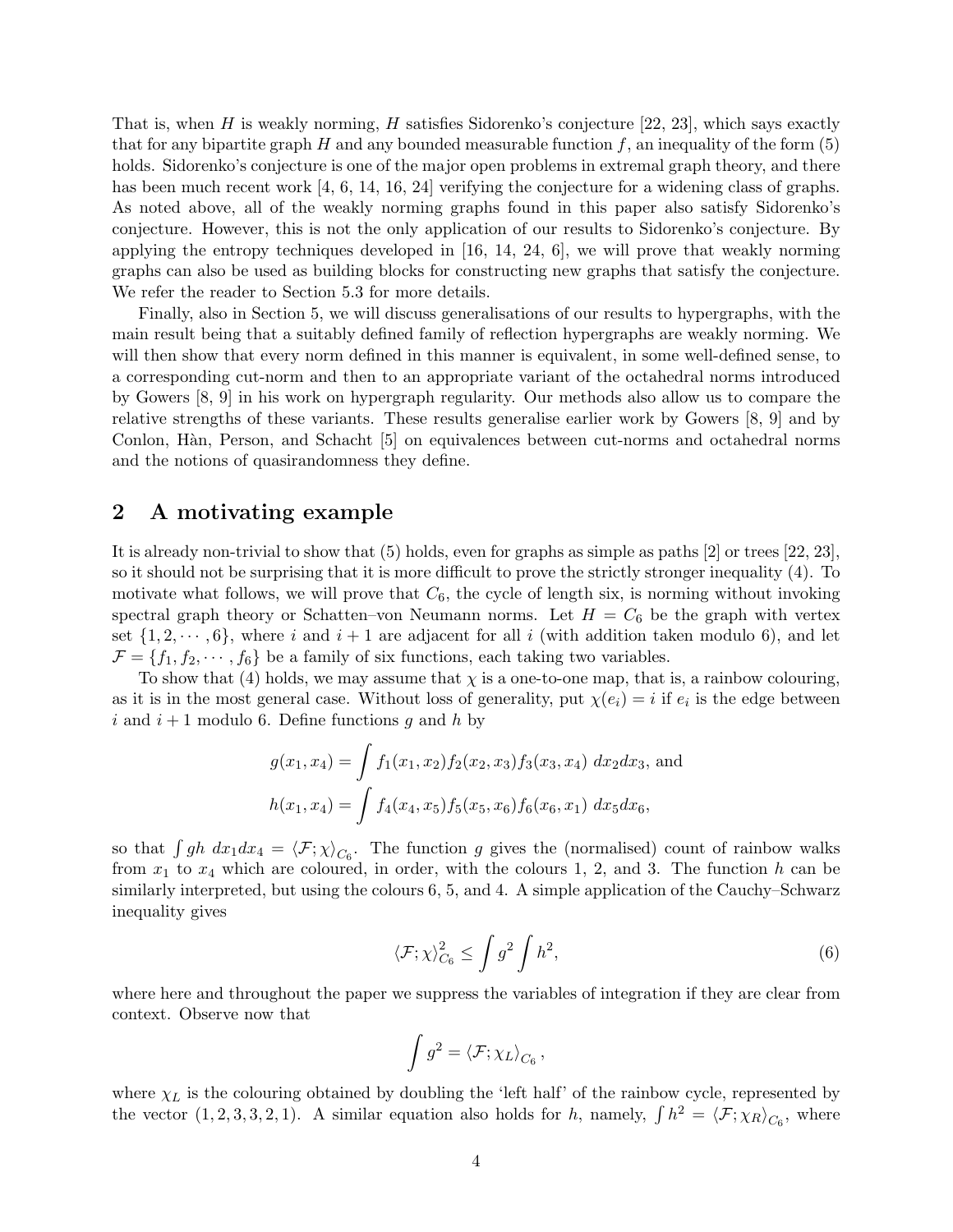$\chi_R = (6, 5, 4, 4, 5, 6)$  is the colouring obtained by doubling the 'right half' of the rainbow cycle. We have therefore bounded  $\langle \mathcal{F}; \chi \rangle_{C_6}$  from above by the geometric mean of two functions of the same form, but simpler in the sense that they both contain fewer colours. Repeating this procedure twice more, by first applying the Cauchy–Schwarz inequality to each of  $\langle F; \chi_L \rangle_{C_6}$  and  $\langle F; \chi_R \rangle_{C_6}$  with respect to the variables  $(x_2, x_5)$  and then applying the Cauchy–Schwarz inequality to each of the four resulting terms with respect to the variables  $(x_3, x_6)$ , we find that

<span id="page-4-0"></span>
$$
\langle \mathcal{F}; \chi \rangle_{C_6} \leq \prod_{i=1}^8 \langle \mathcal{F}; \chi_i \rangle_{C_6}^{1/8},
$$

where

$$
\chi_1 = (1, 1, 1, 1, 1, 1), \ \chi_2 = (2, 1, 1, 2, 2, 2), \ \chi_3 = (2, 2, 2, 2, 3, 3), \ \chi_4 = (3, 3, 3, 3, 3, 3), \n\chi_5 = (6, 6, 6, 6, 6, 6), \ \chi_6 = (5, 6, 6, 5, 5, 5), \ \chi_7 = (5, 5, 5, 5, 4, 4), \ \chi_8 = (4, 4, 4, 4, 4, 4). \tag{7}
$$

Recall that  $\langle \mathcal{F}; \chi_1 \rangle_{C_6} = ||f_1||_C^6$  $C_6$  and hence it gives one of the terms in the desired upper bound, though with an incorrect exponent.

We now iterate this 3-step process of applying the Cauchy–Schwarz inequality along different vertex cuts, noting that the more often we repeat the process the more monochromatic colourings appear in our upper bound. In particular, as in [\(7\)](#page-4-0), after each repetition, the sum of the exponents of the non-monochromatic forms reduces by at least a half. Hence, if we iterate  $k$  times, we get the bound

$$
\left\langle \mathcal{F};\chi\right\rangle_{C_6} \leq \prod_{i=1}^{2^{3k}}\left\langle \mathcal{F};\chi_{i,k}\right\rangle_{C_6}^{1/2^{3k}} ,
$$

where at least a  $1 - 2^{-k}$  proportion of the  $2^{3k}$  colourings  $\chi_{i,k}$  are monochromatic. We may rewrite this inequality as

$$
\left\langle \mathcal{F};\chi\right\rangle_{C_6} \leq \prod_{i=1}^{6^6}\left\langle \mathcal{F};\chi'_i\right\rangle_{C_6}^{\alpha_{i,k}},
$$

where each  $\chi'_{i}$  represents one of the 6<sup>6</sup> possible edge-colourings of  $C_6$  with 6 colours. In particular, we assume that  $\chi'_1, \chi'_2, \cdots, \chi'_6$  represent the monochromatic colourings in  $1, 2, \cdots, 6$ , respectively. By the argument above,  $\alpha_{1,k} + \cdots + \alpha_{6,k} \geq 1-2^{-k}$  and it is also easy to see that  $\alpha_{i,k}$  is non-decreasing in k for all  $i = 1, 2, \dots, 6$ . Therefore, taking the limit as k tends to infinity, we have

$$
\langle \mathcal{F}; \chi \rangle_{C_6} \leq \prod_{i=1}^6 \left\langle \mathcal{F}; \chi'_i \right\rangle_{C_6}^{\alpha_i},
$$

where  $\alpha_1 + \alpha_2 + \cdots + \alpha_6 = 1$ . If  $\alpha_1, \alpha_2, \cdots, \alpha_6$  were equal, this would be the desired inequality. If they are not equal, we note that an analogous procedure, but applying the Cauchy–Schwarz inequalities first with  $(x_2, x_5)$ , then with  $(x_3, x_6)$ , and finally with  $(x_1, x_4)$ , allows one to prove the inequality

$$
\langle \mathcal{F}; \chi \rangle_{C_6} \leq \prod_{i=1}^6 \left\langle \mathcal{F}; \chi'_i \right\rangle_{C_6}^{\beta_i},
$$

where  $\beta_i = \alpha_{i-1}$  (and addition is again taken modulo 6). Repeating the same idea four more times, we can cyclically permute the exponents in the inequality to all six possible positions. Taking the product of these six inequalities then completes the proof.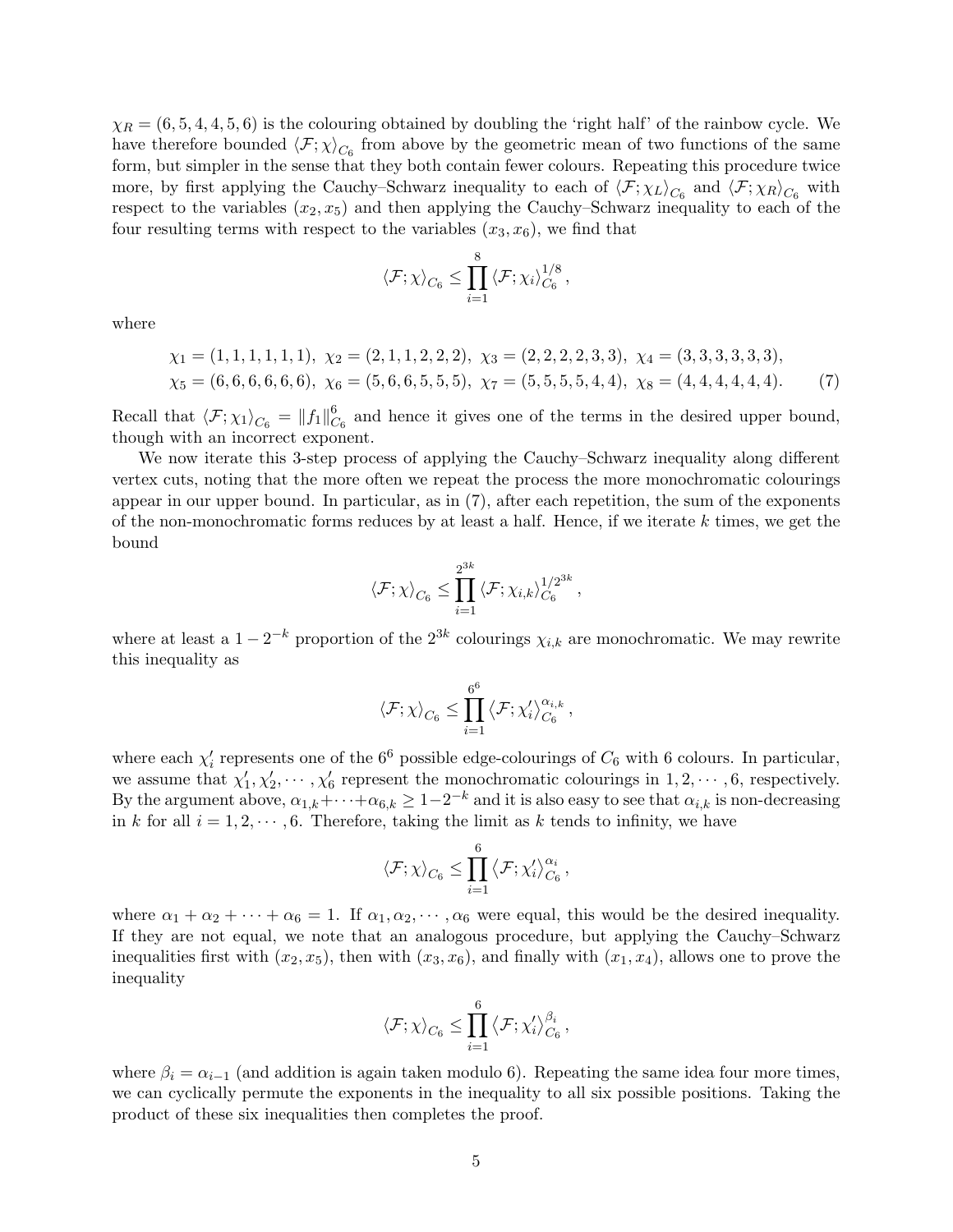### <span id="page-5-0"></span>3 Cut involutions and Cauchy–Schwarz inequalities

There were three steps to the proof given in the previous section: firstly, we showed how to apply the Cauchy–Schwarz inequality along certain vertex cuts; then we showed that a monochromatic edgecolouring of  $H$  can be obtained through a sequence of such Cauchy–Schwarz inequalities; finally, we used a limiting argument and the edge transitivity of  $C_6$  to complete the proof. In this section, we generalise these arguments. The first step will be generalised through the use of a natural class of graph automorphisms which we call cut involutions, while an appropriate generalisation of the last step is relatively straightforward. Generalising the second step, that is, finding a monochromatic edge-colouring, proves more difficult, so in this section we reduce it to a simpler question which we will resolve in Section [4](#page-8-2) for the special case of reflection graphs.

To generalise the Cauchy–Schwarz inequality [\(6\)](#page-3-0), we need to find a vertex cut which splits the graph into two isomorphic pieces, which we refer to, informally, as the left and right halves. To be more precise, given a connected graph  $H$ , say that an automorphism  $\phi$  of H is a *cut involution* if it is an involution, i.e.,  $\phi = \phi^{-1}$ , and the fixed point set  $F_{\phi} = \{v \in V(H) : \phi(v) = v\}$  is a vertex cut of H. Let  $W_H$  be the subgroup of the automorphism group of H generated by the cut involutions and call it the cut involution group of H.

Since it is possible for  $H \setminus F_{\phi}$  to have more than two components, the left and right halves of a cut involution may not be well-defined. In reflection graphs, we can avoid this ambiguity by focusing on certain special cut involutions. For now, we will simply assume that the left and right halves are somehow fixed for each cut involution  $\phi$ . That is, we will assume that there is a fixed pair of disjoint subsets  $L_{\phi}$  and  $R_{\phi}$  of  $V(H) \setminus F_{\phi}$  that are unions of connected components in  $H \setminus F_{\phi}$ and which are mapped to each other under  $\phi$ .

Define the *left-folding map*  $\phi^+ : V(H) \to V(H)$  of a cut involution  $\phi$  by

$$
\phi^+(v) = \begin{cases} \phi(v) & \text{if } v \in R_\phi \\ v & \text{if } v \in L_\phi \cup F_\phi, \end{cases}
$$

and, similarly, define the *right-folding map*  $\phi^-$  of  $\phi$  by swapping the roles of  $L_{\phi}$  and  $R_{\phi}$ . Let  $m = |E(H)|$ ,  $\mathcal{F} = \{f_1, f_2, \cdots, f_m\}$  be a family of non-negative bounded measurable functions on  $[0,1]^2$ , and  $\chi$  be an edge-colouring of H with colours  $\{1, 2, \cdots, m\}$ . Then the Cauchy–Schwarz inequality [\(6\)](#page-3-0) can be generalised in terms of a cut involution  $\phi$  by

<span id="page-5-1"></span>
$$
\langle \mathcal{F}; \chi \rangle_H \leq \langle \mathcal{F}; \chi \circ \phi^+ \rangle_H^{1/2} \langle \mathcal{F}; \chi \circ \phi^- \rangle_H^{1/2} . \tag{8}
$$

Here  $\chi \circ \phi^+$  is the colouring of H where the colour of the edges in  $R_\phi \cup F_\phi$  copies the corresponding edges in  $L_{\phi} \cup F_{\phi}$ . Similarly,  $\chi \circ \phi^{-1}$  is the colouring where the colour of the edges in  $L_{\phi} \cup F_{\phi}$  copies the corresponding edges in  $R_{\phi} \cup F_{\phi}$ .

Note that in [\(8\)](#page-5-1), the non-negativity of the functions in  $\mathcal F$  is used only if there is an edge inside  $F_{\phi}$ . More precisely, if the fixed point set  $F_{\phi}$  contains edges, then we are using a Cauchy–Schwarz inequality of the form

$$
\int hg_1g_2 = \int (h^{1/2}g_1)(h^{1/2}g_2) \le \int hg_1^2 \int hg_2^2,
$$

where  $h = \prod_{(u,v)\in H[F_{\phi}]} f_{\chi(uv)}(x_u, x_v)$ . Conversely, if there is no edge of H fixed by  $\phi$ , then the non-negativity of functions in  $\mathcal F$  is unnecessary. This observation leads naturally to the definition of a *stable involution*. This is a cut involution  $\phi$  such that the fixed point set  $F_{\phi}$  contains no edge of  $H$ , that is, it is an independent (or stable) set in  $H$  as well as a vertex cut. The subgroup of the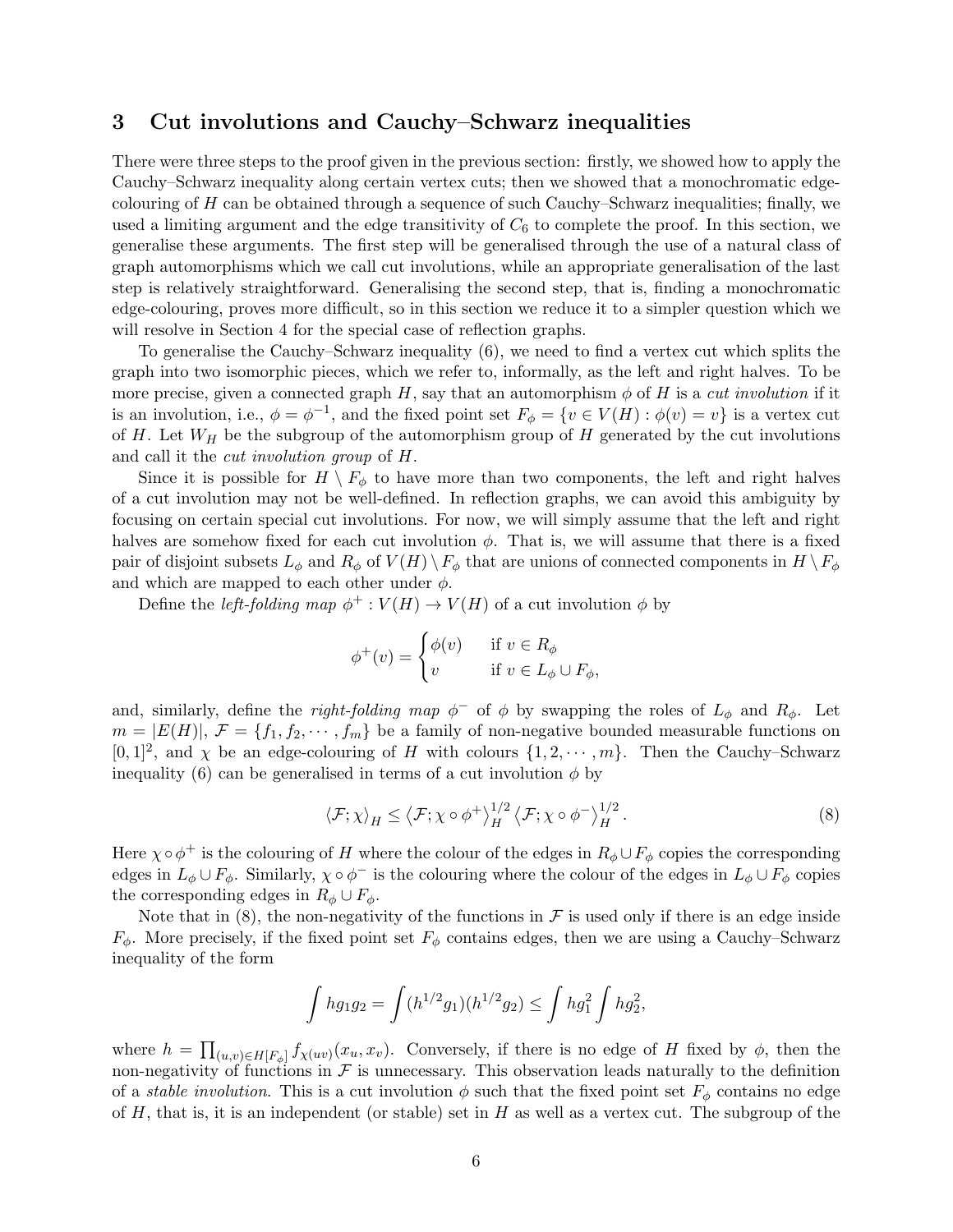automorphism group of H generated by the stable involutions is then called the stable involution *group* of H and is denoted  $S_H$ . In what follows, we will show that graphs whose edges percolate under the action of the cut involution group are weakly norming. Using the simple observation above, it is possible to prove analogous results for the stronger norming property by substituting the stable involution group for the cut involution group. We will not always be explicit about this below, choosing to focus instead on cut involutions and the weakly norming property. Nevertheless, it is worth bearing in mind.

Consider now a sequence  $\phi_1, \phi_2, \cdots, \phi_d$  of cut involutions and suppose that we wish to apply a sequence of Cauchy–Schwarz inequalities of the form [\(8\)](#page-5-1), first with  $\phi = \phi_1$ , then with  $\phi = \phi_2$ , and so on. Let  $\mathcal T$  be the rooted binary tree of depth d encoding which colourings have been obtained through such iterations: the vertices are labelled by  $m$ -edge-colourings of  $H$ , the root is labelled by the initial colouring  $\chi_0$ , and each vertex at depth  $i < d$  labelled with  $\chi$ , say, has two children with labels  $\chi \circ \phi_{i+1}^+$  and  $\chi \circ \phi_{i+1}^-$ . We call this tree the *Cauchy–Schwarz tree* associated with  $(\phi_i)_{i=1}^d$ rooted at  $\chi_0$ . As here, we will often abuse notation by identifying a vertex and its label.

Example 3.1. The 3-step process described in the previous section corresponds to the following Cauchy–Schwarz tree of depth 3:



Roughly speaking, a Cauchy–Schwarz tree shows how colours spread under applications of Cauchy–Schwarz inequalities of the form [\(8\)](#page-5-1). With this terminology, the following theorem generalises part of what was proven in the previous section.

<span id="page-6-0"></span>**Theorem 3.2.** Let H be an edge-transitive graph with m edges and  $(\phi_i)_{i=1}^d$  be a finite sequence of cut involutions of H. Let  $\chi : E(G) \to [m]$  be a rainbow edge-colouring. If the Cauchy–Schwarz tree  ${\cal T}$  associated with  $(\phi_i)_{i=1}^d$  rooted at  $\chi$  contains a leaf labelled with a monochromatic colouring  $\chi',$ then H is weakly norming.

*Proof.* Consider the Cauchy–Schwarz tree  $\mathcal T$  associated with  $(\phi_i)_{i=1}^d$  rooted at  $\chi$ , such that amongst its leaves  $\chi_{1,d}, \cdots, \chi_{2^d,d}$  there exists a leaf labelled with the monochromatic colouring  $\chi'$ . By applying [\(8\)](#page-5-1) repeatedly, we arrive at the upper bound

$$
\langle \mathcal{F}; \chi \rangle_H \leq \prod_{i=1}^{2^d} \langle \mathcal{F}; \chi_{i,d} \rangle_H^{1/2^d}.
$$

We now iterate the whole d-step process k times. Consider the Cauchy–Schwarz tree  $\mathcal{T}'$  of depth dk associated with the repeated sequence rooted at  $\chi$ . For  $i = 1, 2, \cdots, m$ , let  $\chi'_{i}$  be the monochromatic colouring that only uses the colour *i*. Observe that all descendants of a vertex in  $\mathcal{T}'$  that is labelled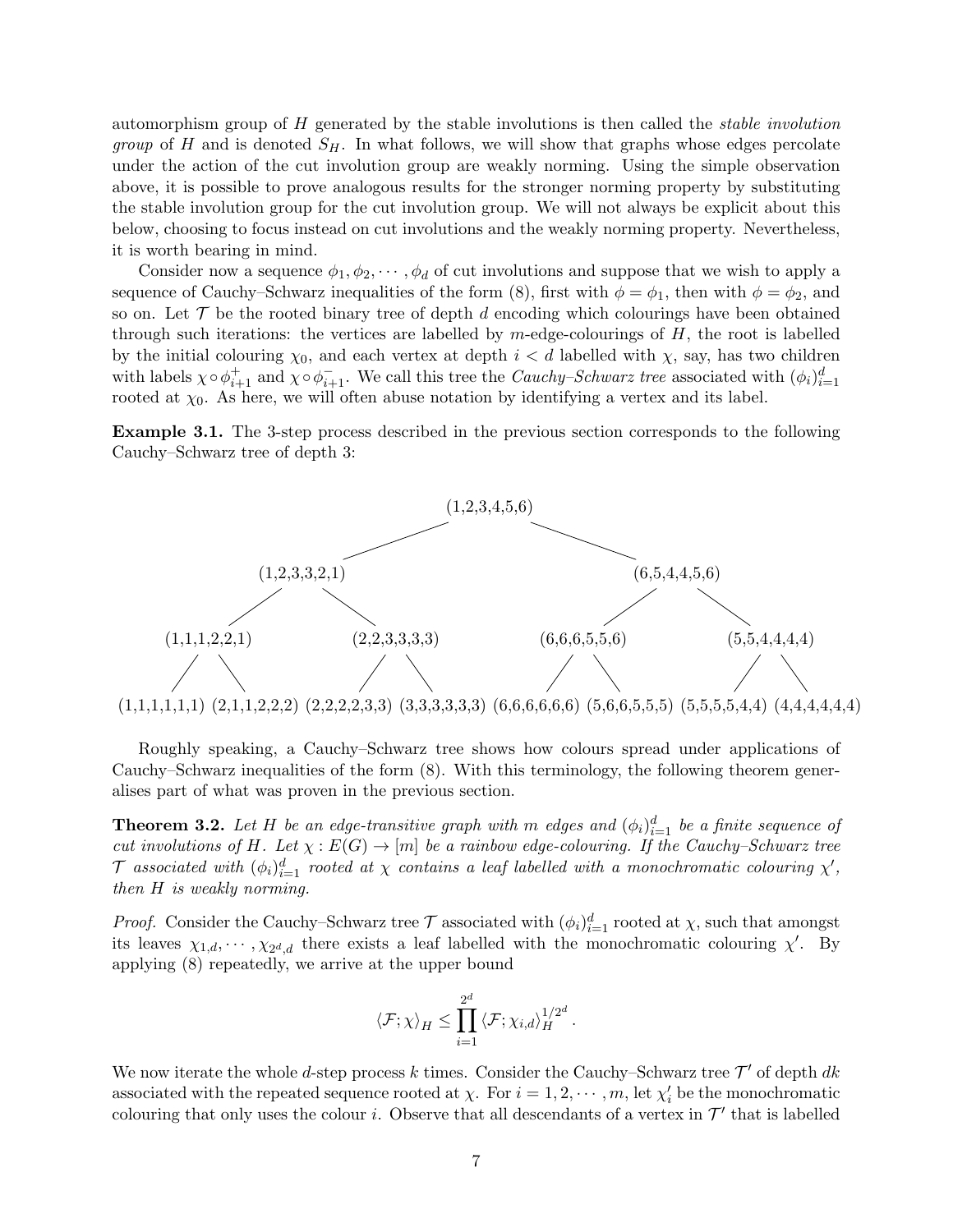with  $\chi'_{i}$  are again labelled with  $\chi'_{i}$ . Moreover, by our main assumption, every iteration of the d-step process makes at least a  $1/2<sup>d</sup>$  proportion of the non-monochromatic leaves monochromatic. We may rearrange the upper bound obtained from  $\mathcal{T}'$  as

$$
\left\langle \mathcal{F};\chi\right\rangle_H\leq \prod_{i=1}^{m^m}\left\langle \mathcal{F};\chi_i'\right\rangle_H^{\alpha_{i,k}},
$$

where each  $\chi'_{i}$  represents one of the  $m^{m}$  possible edge-colourings of H with m colours. By the remarks above,  $\alpha_{1,k} + \cdots + \alpha_{m,k} \geq 1 - (1 - 1/2^d)^k$  and each  $\alpha_{i,k}$  with  $1 \leq i \leq m$  is non-decreasing in  $k$ . Therefore, taking the limit as  $k$  tends to infinity, we get

$$
\left\langle \mathcal{F};\chi\right\rangle_H\leq \prod_{i=1}^m\left\langle \mathcal{F};\chi_i'\right\rangle_H^{\alpha_i}
$$

,

where  $\alpha_1 + \cdots + \alpha_m = 1$ . It remains to prove that we may take  $\alpha_i = 1/m$ . Observe that if  $\psi$  is an automorphism of H then  $\langle \mathcal{F}; \chi \rangle = \langle \mathcal{F}; \chi \circ \psi \rangle$ , since the colouring  $\chi \circ \psi$  may be seen as the same colouring but with the vertices relabelled. On the other hand,  $\psi$  can be regarded as a permutation of the set of colours  $\{1, 2, \dots, m\}$ : if an edge  $e \in E(H)$  receives colour  $j = \chi(e)$  under the rainbow colouring x, then it receives  $i = \chi(\psi(e))$  under  $\chi \circ \psi$ . Repeating the same argument as above, but with a Cauchy–Schwarz tree rooted at  $\chi \circ \psi$ , we have the inequality

$$
\langle \mathcal{F}; \chi \rangle = \langle \mathcal{F}; \chi \circ \psi \rangle \leq \prod_{i=1}^{m} \langle \mathcal{F}; \chi'_{i} \rangle_{H}^{\beta_{i}},
$$

where  $\beta_i = \alpha_j$  if  $i = \chi \circ \psi \circ \chi^{-1}(j)$ . Taking the geometric mean of these upper bounds over all automorphisms  $\psi$ , we get

$$
\langle \mathcal{F}; \chi \rangle \leq \prod_{i=1}^m \langle \mathcal{F}; \chi'_i \rangle_H^{\gamma_i},
$$

where

$$
\gamma_i = \frac{1}{|\text{Aut}(H)|} (\alpha_1 |A_{1\to i}| + \alpha_2 |A_{2\to i}| + \dots + \alpha_m |A_{m\to i}|).
$$

Here  $\mathrm{Aut}(H)$  is the group of all automorphisms of  $H$  and  $A_{j\rightarrow i}$  is the set of automorphisms sending the edge with colour j to the edge with colour i. Note that all  $A_{j\rightarrow i}$  have the same size, as they are all cosets of the subgroup  $A_{i\rightarrow i}$ . Therefore,  $\gamma_i = 1/m$  for all i, as required.  $\Box$ 

The theorem above shows that if we want to prove that a graph  $H$  is weakly norming, it is sufficient to show that there exists a Cauchy–Schwarz tree with a rainbow root and a monochromatic leaf. Suppose now that J is an edge subset of H and  $\phi$  a cut involution of H. We define two edge sets  $J^+(\phi)$  and  $J^-(\phi)$  as follows:

$$
J^+(\phi) = \{ e \in E(H) : \phi^+(e) \in E(J) \} \text{ and } J^-(\phi) = \{ e \in E(H) : \phi^-(e) \in E(J) \}.
$$

That is,  $J^+(\phi)$  is the graph formed by copying the edges of J from the left half onto the right half. Similarly,  $J^-(\phi)$  copies the edges from the right half onto the left half. Let  $J_0, J_1, J_2, \cdots$  be a sequence of edge subsets of H. We say that it is a *folding sequence* in H if, for each  $i \geq 0$ ,

$$
J_{i+1} = J_i^+(\phi)
$$
 or  $J_{i+1} = J_i^-(\phi)$ 

for some cut involution  $\phi$ . If a finite folding sequence  $J_0, J_1, \cdots, J_N$  in a graph H starts from a set  $J_0$  consisting of a single edge and ends with  $J_N = E(H)$ , then we call it a percolating sequence. With this terminology, we may rephrase Theorem [3.2.](#page-6-0)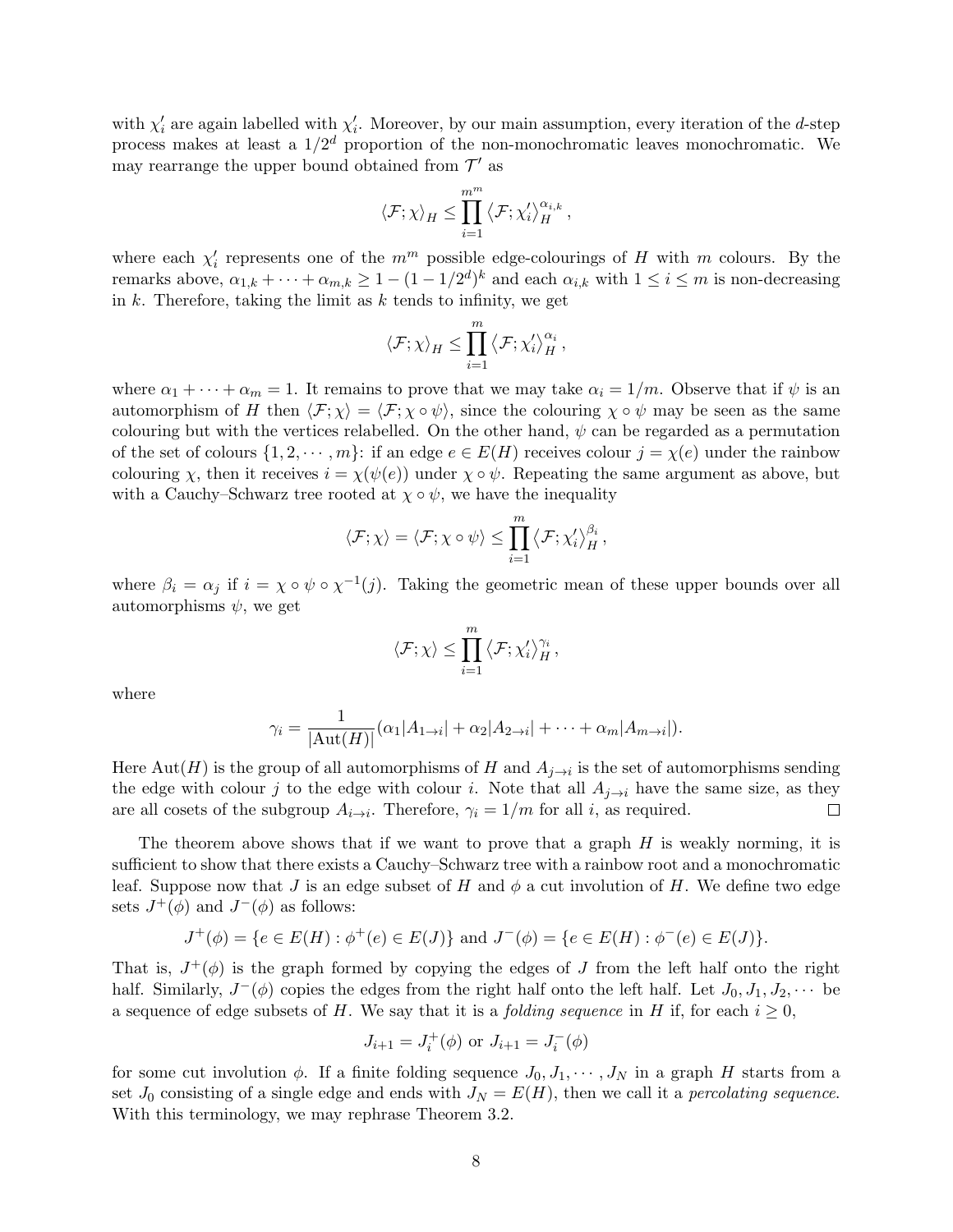<span id="page-8-1"></span>**Theorem 3.3.** Suppose that H is a graph which is edge-transitive under the cut involution group  $W_H$ . Then, if there exists a percolating sequence  $J_0, J_1, \cdots, J_N$ , H is weakly norming.

We say that a percolating sequence is a *strong percolating sequence* if every cut involution used in the sequence is a stable involution. The analogue of Theorem [3.3](#page-8-1) for the full norming property is then as follows.

**Theorem 3.4.** Suppose that H is a graph which is edge-transitive under the stable involution group  $S_H$ . Then, if there exists a strong percolating sequence  $J_0, J_1, \cdots, J_N$ , H is norming.

The key question now is whether it is possible to percolate over all edges starting from a single edge. Although there is always enough flexibility when choosing between  $J_i^+(\phi)$  and  $J_i^-(\phi)$ to guarantee that the number of edges does not decrease, this is far from guaranteeing that a percolating sequence exists. Indeed, as we update, we may lose as well as gain edges, making it difficult to keep track of the changes. However, for any known example of a weakly norming graph, one may easily check that there exists a percolating sequence. The main purpose of the next section is to find a common generalisation for these ad hoc arguments.

# <span id="page-8-2"></span>4 Euclidean embeddings of reflection graphs

### <span id="page-8-0"></span>4.1 Preliminaries on finite reflection groups

In this subsection, we state some preliminary facts about reflection groups, focusing on the case of finite groups to make the discussion more concise. For more details, we refer the reader to [\[1\]](#page-27-11) and [\[13\]](#page-27-12), while those familiar with the basics of Coxeter groups may safely skip this subsection.

Let W be a finite reflection group in  $GL(n, \mathbb{R})$  and let T be the family of reflections in W. Denote by Φ the set of unit vectors orthogonal to the reflection hyperplanes, where each hyperplane gives rise to two vectors  $\alpha$  and  $-\alpha$ . This set of unit vectors  $\Phi$  is called a *root system* and each element  $\alpha \in \Phi$  is called a *root*. Fixing an ordered basis  $\{u_1, u_2, \cdots, u_n\}$  of  $\mathbb{R}^n$ , we say that a root  $\alpha$  is *positive* if  $\alpha = \sum c_i u_i$  and  $c_k > 0$ , where k is the smallest index i for which  $c_i \neq 0$ . Otherwise, a root is said to be negative. Clearly, the set  $\Phi^+$  of positive roots and  $\Phi^-$  of negative roots partition  $\Phi$  and are of equal size. Let  $\Delta$  be a minimal subset of  $\Phi^+$  such that each  $\alpha \in \Phi^+$  is a linear combination of positive roots in  $\Delta$  with non-negative coefficients. Such a minimal subset always exists, since  $\Phi^+$  itself already satisfies the condition. We call this  $\Delta$  a *simple system* and its elements are called simple roots. Given a simple root  $\alpha$ , the hyperplane orthogonal to  $\alpha$  is called a *simple reflection* hyperplane. We denote by  $s_{\alpha}$  the reflection through the simple reflection hyperplane orthogonal to  $\alpha$  and refer to such reflections as *simple reflections*.

The following theorem states some important facts about simple systems. For a proof, we refer the reader to Sections 1.3 and 1.5 of [\[13\]](#page-27-12).

**Theorem 4.1.** A simple system  $\Delta$  has the following properties:

- (i) it is unique with respect to  $\Phi^+$ ;
- $(ii)$  it consists of linearly independent vectors;
- (iii) the set of all simple reflections generates  $W$ .

For each positive root  $\alpha$ , let  $H_{\alpha}$  be the reflection hyperplane orthogonal to  $\alpha$ . Consider the collection C of connected components of  $\mathbb{R}^n \setminus \cup_{\alpha \in \Phi^+} H_\alpha$ . Each component C in C is called an *open chamber* of the reflection group W. Denote by  $\overline{C} = {\overline{C} : C \in \mathcal{C}}$  the set of closures of open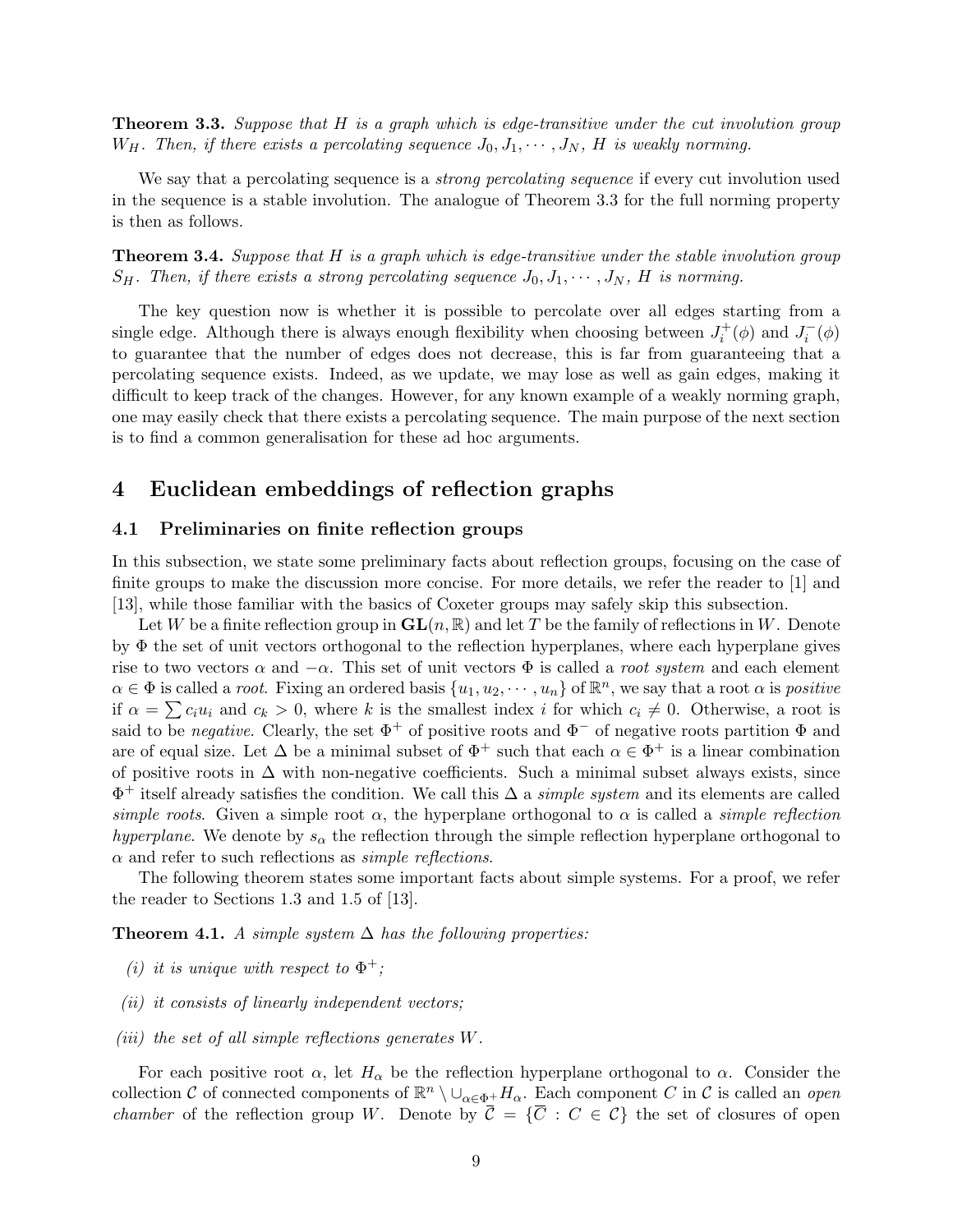chambers, which we call *closed chambers*. Each open chamber consists of those vectors v in  $\mathbb{R}^n$ with a certain fixed sign for  $\langle v, \alpha \rangle$  for each positive root  $\alpha$ . Conversely, if we fix a sign for  $\langle v, \alpha \rangle$  for each positive root  $\alpha$ , then, provided these choices are consistent, the collection of such vectors is an open chamber. In particular, there is a unique open chamber consisting of all vectors  $v$  satisfying  $\langle v, \alpha \rangle > 0$  for all positive roots  $\alpha$ , since it is possible to have  $\langle v, \alpha \rangle > 0$  for all simple roots  $\alpha$  and any such vector must have a positive inner product with every positive root. We call this chamber  $C_0$  (or its closure  $\overline{C}_0$ ) the *fundamental open (or closed) chamber*. Note that the fundamental closed chamber  $\overline{C}_0$  is a cone given by the intersection of closed half-spaces obtained from simple roots:

$$
\overline{C}_0 = \bigcap_{\alpha \in \Delta} \{ v \in \mathbb{R}^n : \langle v, \alpha \rangle \ge 0 \}.
$$

In other words, it is a closed cone surrounded by simple reflection hyperplanes, so a point  $v \in C_0$ must be contained in either a simple reflection hyperplane or the open chamber  $C_0$ .

An important fact is that the action of W on  $\mathcal C$  is simply transitive. We refer the reader to Sections 1.6 and 1.7 of [\[13\]](#page-27-12) for a proof.

**Theorem 4.2.** The action of W on C is simply transitive. In particular, the identity is the only element in W that fixes the fundamental open chamber.

It immediately follows that the action of W on the set  $\overline{C}$  of all closed chambers is also simply transitive. For each reflection  $t \in T$ , let  $H(t)$  be the hyperplane in  $\mathbb{R}^n$  defining t and let  $D^+(t)$  be the open half-space  $\{x \in \mathbb{R}^n : \langle x, \alpha \rangle > 0\}$ , where  $\alpha$  is the positive root orthogonal to  $H(t)$ . Let  $S \subset T$  be the set of all simple reflections and I be a subset of S. Define the cone  $C(I)$  by

$$
C(I):=\left(\bigcap_{s\in I}H(s)\right)\cap\left(\bigcap_{s\in S\backslash I}D^+(s)\right).
$$

Observe that the fundamental open chamber  $C_0$  is  $C(\emptyset)$  and  $C(I)$  and  $C(J)$  are disjoint whenever  $I \neq J$ . Moreover, the fundamental closed chamber can be expressed as

$$
\overline{C}_0 = \bigcup_{I \subset S} C(I).
$$

The simple transitivity of the W-action may be extended as follows:

<span id="page-9-1"></span>**Proposition 4.3.** The cone  $C(I)$  is mapped into the fundamental closed chamber by  $w \in W$  if and only if w is in the subgroup of W generated by I. In particular, the stabiliser of  $C(I)$  is precisely the subgroup generated by I.

Although we refer the reader to Theorem 3A8 in [\[19\]](#page-27-13) for more information, we remark that one direction of the proposition above is easy to see: if  $w = s_1 s_2 \cdots s_k$  for  $s_i \in I$ , then w fixes each point in  $C(I)$  since the subspace  $\bigcap_{s\in I}H(s)$  is fixed under each  $s_i$ . Note, therefore, that if  $C(I)$  is mapped into the fundamental closed chamber by an element of  $W$ , it is in fact mapped to itself.

<span id="page-9-0"></span>**Example 4.4.** Let  $W \cong S_n$  be the reflection group in  $GL(n, \mathbb{R})$  with reflection hyperplanes

$$
H_{ij} := \{(x_1, x_2, \cdots, x_n) : x_i = x_j\}
$$

for  $1 \leq i < j \leq n$ . Note that the reflection  $t_{ij}$  through  $H_{ij}$  is the map swapping  $x_i$  and  $x_j$ . With respect to the standard ordered basis  $\{e_1, e_2, \dots, e_n\}$ , the set of positive roots is

$$
\Phi^+ = \left\{ \frac{1}{\sqrt{2}} (\mathbf{e}_i - \mathbf{e}_j) : 1 \leq i < j \leq n \right\}.
$$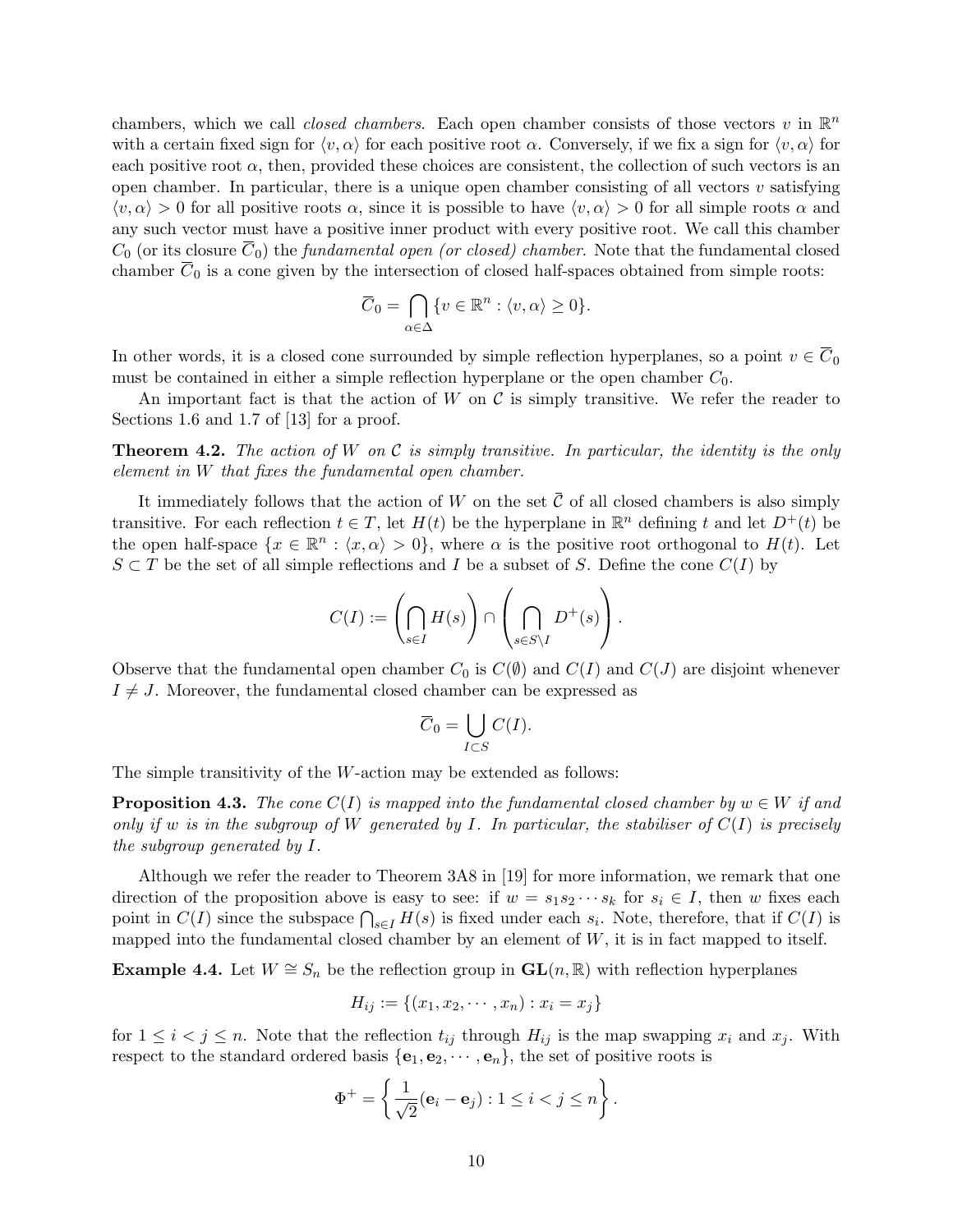The simple system  $\Delta$  is then given by

$$
\Delta = \left\{ \frac{1}{\sqrt{2}} (\mathbf{e}_i - \mathbf{e}_{i+1}) : 1 \le i \le n - 1 \right\}
$$

and each permutation  $\sigma \in S_n$  corresponds to an open chamber

$$
C_{\sigma} = \{(x_1, \cdots, x_n) : x_{\sigma(1)} < x_{\sigma(2)} < \cdots < x_{\sigma(n)}\}.
$$

It is clear that W is a simply transitive action on the set  $\mathcal{C} = \{C_{\sigma} : \sigma \in S_n\}$  of all open chambers.

Each  $w \in W$  can be expressed as  $w = s_1 s_2 \cdots s_k$ , where  $s_1, s_2, \cdots, s_k \in S$ . Define the length  $\ell(w)$  of  $w \in W$  to be the minimum length k over all such expressions. This purely combinatorial concept of length has a geometric interpretation, which will play a crucial role in the next subsection.

<span id="page-10-0"></span>**Theorem 4.5.** Let  $w \in W$  and  $v \in \mathbb{R}^n$  be a point in the fundamental open chamber. For each positive root  $\alpha$  and the reflection  $t_{\alpha} \in T$  induced by  $\alpha$ ,  $\ell(t_{\alpha}w) > \ell(w)$  holds if and only if  $\langle w(v), \alpha \rangle$ is positive.

The theorem above says that  $t_{\alpha}w$  has a greater length than w if and only if  $w(v)$  lies on the 'positive side' of  $H_{\alpha}$ , i.e., the same side as the positive root  $\alpha$ , whereas its image  $t_{\alpha}w(v)$  under the reflection  $t_{\alpha}$  lies on the other side. Observe now that a root  $\alpha$  is positive if and only if  $\langle v, \alpha \rangle > 0$ whenever  $v$  is chosen from the fundamental open chamber. Thus, the 'positive side' with respect to the hyperplane  $H_{\alpha}$  is exactly the component of  $\mathbb{R}^n \setminus H_{\alpha}$  containing the fundamental open chamber. To summarise, Theorem [4.5](#page-10-0) implies that the length of  $t_{\alpha}w$  becomes greater than w if and only if by applying  $t_\alpha$  we move  $w(v)$  from the same side of  $H_\alpha$  as the fundamental open chamber to the opposite side. Theorem [4.5](#page-10-0) is a key fact in the theory of Coxeter groups, so proofs can be found in many places: for instance, Sections 1.6 and 1.7 in [\[13\]](#page-27-12) or Proposition 4.4.6 in [\[1\]](#page-27-11).

#### 4.2 The Euclidean embedding

We begin with a motivating example:

<span id="page-10-1"></span>**Example 4.6.** Let H be the 1-subdivision of  $K_4$ . This graph is *biregular*, that is, it is a bipartite graph such that all vertices on the same side of the bipartition have the same degree. In this case, all vertices on one side have degree three, while all vertices on the other side have degree two. One may check that the cut involution group  $W_H$  of H is isomorphic to the symmetric group  $S_4$ . Note also that  $S_4$  may be represented as the reflection group of the tetrahedron. There is a natural way to embed H into  $\mathbb{R}^4$  that uses these observations: consider the map  $\eta: V(H) \to \mathbb{R}^4$  which sends the vertices  $v_1, v_2, v_3$ , and  $v_4$  of degree 3 to  $e_1, e_2, e_3$ , and  $e_4$ , respectively, and the unique common neighbour  $u_{ij}$  of  $v_i$  and  $v_j$ ,  $i \neq j$ , to the midpoint  $\frac{1}{2}(\mathbf{e}_i + \mathbf{e}_j)$  of their images under  $\eta$ . Then every reflection in  $S_4$  becomes a cut involution of H and, conversely, every cut involution is represented by a reflection.

This example shows that some graphs may be embedded in Euclidean space so that cut involutions are represented by genuine reflections. Our aim in this subsection will be to confirm the existence of a similar embedding for every reflection graph.

We will continue to use notation from Section [4.1.](#page-8-0) That is, we let  $W \subset GL(n, \mathbb{R})$  be a finite reflection group, T be the family of reflections in W, and  $S \subset T$  be the set of simple reflections with respect to some fixed ordered basis of  $\mathbb{R}^n$ . Fix also subsets  $S_1$  and  $S_2$  of S and let  $W_1$  and  $W_2$ be the subgroups of W generated by  $S_1$  and  $S_2$ , respectively. For brevity in what follows, we will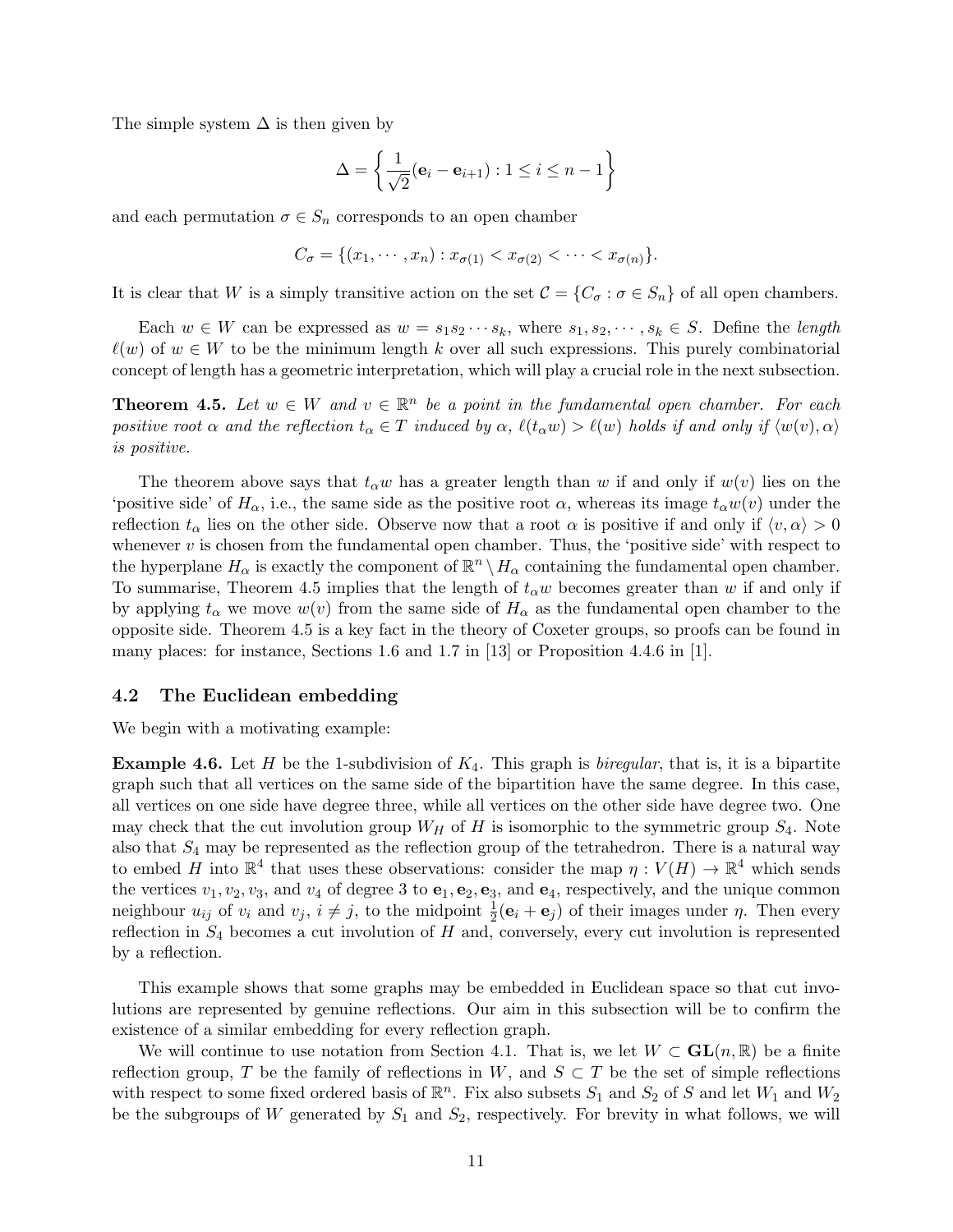write H for the  $(S_1, S_2; S, W)$ -reflection graph. Recall that this is the bipartite graph between the (left-)cosets of  $W_1$  and  $W_2$ , where  $wW_1$  and  $wW_2$  are adjacent for every  $w \in W$ .

In Example [4.6,](#page-10-1) we mapped the vertices of H to points in  $\mathbb{R}^n$  so as to visualise the graph more easily. However, to avoid unnecessary ambiguity in the general case, we will instead construct a map  $\eta$  that sends vertices of H to cones in  $\mathbb{R}^n$ . Indeed, let  $\eta$  be the map from  $V(H)$  to the family  $\{wC(I): w \in W, I \subset S\}$  of cones in  $\mathbb{R}^n$  such that, for  $i = 1, 2$  and each  $w \in W$ ,

$$
\eta(wW_i) := wC(S_i).
$$

In particular,  $\eta(W_1) = C(S_1)$  and  $\eta(W_2) = C(S_2)$ , i.e., they are mapped into subcones of the closed fundamental chamber. Since  $uW_i = wW_i$  if and only if  $w^{-1}u \in W_i$  and the cone  $C(S_i)$  is fixed by each  $g \in W_i$ , we have

$$
\eta(uW_i) = uC(S_i) = w(w^{-1}u)C(S_i) = wC(S_i) = \eta(wW_i),
$$

and hence the map  $\eta$  is well-defined. We call the map  $\eta$  the *Euclidean embedding* of H.

<span id="page-11-0"></span>**Example 4.7.** It will be instructive to revisit the case where H is the 1-subdivision of  $K_4$ . Following the notation in Example [4.4](#page-9-0) with  $n = 4$ , let  $W \cong S_4$  be the reflection group in  $GL(4, \mathbb{R})$  with the reflection  $t_{ij}$  swapping  $x_i$  and  $x_j$ ,  $1 \le i < j \le 4$ . Let  $S_1 = \{t_{23}, t_{34}\}$  and  $S_2 = \{t_{12}, t_{34}\}$ . Then the  $(S_1, S_2; S, W)$ -reflection graph H is isomorphic to the 1-subdivision of  $K_4$ . The Euclidean embedding  $\eta$  is then given by

$$
\eta(W_1) = \{ (x_1, x_2, x_3, x_4) : x_1 > x_2 = x_3 = x_4 \},
$$
  

$$
\eta(W_2) = \{ (x_1, x_2, x_3, x_4) : x_1 = x_2 > x_3 = x_4 \},
$$

and the other values are given by permuting some coordinates of  $\eta(W_1)$  and  $\eta(W_2)$ . Observe that  $W_1$  and  $W_2$  are the only pair of adjacent vertices such that both of their images under  $\eta$  are subsets of the fundamental closed chamber  $\{(x_1, x_2, x_3, x_4) : x_1 \ge x_2 \ge x_3 \ge x_4\}$ . One may also check that the points used in Example [4.6](#page-10-1) to embed vertices are 'typical' points from the corresponding cones.

The key properties of the Euclidean embedding are spelled out in the following lemma.

<span id="page-11-1"></span>**Proposition 4.8.** Let H be the  $(S_1, S_2; S, W)$ -reflection graph. Then the Euclidean embedding  $\eta$ of H has the following properties:

- (i) for two vertices a and a' on the same side of the bipartition of H,  $\eta(a) = \eta(a')$  if and only if  $a = a'$ ;
- (ii) every closed chamber  $\overline{C}$  contains both  $\eta(a)$  and  $\eta(b)$  as subsets for exactly one edge ab  $\in E(H)$ ;
- (iii) there exists a closed chamber  $\overline{C}$  containing both  $\eta(a)$  and  $\eta(b)$  whenever ab is an edge in H.
- *Proof.* (i) Suppose that  $a = wW_1$ ,  $a' = uW_1$  and  $\eta(a) = \eta(a')$ . By the definition of  $\eta$ , we have  $\eta(a) = wC(S_1)$  and  $\eta(a') = uC(S_1)$ . Since  $\eta(a) = \eta(a')$ , it follows that  $uw^{-1}$  fixes  $C(S_1)$ . By Proposition [4.3,](#page-9-1) this implies that  $uw^{-1} \in W_1$ , and hence  $a = a'$ .
- (ii) It follows from the construction of  $\eta$  that the fundamental closed chamber  $\overline{C}_0$  contains  $\eta(W_1)$ and  $\eta(W_2)$ . Again by Proposition [4.3,](#page-9-1)  $\eta(W_1)$  is mapped to a cone in  $\overline{C}_0$  by  $w \in W$  if and only if  $w \in W_1$  and hence every point in  $\eta(W_1)$  is mapped to itself. Since  $\eta$  is one-to-one on each side of the bipartition by (i),  $W_1$  and  $W_2$  are the only vertices of H that are mapped to subsets of  $\overline{C_0}$ . Moreover, each closed chamber  $w\overline{C_0}$  contains exactly one pair of cones  $(\eta(wW_1), \eta(wW_2))$  that are images of an adjacent pair  $(wW_1, wW_2)$ , since the action of W is simply transitive on C and the fundamental closed chamber contains  $\eta(W_1)$  and  $\eta(W_2)$ .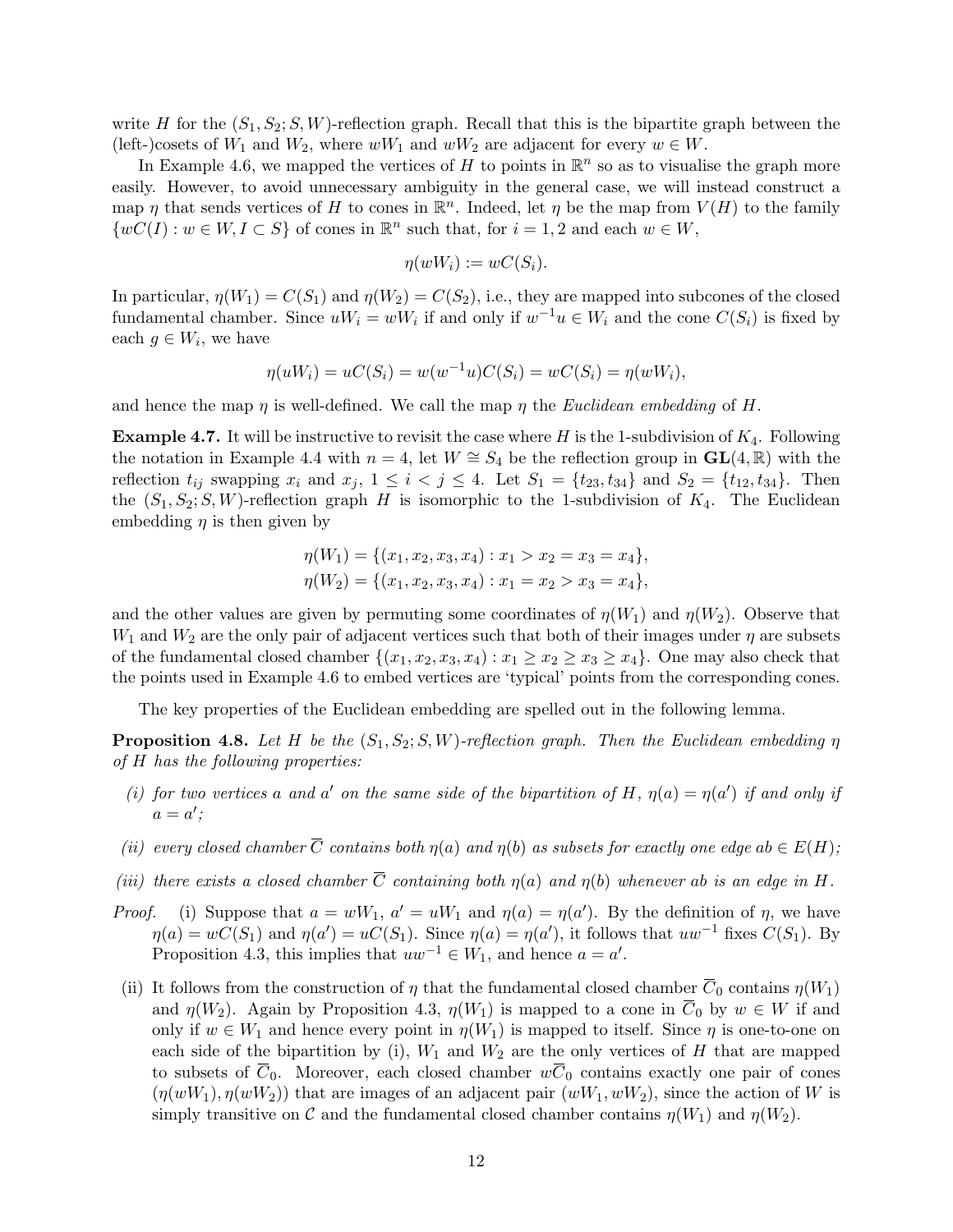(iii) Since  $ab \in E(H)$ , there exists  $w \in W$  such that  $a = wW_1$  and  $b = wW_2$ . Then  $\eta(a)$  and  $\eta(b)$ must be contained in  $w\overline{C}_0$ , where  $\overline{C}_0$  is the fundamental closed chamber.  $\Box$ 

The next corollary highlights the fact that we have identified a class of cut involutions in  $H$ , namely, those corresponding to genuine reflections in the Euclidean embedding.

**Corollary 4.9.** Let H be the  $(S_1, S_2; S, W)$ -reflection graph. Then every reflection  $t \in T$  is a cut involution of H.

*Proof.* It is straightforward to check that every  $t \in T$  acts as an involutary graph automorphism on  $H$ . By part (iii) of the proposition above, every edge in  $H$  is mapped into a closed chamber by  $\eta$ , and hence there is no edge crossing a reflection hyperplane.  $\Box$ 

One may wonder if the converse of the corollary above also holds, that is, whether every cut involution of a reflection graph H becomes a reflection under the Euclidean embedding. However, this is not true in general, as evidenced by the following example:

**Example 4.10.** Suppose that  $W \cong S_4$ ,  $S = \{t_{12}, t_{23}, t_{34}\}$ , and  $S_1 = \{t_{23}, t_{34}\}$ , as in Example [4.7,](#page-11-0) but take  $S_2 = S$  instead. Then the  $(S_1, S_2; S, W)$ -reflection graph is isomorphic to the star  $K_{1,4}$ . However, it is not possible to render all cut involutions so that they correspond to reflections. This is because  $K_{1,4}$  has a cut involution which is a product of two other cut involutions and, therefore, the determinants of all three of the corresponding linear transformations cannot be −1.

We have shown that every reflection  $t \in T$  induces a cut involution on H, mapping the vertex  $wW_i$  to the vertex  $twW_i$ . Since T generates W, the graph H is edge-transitive under the action of these cut involutions. Thus, in order to apply Theorem [3.3,](#page-8-1) it remains to show that there exists a percolating sequence. This will be the topic of the next subsection.

### 4.3 Proof of Theorem [1.2](#page-1-2)

Proposition [4.8](#page-11-1) allows us to lift the notion of folding sequences to a group theoretic setting. Here is an illustrative example:

**Example 4.11.** Recalling the example of  $C_6$  on vertex set  $\{1, 2, \dots, 6\}$  $\{1, 2, \dots, 6\}$  $\{1, 2, \dots, 6\}$  discussed in Section 2, suppose that we have oriented each cut involution in such a way that the component containing the edge  $\{1, 2\}$  is on the left. Then the folding sequence starting from the single edge set  $J_0 := \{\{1, 2\}\}\$ with  $J_{i+1} = J_i^+(\phi_i)$  at the *i*-th step, where the  $\phi_i$  are chosen as in Section [2,](#page-3-1) is a percolating sequence. Now consider  $C_6$  as the  $(S_1, S_2; S, W)$ -reflection graph, where  $W = I_2(3) \subset GL(2, \mathbb{R})$  is the dihedral group,  $S = \{s_1, s_2\}$  is a generating set of simple reflections of  $I_2(3)$  with angle  $\pi/3$ between the reflection lines defining  $s_1$  and  $s_2$ ,  $S_1 = \{s_1\}$ , and  $S_2 = \{s_2\}$ . Figure [1](#page-13-0) shows what  $\eta$ looks like if we label  $W_1$  and  $W_2$  with 1 and 2, respectively: we have chosen a basis of  $\mathbb{R}^2$  in such a way that the fundamental open chamber  $C_0$ , represented by the grey region, is the unique chamber whose closure contains  $\eta(1)$  and  $\eta(2)$  as subsets and each vertex is mapped to a ray from the origin as marked. The folding sequence described above naturally gives a folding sequence on chambers, allowing us to spread the grey colour on the fundamental chamber across all chambers. For instance, we may spread the colour on the grey chamber in Figure [1](#page-13-0) to the chamber containing the edge {2, 3} by applying the reflection through the horizontal line through 2 and 5. In this subsection, we will approach the general question in the opposite direction, using the algebraic tools built up over the previous subsections to show how to spread the grey colour across all chambers, and then using this to form a folding sequence for the original graph.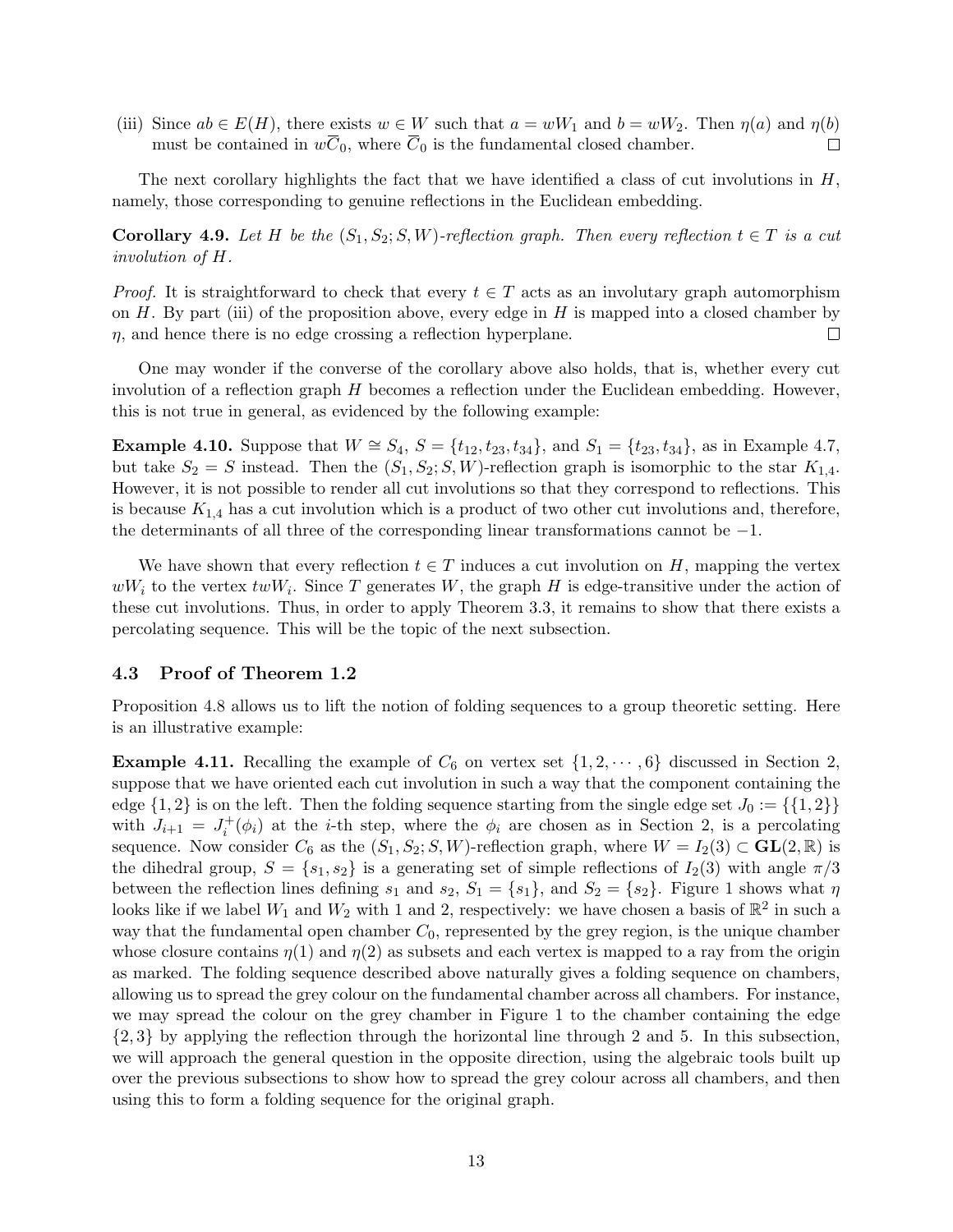

<span id="page-13-0"></span>Figure 1: The Euclidean embedding of  $C_6$ .

Let  $\eta$  be the Euclidean embedding of the  $(S_1, S_2; S, W)$ -reflection graph H. For each reflection  $t \in T$  and the associated positive root  $\alpha$ , let  $t^+$  and  $t^-$  be the left and right-folding maps defined by

$$
t^+(x) := \begin{cases} t(x) & \text{if } \langle x, \alpha \rangle < 0 \\ x & \text{if } \langle x, \alpha \rangle \ge 0 \end{cases} \text{ and } t^-(x) := \begin{cases} x & \text{if } \langle x, \alpha \rangle \le 0 \\ t(x) & \text{if } \langle x, \alpha \rangle > 0, \end{cases}
$$

respectively. Given a family  $J$  of open chambers, we set

$$
\mathcal{J}^+(t) := \{ C \in \mathcal{C} : t^+(C) \in \mathcal{J} \} \text{ and } \mathcal{J}^-(t) := \{ C \in \mathcal{C} : t^-(C) \in \mathcal{J} \}.
$$

Again, as for the graph case, we say that a sequence  $\mathcal{J}_0, \mathcal{J}_1, \cdots$  of families of open chambers is a *folding sequence* in C if for each  $i \geq 0$  there exists  $t \in T$  such that

$$
\mathcal{J}_{i+1} = \mathcal{J}_i^+(t) \text{ or } \mathcal{J}_{i+1} = \mathcal{J}_i^-(t).
$$

Similarly, we say that a finite folding sequence  $\mathcal{J}_0, \mathcal{J}_1, \cdots, \mathcal{J}_N$  is a percolating sequence if it starts with a single chamber  $\mathcal{J}_0$  and ends with the set of all open chambers  $\mathcal{J}_N = \mathcal{C}$ .

We claim that the existence of a percolating sequence in  $\mathcal C$  implies the existence of a percolating sequence in the corresponding graph H. Suppose that there exists a folding sequence  $\mathcal{J}_0, \cdots, \mathcal{J}_N =$ C. By the transitivity of the W-action on C, we may assume that  $\mathcal{J}_0$  is the fundamental open chamber  $C_0$ . At the *i*-th step, we say that an open chamber C or its closure  $\overline{C}$  is coloured if  $C \in \mathcal{J}_i$ . As chambers are coloured, we project the colouring down to edges of H by regarding an edge  $ab$  as coloured if both  $a$  and  $b$  are embedded in the closure of a coloured open chamber. This projection respects the folding operations: if the colour on a chamber C spreads to  $t(C)$  under the reflection t, then the colour on the edge ab with  $\eta(a), \eta(b) \subset \overline{C}$  spreads to the edge  $t(a)t(b)$ .

Formally, let  $J_{\mathcal{J}} \subset E(H)$  be the set of edges ab such that  $\eta(a), \eta(b) \subset \overline{C}$  for some  $C \in \mathcal{J}$ . Recall that each reflection  $t \in T$  acts in two different ways: it acts on the set of chambers C group theoretically and on the vertex set  $V(H)$  consisting of all cosets of  $W_1$  and  $W_2$  as a cut involution. To distinguish these two actions, denote by  $\phi_t$  the cut involution of H that corresponds to  $t \in T$ . We will show a correspondence

<span id="page-13-1"></span>
$$
J_{\mathcal{J}^+(t)} = J_{\mathcal{J}}^+(\phi_t) \text{ and } J_{\mathcal{J}^-(t)} = J_{\mathcal{J}}^-(\phi_t) \tag{9}
$$

between edge sets and collections of open chambers, provided that each cut involution  $\phi_t$  is oriented so as to guarantee the consistency of signs. By this correspondence, a percolating sequence  ${C_0}$  =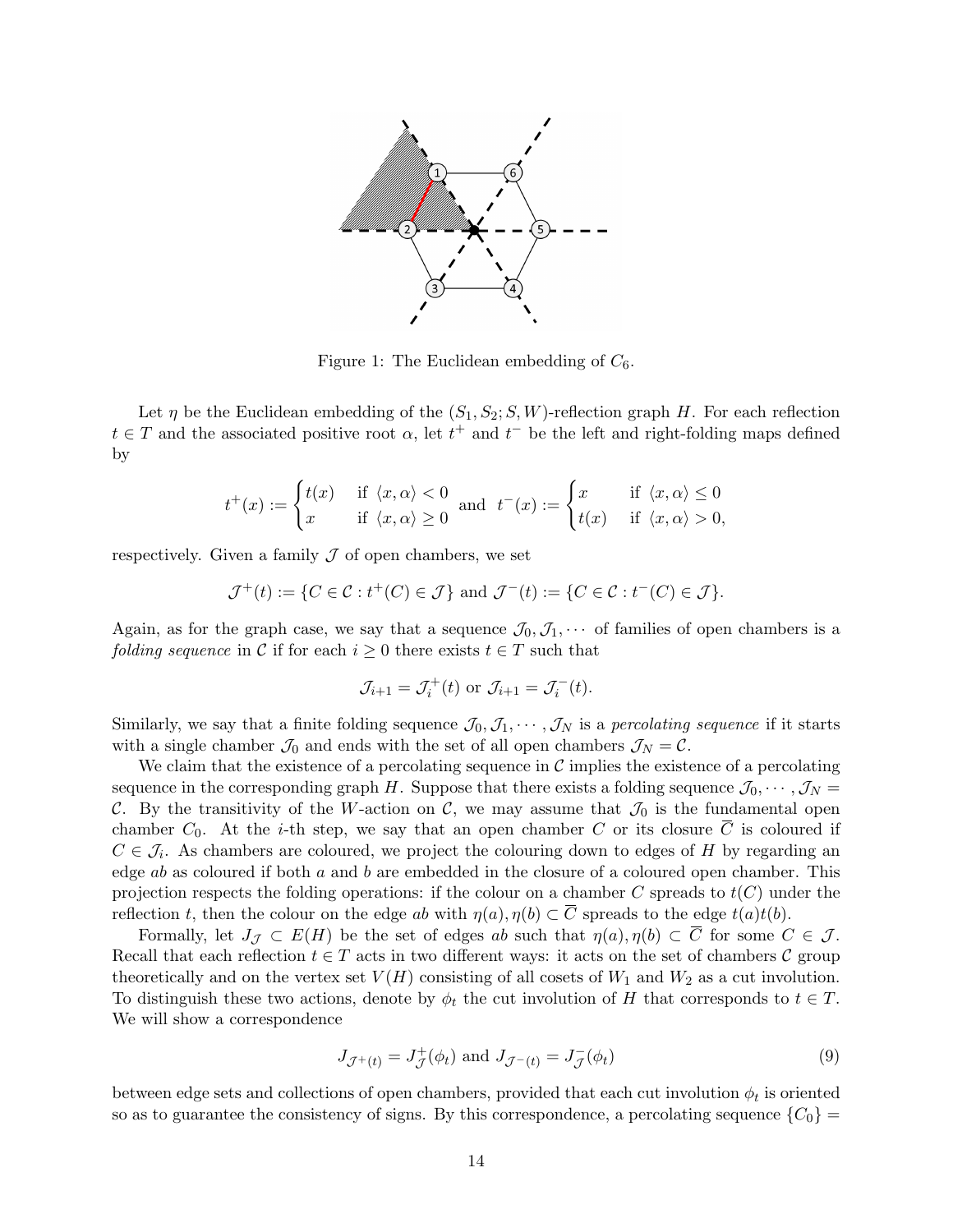$\mathcal{J}_0, \dots, \mathcal{J}_N = \mathcal{C}$  induces a folding sequence  $J_0, \dots, J_N$  with  $J_i = J_{\mathcal{J}_i}$ . Recall that, by Proposition [4.8](#page-11-1) (ii),  $(W_1, W_2)$  is the unique pair of vertices both of whose images under  $\eta$  are contained in the fundamental closed chamber. Thus,  $J_0$  must consist of the single edge  $\{W_1, W_2\}$ . Since we also have  $J_N = E(H)$  by Proposition [4.8](#page-11-1) (iii),  $J_0, \dots, J_N$  is the desired percolating sequence.

It remains to prove the correspondence [\(9\)](#page-13-1). We orient each cut involution  $\phi_t$  in such a way that

$$
L_{\phi_t} := \{ x \in V(H) : \eta(x) \subset D^+(t) \} \text{ and } R_{\phi_t} := \{ x \in V(H) : \eta(x) \subset D^-(t) \}.
$$

For brevity, we write  $L_t := L_{\phi_t}$  and  $R_t := R_{\phi_t}$ . Observe that  $L_t$  and  $R_t$  are disjoint sets which are mapped to each other by t and the remaining vertices  $x \in V(H) \setminus (L_t \cup R_t)$  with  $\eta(x) \subset H(t)$  are fixed points of t. With this orientation, the left-folding map  $\phi_t^+$  sends x to y if and only if  $t^+$  maps  $\eta(x)$  onto  $\eta(y)$ . Therefore, we have

$$
J_{\mathcal{J}}^{+}(\phi_{t}) = \{ ab \in E(H) : \phi_{t}^{+}(a)\phi_{t}^{+}(b) \in E(J_{\mathcal{J}}) \}
$$
  
= 
$$
\{ ab \in E(H) : t^{+}(\eta(a) \cup \eta(b)) \subset \overline{C} \text{ for some } C \in \mathcal{J} \}
$$
  
= 
$$
J_{\mathcal{J}^{+}(t)}
$$

and, similarly,  $J_{\tau}^ J_{\mathcal{J}}(\phi_t) = J_{\mathcal{J}^-(t)}.$ 

We will now prove the existence of percolating sequences in  $\mathcal C$  by reducing to a purely grouptheoretic framework. Let S be the set of simple reflections in W given by the fixed simple system  $\Delta$ and let  $p$  be a point in the fundamental open chamber. There is a natural one-to-one correspondence between open chambers and elements of W that maps  $C \in \mathcal{C}$  to the unique element  $w \in W$  such that  $w(p) \in C$ . We will write  $C = wC_0$  if  $w(p) \in C$ . For example, the identity element of W corresponds to the fundamental open chamber  $C_0$ . For each reflection  $t$ , we may define the left and right-folding maps  $t_+$  and  $t_-\,$  on W so that

<span id="page-14-1"></span>
$$
(t_{+}w)C_0 = t^{+}(wC_0)
$$
 and  $(t_{-}w)C_0 = t^{-}(wC_0)$ 

hold. Recall that  $t^+(C) = t(C)$  if and only if  $\langle x, \alpha \rangle < 0$  for all  $x \in C$ , where  $\alpha$  is the positive root that induces t. In other words,  $t_+w = tw$  if and only if for every  $x \in wC_0$  we have  $\langle x, \alpha \rangle < 0$ . By Theorem [4.5,](#page-10-0) this is equivalent to the purely algebraic property  $\ell(tw) < \ell(w)$ . Thus, one may check that

$$
t_{+}w = \begin{cases} tw & \text{if } \ell(tw) < \ell(w) \\ w & \text{if } \ell(tw) \ge \ell(w) \end{cases} \quad \text{and} \quad t_{-}w = \begin{cases} w & \text{if } \ell(tw) \le \ell(w) \\ tw & \text{if } \ell(tw) > \ell(w) \end{cases} \tag{10}
$$

hold.<sup>[2](#page-14-0)</sup> For a subset  $K \subset W$ , let

$$
K^+(t) := \{ w \in W : t_+ w \in K \} \text{ and } K^-(t) := \{ w \in W : t_- w \in K \}.
$$

For  $\mathcal{J} \subset \mathcal{C}$ , write  $K_{\mathcal{J}}$  for the subset  $\{w \in W : wC_0 \in \mathcal{J}\}\$  of W. We have a natural correspondence  $K_{\mathcal{J}^+(t)} = K_{\mathcal{J}}^+(t)$  and  $K_{\mathcal{J}^-(t)} = K_{\mathcal{J}}^-(t)$ . Again, we say that a sequence of subsets  $K_0, K_1, \cdots$  is a folding sequence in W if and only if  $K_{i+1}$  equals  $K_i^+(t)$  or  $K_i^-(t)$  for each  $i \geq 0$ . Hence, it remains to find a folding sequence  $\{e\} = K_0, K_1, \cdots, K_N = W$ . The existence of such a sequence follows from the next theorem. In fact, it shows something stronger: we may always choose  $K^+(s)$  with s a simple reflection to update K.

<span id="page-14-0"></span><sup>&</sup>lt;sup>2</sup>In fact, it is impossible to have  $\ell(tw) = \ell(w)$ . This follows from the simple fact that  $w \mapsto \det(w) = (-1)^{\ell(w)}$  is a group homomorphism from W to the multiplicative group  $\{\pm 1\}$ .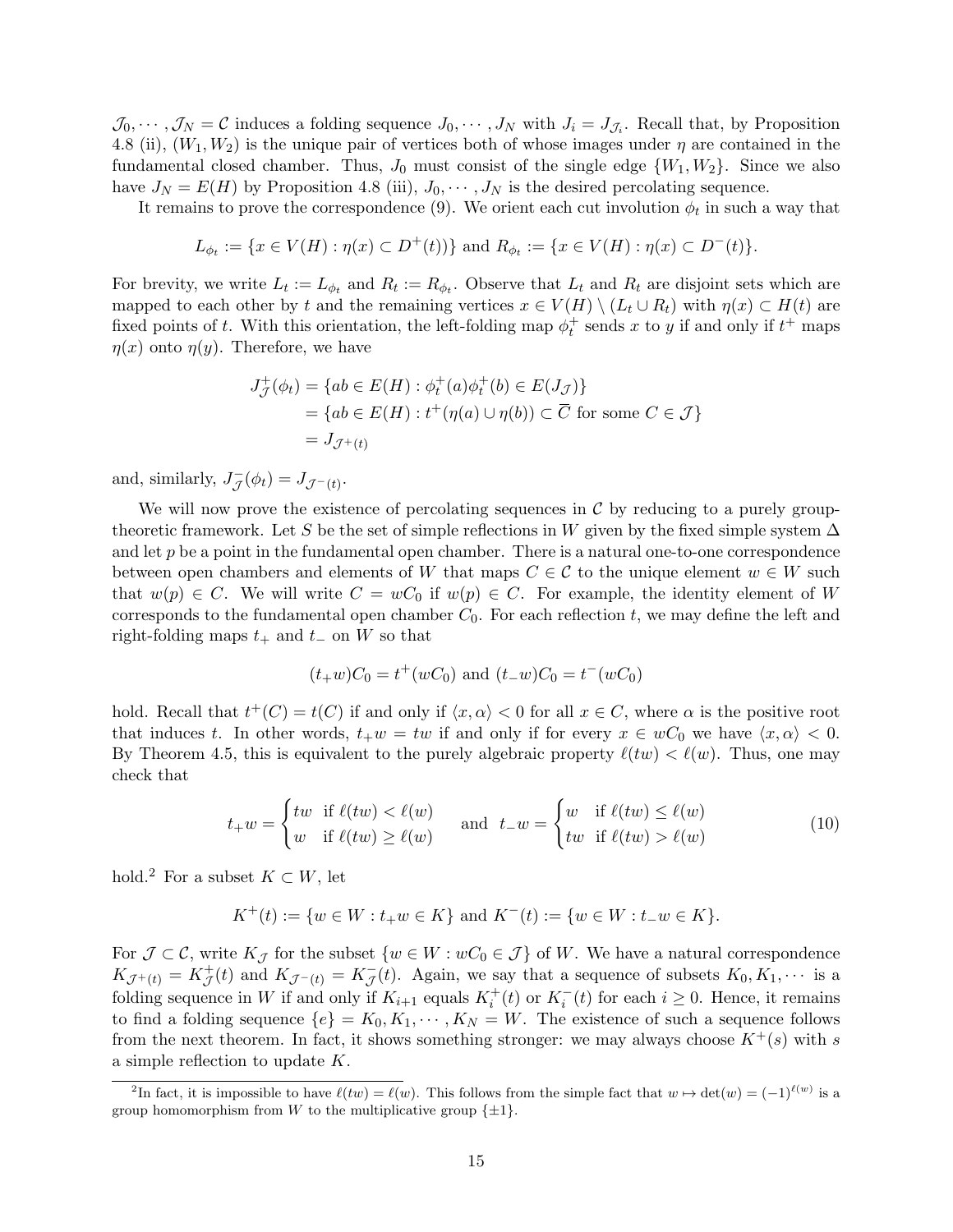<span id="page-15-0"></span>**Theorem 4.12.** Let W be a finite reflection group and e the identity of W. Then there exists a finite folding sequence  $\{e\} = K_0, K_1, \cdots, K_N = W$  such that for each  $i = 0, 1, \cdots, N-1$  there is a simple reflection  $s_i$  for which  $K_{i+1} = K_i^+(s_i)$ .

Our plan for proving Theorem [4.12](#page-15-0) is to use induction on the length function  $\ell$ . We say that a subset U of W is a *stack* if whenever  $w \in U$ ,  $s \in S$ , and  $\ell(sw) < \ell(w)$ , sw is also in  $U$ .<sup>[3](#page-15-1)</sup> The following lemma is the key to proving Theorem [4.12.](#page-15-0)

<span id="page-15-2"></span>**Lemma 4.13.** Let U be a stack and  $s \in S$  be a simple reflection. Then U is contained in  $U^+(s)$ .

*Proof.* Let  $u \in U$  be arbitrary. If  $\ell(su) < \ell(u)$ , the fact that U is a stack immediately implies that  $su \in U$ . By [\(10\)](#page-14-1), we then have  $s_+u = su$  and hence  $s_+u \in U$ , which means  $u \in U^+(s)$ . Otherwise,  $s<sub>+</sub> u = u \in U$ , which again implies  $u \in U<sup>+</sup>(s)$ .  $\Box$ 

*Proof of Theorem [4.12.](#page-15-0)* Let  $S = \{s_1, \dots, s_k\}$  be the set of simple reflections, which is a generating set for W. We will prove by induction on L that there is a  $K_i$  which contains all  $w \in W$  with  $\ell(w) \leq L$ . The only element with length 0 is the identity, so  $K_0 = \{e\}$  satisfies the condition. Suppose now that  $U_L$  is the set of all  $w \in W$  with  $\ell(w) \leq L$  and  $K_{i_L}$  contains  $U_L$ . Let  $U_{L+1,0} =$  $W_{L+1,0} = U_L$  and define, for  $i, j = 1, 2, \dots, k$ ,

$$
U_{L+1,i} := \{ w \in W : s_i w \in U_L \} \text{ and } W_{L+1,j} := \bigcup_{i=0}^j U_{L+1,i}.
$$

Note that  $W_{L+1,j}$  is always a stack, because elements of smaller length must be in  $U_L$ . Therefore, by Lemma [4.13,](#page-15-2)  $W_{L+1,j}$  is a subset of  $W^+_{L+1,j}(s_{j+1})$  for each  $j = 0, 1, \cdots, k-1$ . Moreover,  $U_{L+1,j+1}$ is a subset of  $W^+_{L+1,j}(s_{j+1})$  for each  $j = 0, 1, \cdots, k-1$ . To see this, note that  $w \in U_{L+1,j+1}$  if and only if  $s_{j+1}w \in U_L$ . If  $w \in U_L$ , w is already contained in  $W_{L+1,j}$ . We may therefore assume that  $w \notin U_L$  and so  $\ell(s_{j+1}w) < \ell(w)$ . This in turn shows that  $(s_{j+1})_+w = s_{j+1}w \in W_{L+1,j}$ , which implies that  $w \in W^+_{L+1,j}(s_{j+1})$ . Putting everything together, we see that  $W_{L+1,j+1}$  is a subset of  $W^+_{L+1,j}(s_{j+1})$  for each  $j = 0, 1, \cdots, k-1$ . Since  $W_{L+1,k}$  is the set  $\{w \in W : \ell(w) \le L+1\}$ , we may therefore take  $i_{L+1} = i_L + k$ , completing the induction.  $\Box$ 

Since we have now shown the existence of a percolating sequence in  $H$ , this also completes the proof of Theorem [1.2.](#page-1-2) Theorem [1.1,](#page-1-0) concerning incidence graphs of regular polytopes, follows as a simple application.

Proof of Theorem [1.1.](#page-1-0) Let P be a (realised) regular polytope with symmetry group W and let  $\Psi$ be a fixed flag in  $P$ , that is, a maximal chain of faces. It is a folklore fact (see, for example, Theorem 3D7 in [\[19\]](#page-27-13)) that we may choose a basis of  $\mathbb{R}^n$  so that the set of simple reflections S can be enumerated as  $\{s_1, \dots, s_n\}$  in such a way that the k-face  $F_k$  in  $\Psi$  is fixed under all reflections in S but  $s_{k+1}$ , i.e.,  $s_{k+1}$  is the only active mirror for  $F_k$  in S. Since  $P$  is regular, there is a one-toone correspondence between the cosets of the parabolic subgroup generated by  $S \setminus \{s_{k+1}\}\$  and the k-faces of P. Hence, it follows that the  $(S_1, S_2; S, W)$ -reflection graph with  $S_1 = S \setminus \{s_{k+1}\}\$ and  $S_2 = S \setminus \{s_{r+1}\}\$ is isomorphic to the  $(k, r)$ -incidence graph of  $P$ . П

There are many more examples than those coming from regular polytopes. For instance, the vertex-edge incidence graphs of many quasiregular, i.e., vertex and edge-transitive, polytopes can also be written as  $(S_1, S_2; S, W)$ -reflection graphs. Moreover, it is possible to obtain interesting examples by considering the orbits of faces of the same rank:

<span id="page-15-1"></span><sup>&</sup>lt;sup>3</sup>That is, a stack is a subset of W closed under downward inclusion with respect to the Bruhat (or strong) order, which is the poset structure induced by length. We have not defined the Bruhat order, but we use it implicitly.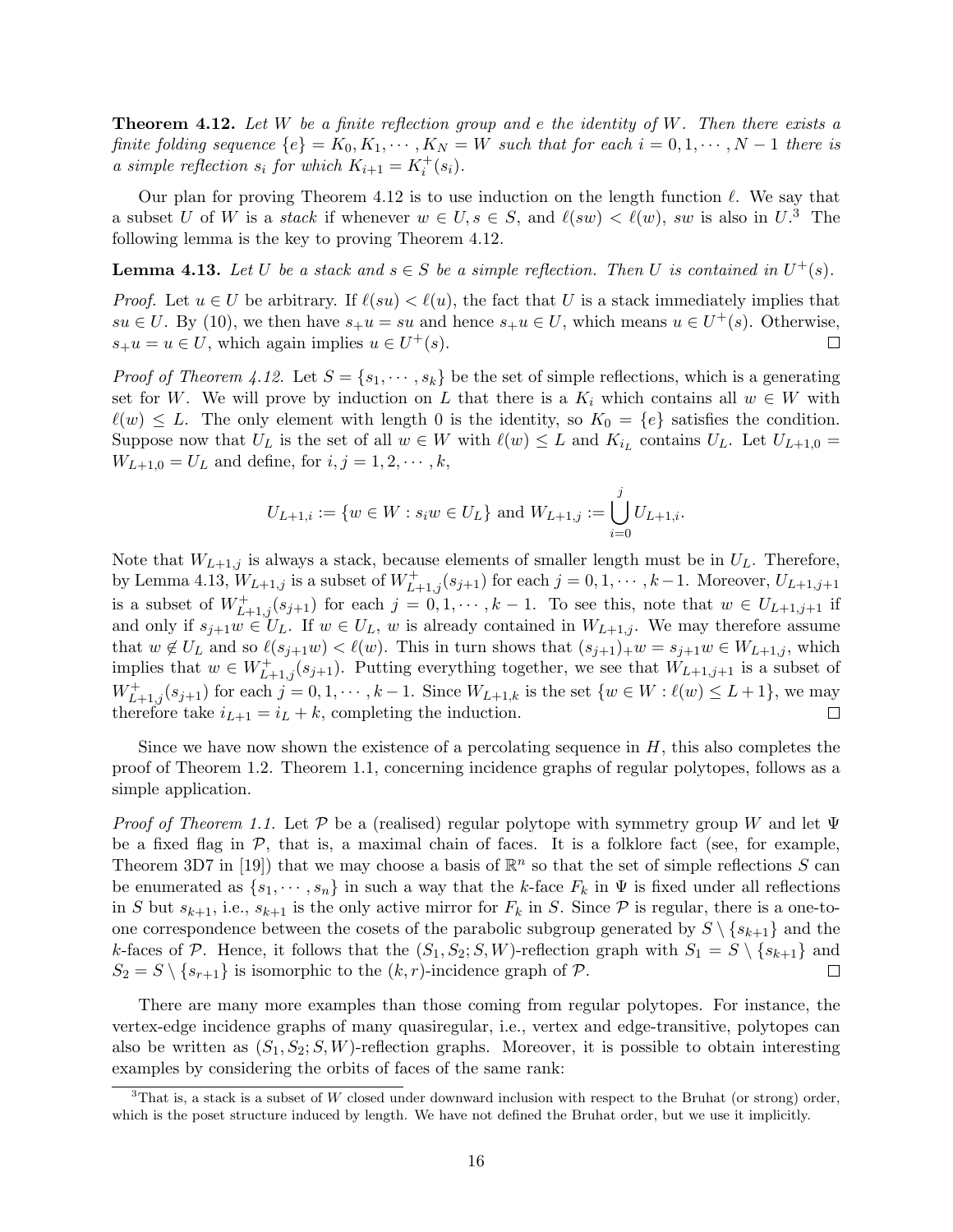<span id="page-16-2"></span>**Example 4.14.** Let  $D_n$  be the *n*-demicube group, i.e., the order 2 subgroup of the hypercube group obtained by removing the 'perpendicular' mirrors  $x_i = 0$ . The action of  $D_n$  on the set of vertices of an n-dimensional hypercube is not transitive, but there exist two orbits, each of which corresponds to a colour class of the hypercube when considered as a bipartite graph. There is a generating set of simple reflections  $S = \{s_1, s_2, \dots, s_n\}$  for  $D_n$  such that the order of  $s_1s_3$  and  $s_i s_{i+1}$  for  $i \geq 2$  is 3, while all other  $s_i s_j$ ,  $i \neq j$ , are of order 2. Then one may check that the *n*-dimensional hypercube is isomorphic to the  $(S_1, S_2; S, D_n)$ -reflection graph with  $S_1 = S \setminus \{s_1\}$ and  $S_2 = S \setminus \{s_2\}$ . It follows that the hypercube is weakly norming, a fact first proved in [\[12\]](#page-27-1).

By Theorem [1.1,](#page-1-0) we already know that the vertex-edge incidence graph of an octahedron, i.e., the 1-subdivision of an octahedron, is weakly norming, but we may also prove that it is norming through a judicious choice of reflection group.

**Example 4.15.** Let  $D_3$  be the 3-dimensional demicube group and S the same generating set described in Example [4.14.](#page-16-2) Take  $S_1 = \{s_1, s_2\}$  and  $S_2 = \{s_3\}$ . Then  $(S_1, S_2; S, D_3)$ -reflection graph is isomorphic to the 1-subdivision of an octahedron, as the latter is the face-edge incidence graph of the cube. Therefore, the 1-subdivision of the octahedron is norming.

Let us mention another example of a norming graph. Following  $[6]$ , we say that a graph is a  $K_{2,t}$ -replacement of H if each edge of H is replaced with a copy of  $K_{2,t}$  by identifying the two vertices of the edge with the two vertices on the smaller side of  $K_{2,t}$ .

<span id="page-16-0"></span>**Example 4.16.** Let  $B_3$  be the cube group, that is, the symmetry group of the cube. Then there is a generating set  $S = \{s_1, s_2, s_3\}$  such that  $s_1s_2, s_2s_3$ , and  $s_1s_3$  are of orders 4, 3, and 2, respectively. Let  $S_1 = \{s_1, s_2\}$  and  $S_2 = \{s_3\}$ . Then one may check that the  $(S_1, S_2; S, B_3)$ -reflection graph is isomorphic to the  $K_{2,2}$ -replacement of the octahedron graph, and thus is norming.

Finally, we remark that one may presumably use the exceptional reflection groups  $E_6, E_7$ , and  $E_8$  to build some more exotic (weakly) norming graphs, though we have not pursued this further.

# <span id="page-16-1"></span>5 Generalisations and applications

### 5.1 Hypergraph norms

As noted in Hatami's PhD thesis [\[11\]](#page-27-14), the concepts of norming and weakly norming graphs generalise in the obvious way to hypergraphs, with Gowers' octahedral norms [\[8,](#page-27-7) [9\]](#page-27-8) serving as standard examples. In this short subsection, we discuss the appropriate generalisation of Theorem [1.2.](#page-1-2)

To obtain a suitable generalisation of Theorem [1.2](#page-1-2) to k-uniform hypergraphs, or k-graphs for short, with the same proof strategy, we should first define cut involutions for hypergraphs. One naive way might be to say that an involutory automorphism is a cut involution if the fixed point set is again a vertex cut, i.e., deleting it makes the hypergraph disconnected. However, this is not a good choice. For example, consider the 3-graph H on vertex set  $\{a, b, c, x, y, z\}$  with three edges xbc, yca, and zab. Let  $\phi$  be the involutory automorphism of H that fixes x and a and maps b and  $z$  to c and y, respectively. Deleting the fixed vertex set consisting of x and a obviously makes H disconnected, but we cannot use x and a as 'pivots' to apply the Cauchy–Schwarz inequality, since there is an edge crossing the cut. Furthermore, if  $H$  were a (weakly) norming hypergraph then it would also satisfy the hypergraph generalisation of Sidorenko's conjecture, but H was shown to be a counterexample to this conjecture in [\[23\]](#page-28-1).

To define cut involutions so as to avoid the difficulties discussed in the previous example, we replace each edge in a k-graph  $H$  by a clique of size k and write  $H$  for the resulting graph on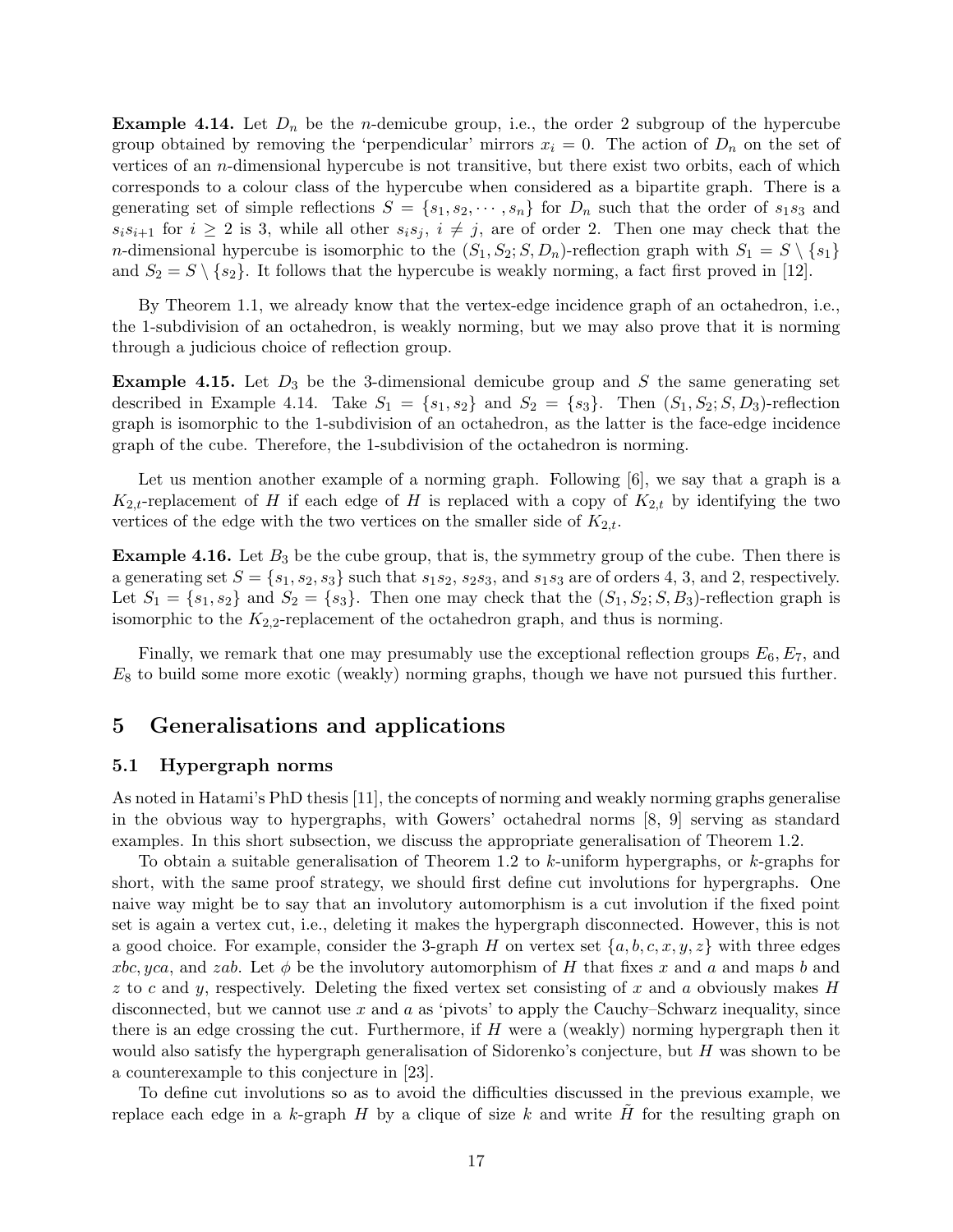$V(H)$ . Note that every automorphism  $\phi$  of H is also an automorphism of  $\tilde{H}$ . We say that an automorphism  $\phi$  of H is a cut involution of H if it is a cut involution of H. With this definition, all of our arguments generalise without difficulty.

Given a finite reflection group W, the set of all simple reflections S, and subsets  $S_1, S_2, \cdots, S_k$ of S, let the  $(S_1, \dots, S_k; S, W)$ -reflection hypergraph be the k-partite k-graph whose parts are the cosets of the subgroup  $W_i$  generated by  $S_i$  for each  $i = 1, \dots, k$ , with an edge for every k-tuple of the form  $(wW_1, wW_2, \dots, wW_k)$  with  $w \in W$ . We say that a k-graph is a reflection hypergraph if it is isomorphic to the  $(S_1, \dots, S_k; S, W)$ -reflection hypergraph for a suitable choice of parameters. We have the following hypergraph generalisation of Theorem [1.2:](#page-1-2)

<span id="page-17-0"></span>**Theorem 5.1.** A k-partite k-graph H is weakly norming whenever it is a reflection hypergraph. Moreover, if there is no mirror containing a hyperedge, i.e.,  $\bigcap_{i=1}^k S_i = \emptyset$ , then H is norming.

With this framework, we may easily recover Gowers' octahedral norms [\[8,](#page-27-7) [9\]](#page-27-8).

<span id="page-17-1"></span>**Example 5.2.** Let  $W = W_1 \times W_2 \times \cdots \times W_k$ , where each  $W_i$  is a reflection group generated by a single reflection  $s_i$ . Then the set S of simple reflections consists of k orthogonal reflections. If we let  $S_i = S \setminus \{s_i\}$  and  $H_k$  be the  $(S_1, \dots, S_k; S, W)$ -reflection hypergraph, then Theorem [5.1](#page-17-0) implies that  $H_k$ , consisting of the  $(k-1)$ -faces of the k-dimensional octahedron, is a norming k-graph.

Another example of a hypergraph norm comes from the work on weak quasirandomness in [\[5\]](#page-27-9).

<span id="page-17-2"></span>**Example 5.3.** In [\[5\]](#page-27-9), a k-graph  $M_k$  is constructed recursively as follows. Given a k-partite k-graph M on  $A_1 \cup \cdots \cup A_k$ , we write  $db_i(M)$  for the k-graph obtained by gluing two vertex-disjoint copies of M so that the corresponding vertices in each copy of  $A_i$  are identified. Starting from the graph  $M_0$  with a single edge, define

$$
M_k := \mathrm{db}_k(\mathrm{db}_{k-1}(\cdots \mathrm{db}_1(M_0)\cdots)).
$$

Letting  $S_i = \{s_i\}$  and using the same reflection group W as in Example [5.2,](#page-17-1) Theorem [5.1](#page-17-0) implies that the  $(S_1, \dots, S_k; S, W)$ -reflection hypergraph is norming. Since this hypergraph is isomorphic to  $M_k$ , we see that  $M_k$  defines a semi-norm.

The examples above are very natural: both of them use the simplest reflection group with  $k$ generators and the resulting Cauchy–Schwarz trees are very symmetric and easy to analyse. Our new framework gives a much larger class of hypergraph norms, each of which defines a certain notion of quasirandomness. We will discuss the relations between these notions in the next subsection.

#### 5.2 Domination between norms

In this subsection, we will be interested in relations between (hyper)graph norms. To begin, we will study the question of determining whether the (absolute) H-norm dominates another (absolute) J-norm. That is, for any bounded measurable function  $f : [0, 1]^2 \to \mathbb{R}$ , we would like to know if

<span id="page-17-3"></span>
$$
||f||_{J} \le ||f||_{H} \quad \left(\text{or } ||f||_{r(J)} \le ||f||_{r(H)}\right) \tag{11}
$$

holds. This question remains valid even if  $H$  and  $J$  are not (weakly) norming, but weakly norming graphs can be regarded as local maxima for such comparisons. To be more precise, whenever H is (weakly) norming and J is a subgraph of  $H$ , the (absolute)  $H$ -norm dominates the (absolute) J-norm. To see this, let  $f_{\chi(e)} = 1$  for all  $e \notin E(J)$  in inequality [\(4\)](#page-2-0).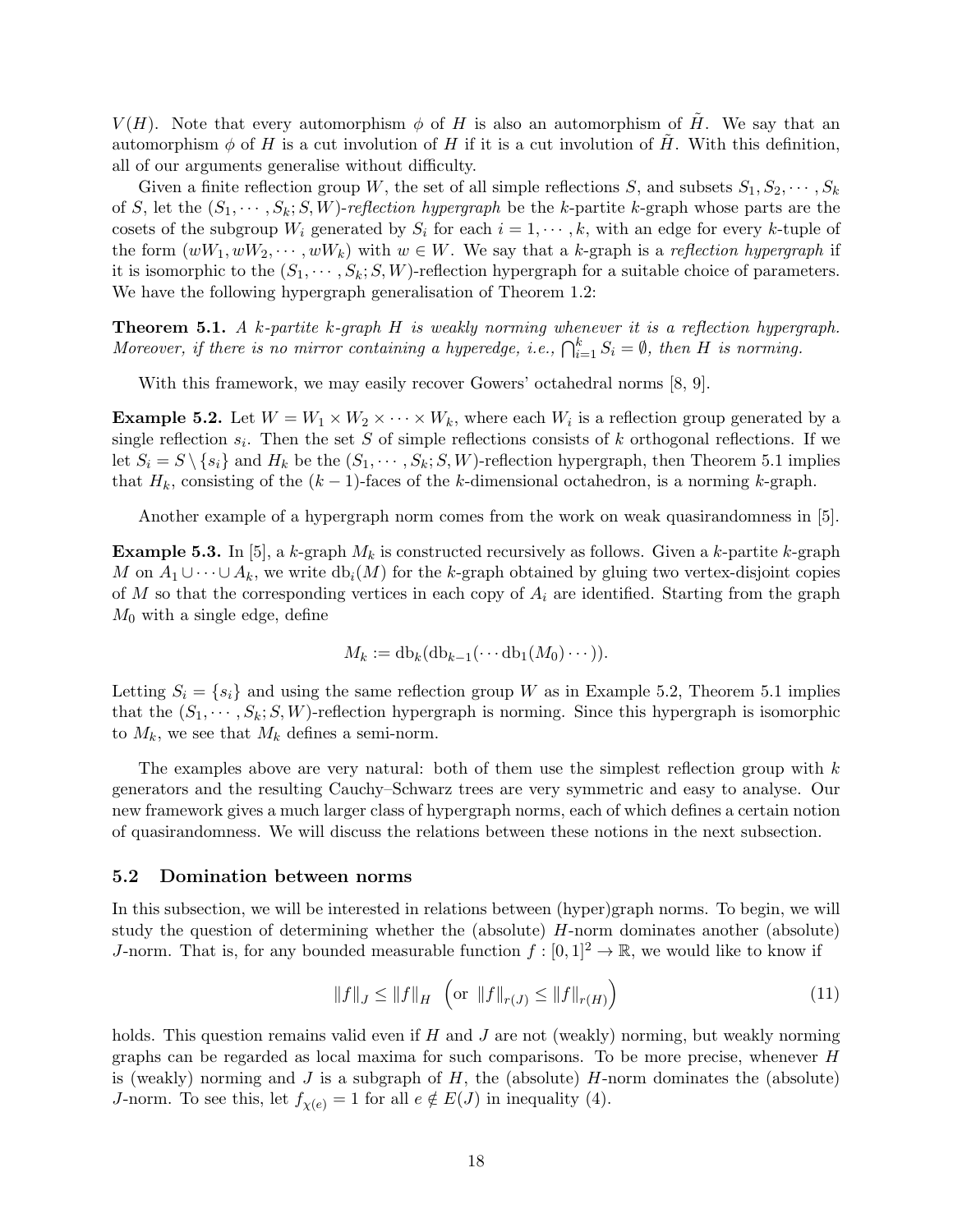An immediate consequence of this inequality is Sidorenko's conjecture [\(5\)](#page-2-2), which essentially states that the absolute  $H$ -norm dominates the single-edge norm whenever  $H$  is a bipartite graph. Hence, if  $H$  is weakly norming, Sidorenko's conjecture holds for  $H$ . Similar arguments show that if  $H$  is weakly norming and contains a cycle, then it also satisfies the so-called forcing conjecture, a central problem in the study of quasirandom graphs. We refer the interested reader to [\[4\]](#page-27-3) for further information about this conjecture and its relationship with graph norms.

We remark that one (hyper)graph norm may dominate another even when the first (hyper)graph does not contain the second. For example, if  $m \geq n$ , then

$$
||f||_{C_{2m}} \leq ||f||_{C_{2n}}.
$$

Note that the cut involution groups of different even cycles are always non-isomorphic. In general, it is hard to compare (hyper)graph norms coming from non-isomorphic reflection groups, but we can say something if the two (hyper)graphs have isomorphic cut involution groups of a certain type.

<span id="page-18-0"></span>**Proposition 5.4.** Let  $W = W_1 \times W_2 \times \cdots \times W_n$ , where each  $W_i$  is a reflection group generated by a single reflection  $s_i$ , and let  $S = \{s_1, \dots, s_n\}$  be the set of simple reflections in W. Suppose  $S_1, \cdots, S_k$  and  $S'_1, \cdots, S'_k$  are subsets of S such that  $S'_i \subset S_i$  for each  $i = 1, 2, \cdots, k$ . Let H and  $H'$  be the  $(S_1, \dots, S_k; S, W)$ -reflection hypergraph and the  $(S'_1, \dots, S'_k; S, W)$ -reflection hypergraph, respectively. Then both  $H$  and  $H'$  are norming and the  $H$ -norm dominates the  $H'$ -norm.

Our proof is quite heavy on notation, so we postpone it until the end of this subsection and instead give an example that conveys the rough idea of the proof.

<span id="page-18-1"></span>**Example 5.5.** Consider the special case of Proposition [5.4](#page-18-0) where  $n = 3$ ,  $S_i = S \setminus \{s_i\}$  for  $i = 1, 2, 3$ ,  $S_2' = S_2, S_3' = S_3$ , and  $S_1' = \{s_3\}$ . We may assume that  $s_1, s_2$ , and  $s_3$  are reflections along the planes  $x = 0$ ,  $y = 0$ , and  $z = 0$ , respectively, in  $\mathbb{R}^3$ . We use the standard basis  $\{e_1, e_2, e_3\}$ to make the fundamental open chamber the first octant. Then  $H$  is the octahedral 3-graph on  $\{X_0, X_1, Y_0, Y_1, Z_0, Z_1\}$  with edges  $\{X_iY_jZ_k : i, j, k = 0, 1\}$ , where

$$
X_0 = \{(x, 0, 0) : x > 0\}, X_1 = \{(x, 0, 0) : x < 0\},
$$
  
\n
$$
Y_0 = \{(0, y, 0) : y > 0\}, Y_1 = \{(0, y, 0) : y < 0\},
$$
  
\n
$$
Z_0 = \{(0, 0, z) : z > 0\}, Z_1 = \{(0, 0, z) : z < 0\}.
$$

As noted in Example [5.2,](#page-17-1) the H-norm is the Gowers' octahedral norm for 3-graphs. On the other hand, H' is the 3-graph on eight vertices  ${X_{00}, X_{01}, X_{10}, X_{11}, Y_0, Y_1, Z_0, Z_1}$  with eight edges  $\{X_{ij}Y_iZ_k : i,j,k = 0,1\}$ . Here  $Y_i, Z_j$  are exactly the same as in H since  $S_2 = S'_2$  and  $S_3 = S'_3$ , and

$$
X_{00} = \{(x, y, 0) : x > 0, y > 0\}, X_{01} = \{(x, y, 0) : x < 0, y > 0\},
$$
  
\n
$$
X_{10} = \{(x, y, 0) : x > 0, y < 0\}, X_{11} = \{(x, y, 0) : x < 0, y < 0\}.
$$

Observe that the induced subgraphs of H on  $\{X_0, X_1, Y_i, Z_0, Z_1\}$ , for  $i = 0, 1$ , and the induced subgraphs of H' on  $\{X_{i0}, X_{i1}, Y_i, Z_0, Z_1\}$ , for  $j = 0, 1$ , are all isomorphic to the kite-shaped 3graph with 4 edges, say K. Moreover, H is obtained by gluing two vertex-disjoint copies of  $K$ , identifying the copies of  $X_0, X_1, Z_0$ , and  $Z_1$  in each graph. We can build  $H'$  similarly but now we only identify the copies of  $Z_0$  and  $Z_1$ . Therefore, setting

$$
g(x_0, x_1, z_0, z_1) = \int \prod_{i,j=0,1} f(x_i, y, z_j) dy,
$$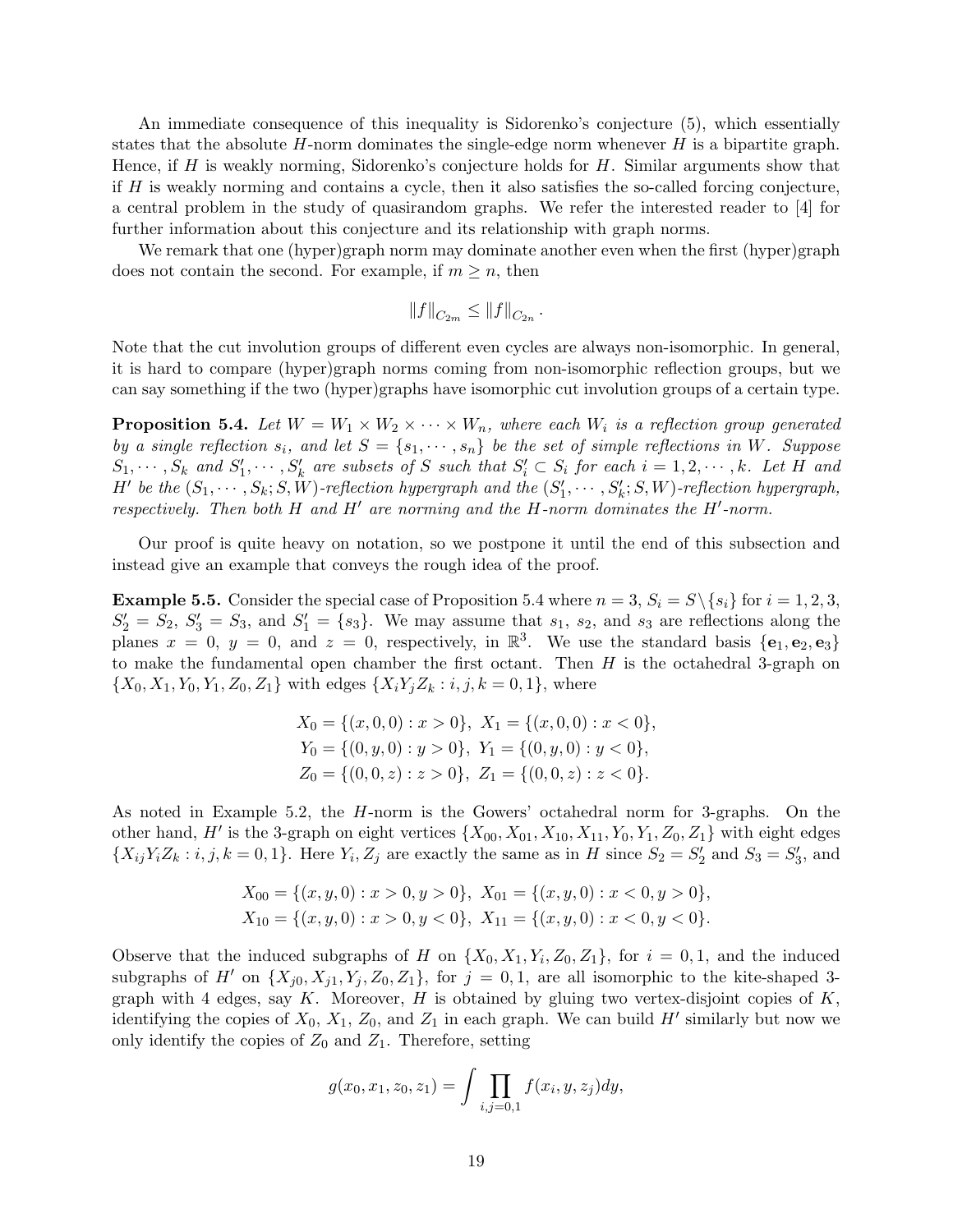whose average is the  $4^{th}$  power of the K-norm, we have

$$
||f||_H = \int g^2 dx_0 dx_1 dz_0 dz_1
$$
 and  $||f||_{H'} = \int \left(\int g dx_0 dx_1\right)^2 dz_0 dz_1$ .

Thus, the Cauchy–Schwarz inequality implies that  $||f||_H \ge ||f||_{H'}$ . We shall generalise this idea later to prove Proposition [5.4.](#page-18-0)

Another way to compare (hyper)graph norms is to ask that they be polynomially related, in the sense that if one norm is large, say at least c, then the other norm is at least  $c^k$  for some appropriate k. Formally, we say that a (semi-)norm  $\|\cdot\|$  polynomially dominates another (semi-)norm  $\|\cdot\|_0$  if, for any  $|f| \leq 1$ ,

$$
||f|| \le c \text{ implies } ||f||_0 \le c^{\delta},
$$

where  $\delta > 0$  is a constant independent from f. It is also possible for two norms to polynomially dominate each other, so in this case we say that the two norms are *polynomially equivalent*. For the rest of this subsection, we shall state our results only for norming graphs, but analogous statements for weakly norming graphs hold if we replace f by  $|f|$  and graph norms by absolute graph norms. Following Gowers' approach [\[7,](#page-27-15) [8,](#page-27-7) [9\]](#page-27-8) to quasirandomness, but borrowing notation from graph limit theory [\[17,](#page-27-0) [18\]](#page-27-2), we define the cut-norm  $||f||_{\Box}$  for a bounded measurable function f on [0, 1]<sup>2</sup> by

<span id="page-19-0"></span>
$$
||f||_{\square} := \sup_{u,v} \left| \int f(x,y)u(x)v(y)dxdy \right|,
$$

where the supremum is taken over all measurable  $u, v : [0, 1] \rightarrow [-1, 1]$ . By applying inequality [\(4\)](#page-2-0) with  $C_4$ , we see that

$$
\int f(x,y)u(x)v(y)dxdy \le ||f||_{C_4} ||u||_{C_4} ||v||_{C_4} \le ||f||_{C_4}
$$
\n(12)

holds for all measurable  $u, v : [0, 1] \to [-1, 1]$ , and hence  $||f||_{\Box} \le ||f||_{C_4}$ . Conversely, if

$$
||f||_{C_4}^4 = \int f(x, y) f(x, y') f(x', y) f(x', y') > c^4,
$$

then there exist some  $x^*, y^* \in [0, 1]$  such that

<span id="page-19-1"></span>
$$
\left| \int f(x,y)f(x,y^*)f(x^*,y)f(x^*,y^*)dxdy \right| \ge c^4. \tag{13}
$$

Taking  $u(x) = f(x^*, y^*) f(x, y^*)$  and  $v(y) = f(x^*, y)$  gives  $||f||_{\Box} \ge c^4$ , so the  $C_4$ -norm and the cut-norm are polynomially equivalent. Similarly, using [\(4\)](#page-2-0) to deduce [\(12\)](#page-19-0) and averaging to obtain  $(13)$ , it is easy to see that any H-norm is polynomially equivalent to the cut-norm whenever H is norming and contains a cycle. Hence, if two norming graphs  $H$  and  $J$  contain cycles, then the H-norm and the J-norm are always polynomially equivalent. Conversely, suppose  $H$  is a norming graph isomorphic to a tree. Then H must be bi-regular by Theorem 2.10 in [\[12\]](#page-27-1) and, hence, is isomorphic to a star  $K_{1,t}$ . By taking f to be the balanced function of a non-quasirandom but regular graph, one may obtain an example with small  $K_{1,t}$ -norm but large cut-norm. Hence, star-norms are polynomially dominated by the cut-norm, but not vice versa.

Our aim now is to decide whether two different H-norms, where each H is an  $(S_1, \dots, S_k; S, W)$ reflection hypergraph, are polynomially equivalent. The result below says that we may 'forget' the angles between the reflection hyperplanes of a reflection group W if H is an  $(S_1, \dots, S_k; S, W)$ reflection hypergraph and still obtain a polynomially equivalent norm: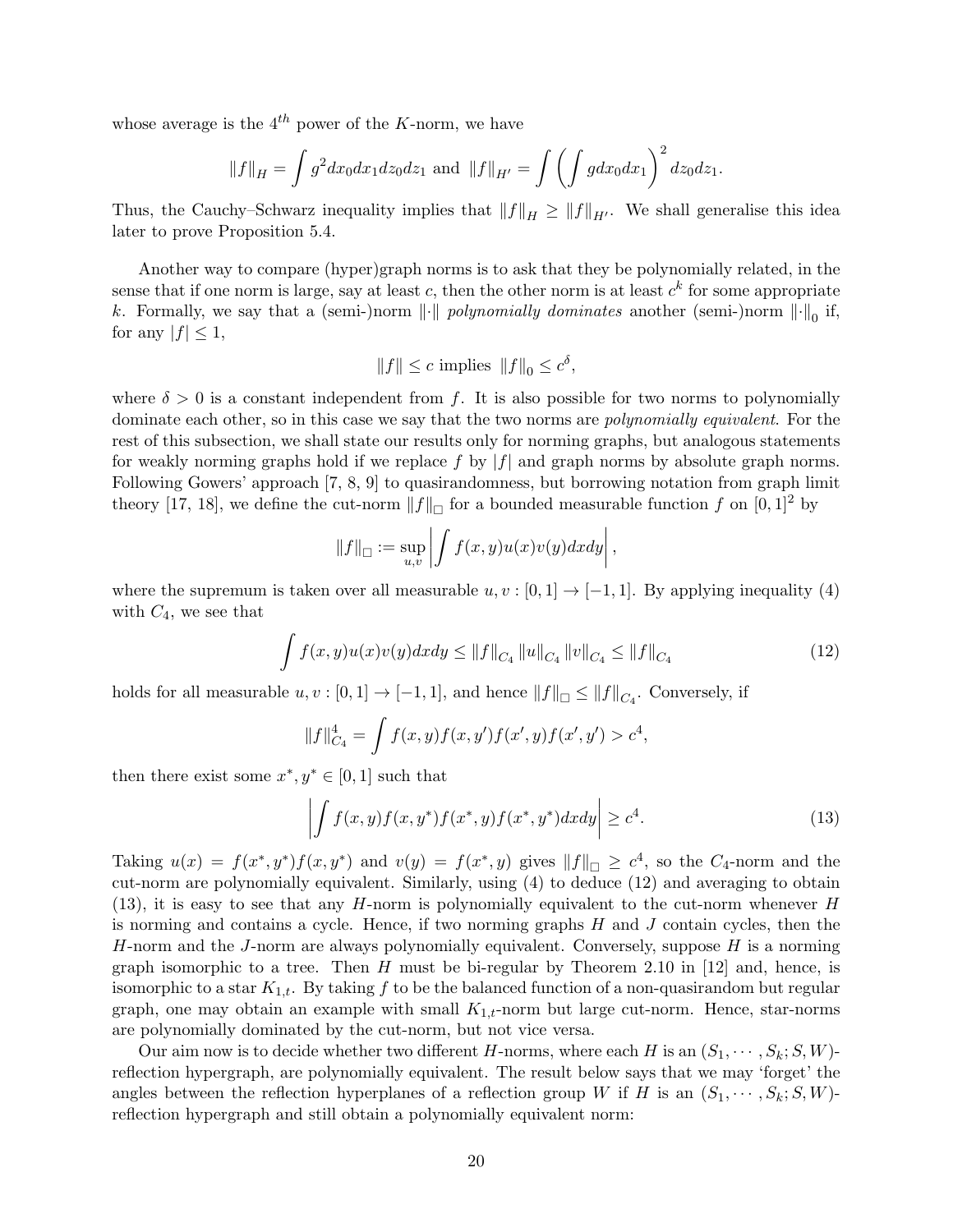<span id="page-20-0"></span>**Proposition 5.6.** Let W and W' be two reflection groups with the same number of simple reflections, i.e.,  $S = \{s_1, \dots, s_n\}$  and  $S' = \{s'_1, \dots, s'_n\}$  are the set of simple reflections of W and W', respectively. Suppose, for  $S_1, \cdots, S_k \subset S$  and  $S'_1, \cdots, S'_k \subset S'$ , that the indices covered by  $S_i$  and  $S_i'$  are always the same. That is,  $\{j : s_j \in S_i\} = \{j : s_j' \in S_i'\}$  for each  $i = 1, 2, \dots, k$ . Then the  $(S_1, \dots, S_k; S, W)$ -reflection hypergraph H and the  $(S'_1, \dots, S'_k; S', W')$ -reflection hypergraph H' give polynomially equivalent hypergraph semi-norms, provided that both hypergraphs are norming.

For example, the proposition above allows us to prove that if a reflection hypergraph  $H$  consists of 'tight triples', then the H-norm is polynomially equivalent to Gowers' octahedral norm for 3 graphs.

<span id="page-20-1"></span>**Example 5.7.** In Example [4.7,](#page-11-0) the reflection group  $W$  is isomorphic to the symmetric group on 4 elements and the set of simple reflections  $S = \{t_{12}, t_{23}, t_{34}\}\,$ , where  $t_{ij}$  is a reflection swapping the *i*-th and *j*-th coordinates. Let  $S_1 = S \setminus \{t_{12}\}, S_2 = S \setminus \{t_{23}\}, S_3 = S \setminus \{t_{34}\},$  and H be the  $(S_1, S_2, S_3; S, W)$ -reflection hypergraph. Observe that H is a tripartite 3-graph isomorphic to the vertex-edge-face incidence 3-graph of a tetrahedron, i.e., a vertex, an edge, and a face form an edge if they can be extended to a flag. The fact that  $S_1 \cap S_2 \cap S_3 = \emptyset$  implies that H is norming and, by Proposition [5.6](#page-20-0) and Example [5.2,](#page-17-1) the H-norm is polynomially equivalent to Gowers' octahedral norm for 3-graphs.

The key to proving Proposition [5.6](#page-20-0) is to show a polynomial equivalence between hypergraph norms and suitably generalised cut-norms. For hypergraphs, Gowers [\[8,](#page-27-7) [9\]](#page-27-8) proved that there is a polynomial equivalence between the octahedral norms defined in Example [5.2](#page-17-1) and certain generalised cut-norms. Later, Conlon, H`an, Person, and Schacht [\[5\]](#page-27-9) showed that the norms discussed in Example [5.3](#page-17-2) exist and are polynomially equivalent to certain weaker cut-norms. More recently, Reiher, Rödl, and Schacht [\[20\]](#page-28-3) proposed further cut-norms lying between these two extremes. As we shall see, the result below gives a suitable  $H$ -norm which is polynomially equivalent to each of these cut-norms.

Let  $\mathcal{M} = (M_1, M_2, \cdots, M_n)$  be an *n*-tuple of subsets of  $[k] = \{1, 2, \cdots, k\}$  and define the hypergraph cut-norm  $\lVert \cdot \rVert_{\Box \mathcal{M}}$  with respect to M by

$$
||f||_{\square,\mathcal{M}} := \sup_{u_1,\dots,u_k} \left| \int f(x_1,\dots,x_k) \prod_{i=1}^n u_i(x_{M_i}) \right|,
$$

where f is a bounded measurable function on  $[0,1]^k$ ,  $x_I$  for  $I \subset [k]$  is the vector  $(x_i)_{i \in I}$  of variables with indices in I, and the supremum is taken over all measurable functions  $u_1, \dots, u_k$  taking values between  $[-1, 1]$ . For example,  $n = 2$ ,  $M_1 = \{1\}$ , and  $M_2 = \{2\}$  is the graph cut-norm. The cut-norms described by Gowers [\[8,](#page-27-7) [9\]](#page-27-8) correspond to the case when  $n = k$  and  $M_i = [k] \setminus \{i\}$ . In particular, for  $n = 3$ , we have

$$
||f||_{\Box,\mathcal{M}} = \sup_{u,v,w:[0,1]^2 \to [-1,1]} \left| \int f(x,y,z)u(x,y)v(y,z)w(z,x) \right|.
$$

The lemma below states that whenever H is the  $(S_1, \dots, S_k; S, W)$ -reflection hypergraph, the Hnorm is polynomially equivalent to the generalised cut-norm with respect to a suitably chosen  $\mathcal{M}.$ 

**Lemma 5.8.** Let W be a reflection group with simple reflections  $S = \{s_1, \dots, s_n\}$  and let  $S_1, \dots, S_k$ be subsets of S. Suppose  $\mathcal{M} = (M_1, \dots, M_n)$  is the n-tuple of subsets of  $[k]$  such that  $M_i = \{j \in$  $[k]: s_i \in S_j$  for  $i = 1, \dots, n$ . Then, whenever H is an  $(S_1, \dots, S_k; S, W)$ -reflection hypergraph that is norming, the H-norm is polynomially equivalent to the cut-norm  $\lVert \cdot \rVert_{\Box M}$ .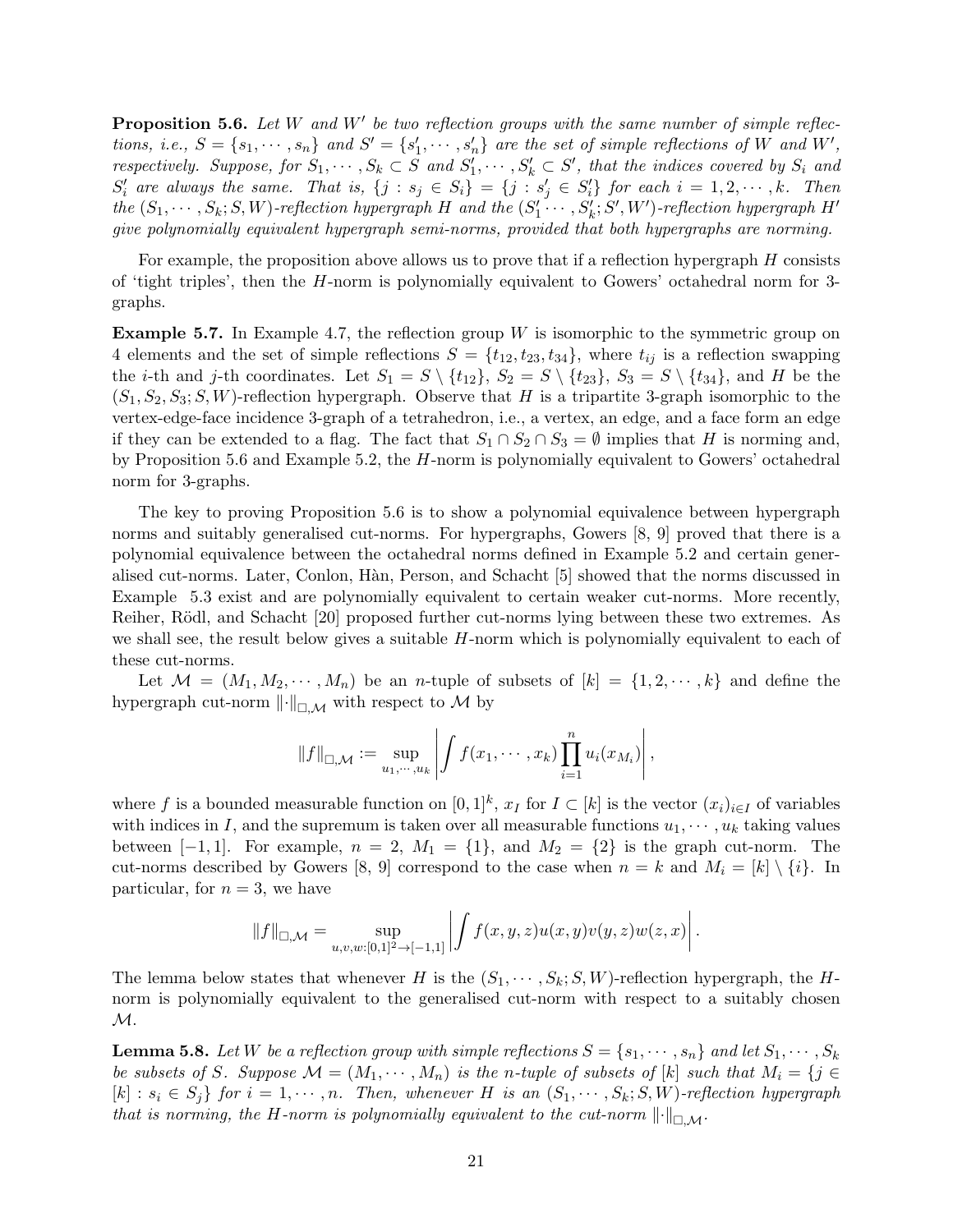*Proof.* Let  $V_1V_2\cdots V_k$  be the edge of the  $(S_1, S_2, \cdots, S_k; S, W)$ -reflection hypergraph H contained in the fundamental closed chamber. Observe that  $M_i$  is the collection of indices j such that  $V_j$ is fixed under the simple reflection  $s_i$ , since each collection of inactive mirrors  $S_j$  defines the cone  $V_j$ . It follows that there is another edge of H, formed by reflecting the edge  $V_1V_2 \ldots V_k$  in  $s_i$ , that contains the set  $\{V_j : j \in M_i\}$ . The remainder of the proof is now similar to the  $C_4$  case discussed earlier.

To see that  $||f||_{\Pi,\mathcal{M}} \leq ||f||_H$ , observe that, since H is norming,

$$
\int f(x_1, \dots, x_k) \prod_{i=1}^n u_i(x_{M_i}) \leq ||f||_H \prod_{i=1}^n ||u_i||_H \leq ||f||_H
$$

whenever  $u_i : [0,1]^{|\mathcal{M}_i|} \to [-1,1]$ . To prove the converse, note that if  $||f||_H > c$ , then we may assign values to the variables corresponding to the vertices other than  $V_1, V_2, \cdots, V_k$  to get

$$
\left| \int f(x_1, \dots, x_k) \prod_{i=1}^n u_i(x_{M_i}) \right| \geq c^{|E(H)|},
$$

 $\Box$ 

as desired.

Since the choice of  $\mathcal M$  is independent of the group structure of  $W$ , Proposition [5.6](#page-20-0) follows as a corollary. Note that each  $M_i$  corresponds to the *i*-th column vector of the  $k \times n$  incidence matrix between k sets  $S_1, S_2, \dots, S_k$  and the simple reflections  $s_1, s_2, \dots, s_n$ . Thus, given a cut-norm  $\lVert \cdot \rVert_{\square \mathcal{M}}$  with an ordered collection M of index subsets of k, we may always construct a k-graph norm that is polynomially equivalent to it. To give some examples, we will now describe hypergraph norms that are polynomially equivalent to the weak cut-norms introduced in [\[20\]](#page-28-3).

Example 5.9. In [\[20\]](#page-28-3), two different cut-norms for 3-graphs were studied. For 3-graphs, we always have  $k = 3$  and if we let  $n = 2$ ,  $M_1 = \{1\}$ , and  $M_2 = \{2, 3\}$ , we get the cut-norm

$$
||f||_{\square,\mathcal{M}} = \sup_{u,v,w:[0,1]^2 \to [-1,1]} \left| \int f(x,y,z) u(x) v(y,z) \right|.
$$

To ensure that  $M_i = \{j : s_i \in S_j\}$  holds, let  $S_1 = \{s_1\}$  and  $S_2 = S_3 = \{s_2\}$ . Considering the simplest reflection group  $W = \langle s_1 \rangle \times \langle s_2 \rangle$  generated by  $s_1$  and  $s_2$ , the  $(S_1, S_2, S_3; S, W)$ -reflection hypergraph is isomorphic to the 3-graph  $H$  with

$$
V(H) = \{x_0, x_1, y_0, y_1, z_0, z_1\} \text{ and } E(H) = \{x_i y_j z_j : i, j = 0, 1\}.
$$

The second cut-norm is the case when  $n = 2$ ,  $M_1 = \{1, 2\}$ , and  $M_2 = \{2, 3\}$ , i.e.,

$$
||f||_{\square,\mathcal{M}} = \sup_{u,v,w:[0,1]^2 \to [-1,1]} \left| \int f(x,y,z) u(x,y) v(y,z) \right|.
$$

Then we have  $S_1 = \{s_1\}, S_2 = \{s_1, s_2\}, \text{ and } S_3 = \{s_2\}.$  With the same group  $W = \langle s_1 \rangle \times \langle s_2 \rangle$ , the  $(S_1, S_2, S_3; S, W)$ -reflection hypergraph is isomorphic to the kite-shaped 3-graph with 5 vertices denoted by  $K$  in Example [5.5.](#page-18-1)

By combining Proposition [5.6](#page-20-0) and Proposition [5.4,](#page-18-0) we also have the following weak domination result between hypergraph norms with the same cut involution group.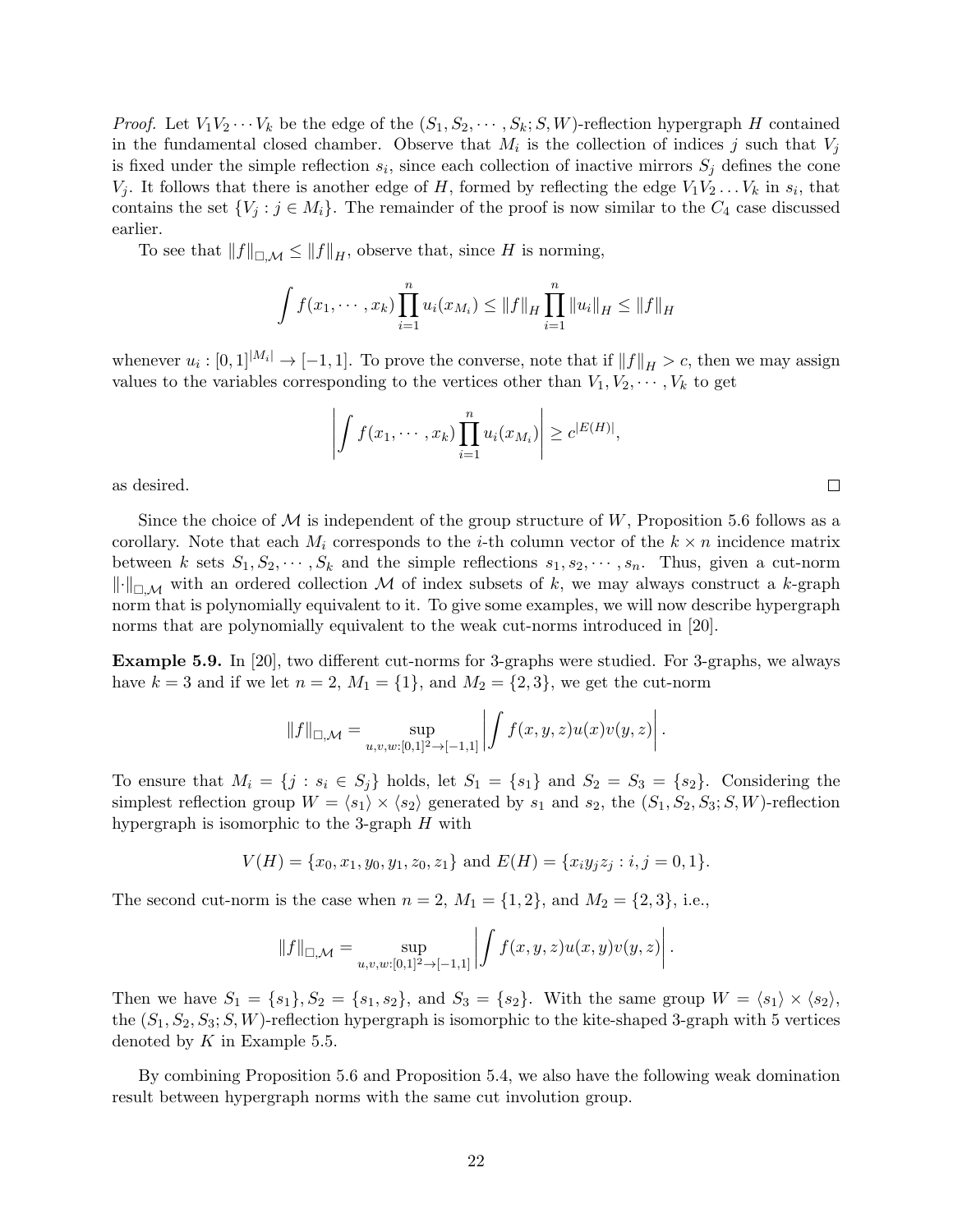**Corollary 5.10.** Let W be a reflection group with  $S = \{s_1, \dots, s_n\}$  the set of simple reflections and let  $S_1, \dots, S_k, S'_1, \dots, S'_k$  be subsets of S such that  $S'_i \subset S_i$  for each  $i = 1, \dots, k$ . Suppose H and  $H'$  are the  $(S_1, \dots, S_k; S, W)$ -reflection hypergraph and the  $(S'_1, \dots, S'_k; S, W)$ -reflection hypergraph, respectively, and suppose that they are both norming. Then the H-norm polynomially dominates the  $H'$ -norm.

Getting back to the proof of Proposition [5.4,](#page-18-0) we first describe the structure of the given hypergraphs H and H'. Let  $W \subset GL(n, \mathbb{R})$  be a reflection group with simple reflections  $S =$  ${s_1, s_2, \dots, s_n}$  such that each  $s_i$  is the reflection along the hyperplane

$$
H_i := \{ (x_1, x_2, \cdots, x_n) \in \mathbb{R}^n : x_i = 0 \},
$$

i.e.,  $s_i$  flips the sign of the *i*-th coordinate. Then the  $(S_1, \dots, S_k; S, W)$ -reflection hypergraph H is the k-partite graph with k-partition  $\mathcal{A}_1 \cup \cdots \cup \mathcal{A}_k$ , where  $\mathcal{A}_i$  consists of the  $2^{n-|S_i|}$  vertices of the form

$$
v_i(\xi) := \{(x_1, \dots, x_n) : \xi_j x_j > 0 \text{ for all } j \notin S_i, x_j = 0 \text{ for all } j \in S_i\},\
$$

where  $\xi = (\xi_1, \dots, \xi_n) \in {\pm 1}^n$ . Here each  $\xi \in {\pm 1}^n$  represents the closed chamber

 $\{(x_1, \dots, x_n) : \xi_j x_j \geq 0 \text{ for all } j = 1, 2, \dots, n\},\$ 

so a k-tuple of vertices in  $A_1 \times A_2 \times \cdots \times A_k$  is an edge of H if and only if it can be written as  $(v_1(\xi), v_2(\xi), \dots, v_k(\xi))$  with the same  $\xi \in {\pm 1}^n$ . Let  $H^+$  be the subgraph of H induced on cones in the half-space  $\{(x_1, \dots, x_n) : x_n \geq 0\}$  induced by the hyperplane  $H_n$ . Using the fact that  $s_n$  is a cut involution of  $H$ , we have

$$
||f||_H^{|E(H)|} = \int \left( \int g \, dy_{V(H^+)\backslash F(H)} \right)^2 dy_{F(H)}, \tag{14}
$$

<span id="page-22-0"></span>,

 $\Box$ 

where  $g = \prod_{(u_1,\dots,u_k)\in E(H^+)} f(y_{u_1},\dots,y_{u_k}), y_I = (y_i)_{i\in I}$  for  $I \subset V(H)$ , and  $F(H)$  is the set of vertices  $\{v_j(\xi) \in V(H) : s_n \in S_j, \xi \in \{\pm 1\}^n\}$  that are fixed by  $s_n$ . Furthermore,  $H^+$  is isomorphic to the  $(S_1^+,\dots, S_k^+; S, W)$ -reflection hypergraph with  $S_i^+ = S_i \cup \{s_n\}$  for all i, since adding  $s_n$  to all  $S_i$  makes the sign of  $x_n$  fixed.

*Proof of Proposition [5.4.](#page-18-0)* To show that H is always norming, we may assume that there exists a simple reflection  $s \in \bigcap_{i=1}^k S_i$ . Observe that the  $(S_1^-,\dots, S_k^-, S, W)$ -reflection hypergraph  $H^-$ , where  $S_i^- = S_i \setminus \{s\}$  for all i, consists of two vertex-disjoint copies of H mapped to each other by s. Then the  $H^-$ -norm takes exactly the same value as the  $H$ -norm and, hence, by induction on  $\bigcap_{i=1}^k S_i$ , we are done.

To prove that the H-norm dominates the H'-norm, we may assume  $S_i' = S_i \setminus \{s_n\}, s_n \in S_i$ , and  $S'_j = S_j$  for  $j \neq i$ . Both H and H' have the same induced subgraph on cones in the halfspace  $\{(x_1, \dots, x_n) : x_n \ge 0\}$ , because it must be isomorphic to the  $(S_1^+, \dots, S_k^+; S, W)$ -reflection hypergraph with  $S_j^+ = S_j \cup \{s_n\}$  for all j. When writing  $||f||_{H'}$  as in [\(14\)](#page-22-0), the fixed point set  $F(H')$ under  $s_n$  becomes

$$
F(H') = \{v_j(\xi) \in V(H') : s_n \in S'_j, \xi \in \{\pm 1\}^n\} = F(H) \setminus \mathcal{A}_i,
$$

since  $s_n$  is removed from  $S_i$ . Therefore, the H'-norm can be expressed, with the same g as in [\(14\)](#page-22-0), by

$$
||f||_{H'}^{|E(H')|} = \int \left( \int g \, dy_{V(H^+)\backslash F(H)} dy_{\mathcal{A}_i} \right)^2 dy_{F(H)\backslash \mathcal{A}_i}
$$

and the Cauchy–Schwarz inequality implies that this is less than or equal to [\(14\)](#page-22-0).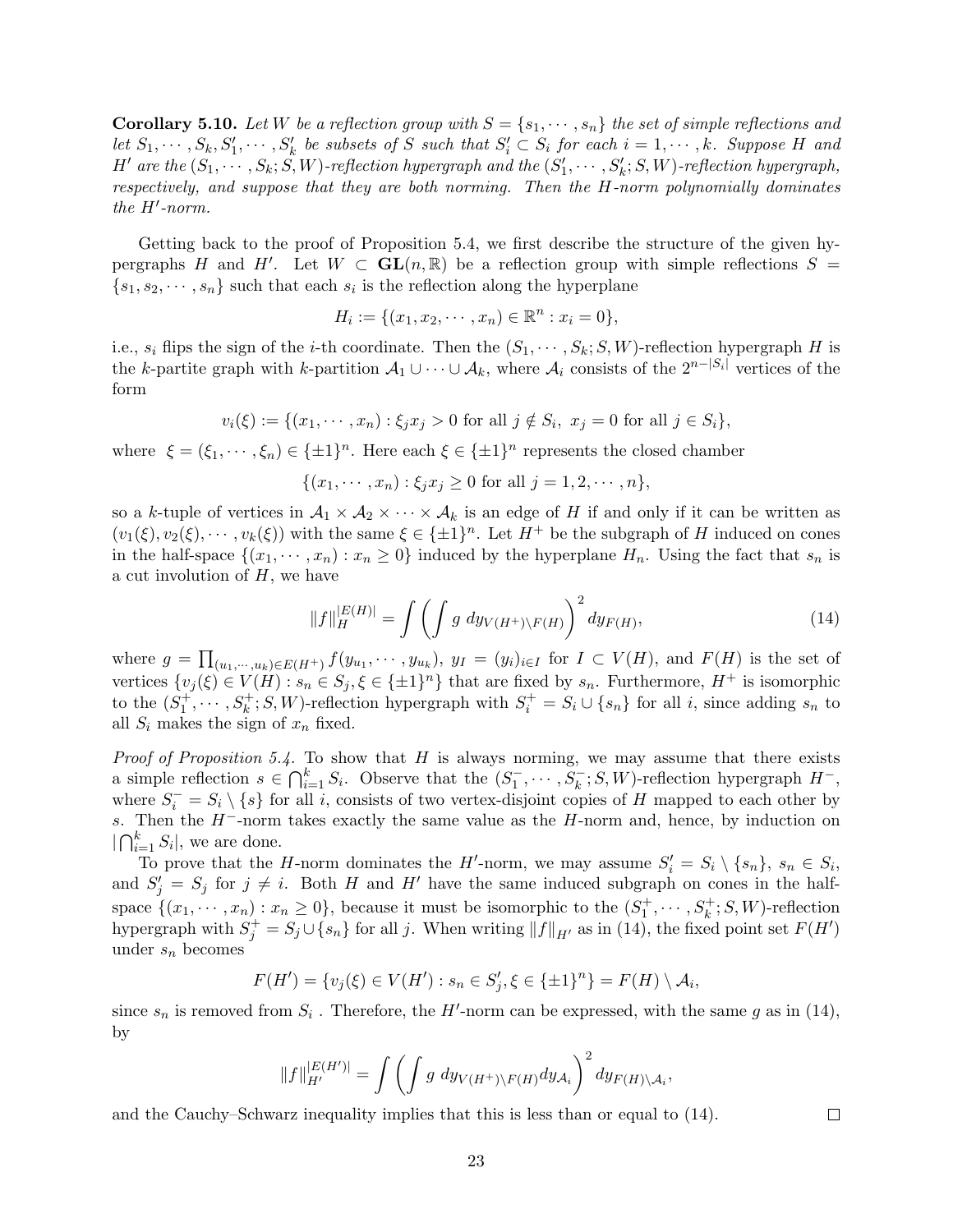### <span id="page-23-0"></span>5.3 Applications to Sidorenko's conjecture

We will now discuss how to apply our results to Sidorenko's conjecture. As mentioned in the introduction, there is the obvious fact that any weakly norming graph satisfies Sidorenko's conjecture. However, one can go beyond this by applying the entropy techniques that have been developed in recent years [\[15,](#page-27-16) [16,](#page-27-6) [14,](#page-27-5) [24,](#page-28-2) [6\]](#page-27-4). The key facts we will use about entropy are contained in the following lemma, though we refer the reader to [\[6\]](#page-27-4) for further information on entropy, conditional entropy, and their use in relation to Sidorenko's conjecture. Throughout this subsection, logarithms will be understood to be base 2.

<span id="page-23-1"></span>**Lemma 5.11.** Let X, Y, and Z be random variables and suppose that X takes values in a set S,  $H(X)$  is the entropy of X, and  $H(X|Y)$  is the conditional entropy of X given Y. Then

$$
(i) \ \mathcal{H}(X) \le \log |S|,
$$

(ii)  $H(X|Y, Z) = H(X|Z)$  if X and Y are conditionally independent given Z.

As in [\[14,](#page-27-5) [6\]](#page-27-4), we say that a bipartite graph H has Sidorenko's property if H satisfies [\(5\)](#page-2-2) for all non-negative symmetric functions  $f$ , i.e., Sidorenko's conjecture holds for  $H$ .

To motivate what follows, suppose we wish to show that the graph obtained by gluing two copies  $H_1$  and  $H_2$  of the 1-subdivision of  $K_4$  along induced 6-cycles has Sidorenko's property. Formally, there is a vertex set  $J = V(H_1) \cap V(H_2)$  on which the induced subgraphs of both  $H_1$ and  $H_2$  are isomorphic to a 6-cycle and we are interested in proving that the graph  $H$  on vertex set  $V(H_1) \cup V(H_2)$  with edges  $E(H_1) \cup E(H_2)$  has Sidorenko's property. As in [\[6\]](#page-27-4) and [\[24\]](#page-28-2), we generate a random homomorphism in  $Hom(H, G)$  and analyse its entropy to get a lower bound for  $|Hom(H, G)|$ . To this end, we consider the following way of generating a random element in  $Hom(H, G)$ :

- (i) Take a uniform random homomorphic copy of  $H_1$ , i.e., choose an element in  $Hom(H_1, G)$ uniformly at random.
- (ii) Choose another homomorphic copy of  $H_2$  that extends the 6-cycle on J uniformly at random.

This algorithm always gives a random homomorphism  $w$  in  $Hom(H, G)$ , so it remains to analyse the entropy. We regard w as a random vector indexed by  $V(H)$  and, for  $I \subset V(H)$ , write  $\mathbf{w}_I$  for the random vector  $(\mathbf{w}(v))_{v\in I} \in V(G)^{I}$ . Let  $U = V(H_1) \setminus V(J)$  and  $W = V(H_2) \setminus V(J)$ . Then

$$
\log |\text{Hom}(H, G)| \ge \text{H}(\mathbf{w}) = \text{H}(\mathbf{w}_U, \mathbf{w}_J, \mathbf{w}_W)
$$
  
\n
$$
= \text{H}(\mathbf{w}_W | \mathbf{w}_U, \mathbf{w}_J) + \text{H}(\mathbf{w}_U, \mathbf{w}_J)
$$
  
\n
$$
= \text{H}(\mathbf{w}_W | \mathbf{w}_J) + \log |\text{Hom}(H_1, G)|
$$
  
\n
$$
= \text{H}(\mathbf{w}_W, \mathbf{w}_J) - \text{H}(\mathbf{w}_J) + \log |\text{Hom}(H_1, G)|
$$
  
\n
$$
= 2 \log |\text{Hom}(H_1, G)| - \text{H}(\mathbf{w}_J).
$$
 (15)

If J were an independent set, we could upper bound  $|\text{Hom}(J, G)|$  by  $|G|^{|J|}$  and use Lemma [5.11](#page-23-1) (i) to derive an upper bound on  $H(\mathbf{w}_J)$ . This is one of the main tricks used in [\[6\]](#page-27-4) and [\[24\]](#page-28-2), an elaboration of which also allows one to handle the case where the graph induced on  $J$  is a tree. In our case, the graph induced on J is a 6-cycle, so we have  $H(\mathbf{w}_J) \leq \log |Hom(C_6, G)|$ . Since  $H_1$  is a weakly norming graph, the monotonicity property [\(11\)](#page-17-3) implies that the homomorphism densities of  $H_1$ and  $C_6$  in G satisfy  $t_{H_1}(G)^{1/|E(H_1)|} \ge t_{C_6}(G)^{1/|E(C_6|)}$ . This in turn implies that

<span id="page-23-2"></span>
$$
|\mathrm{Hom}(H_1, G)|^{1/2}|V(G)| \geq |\mathrm{Hom}(C_6, G)|.
$$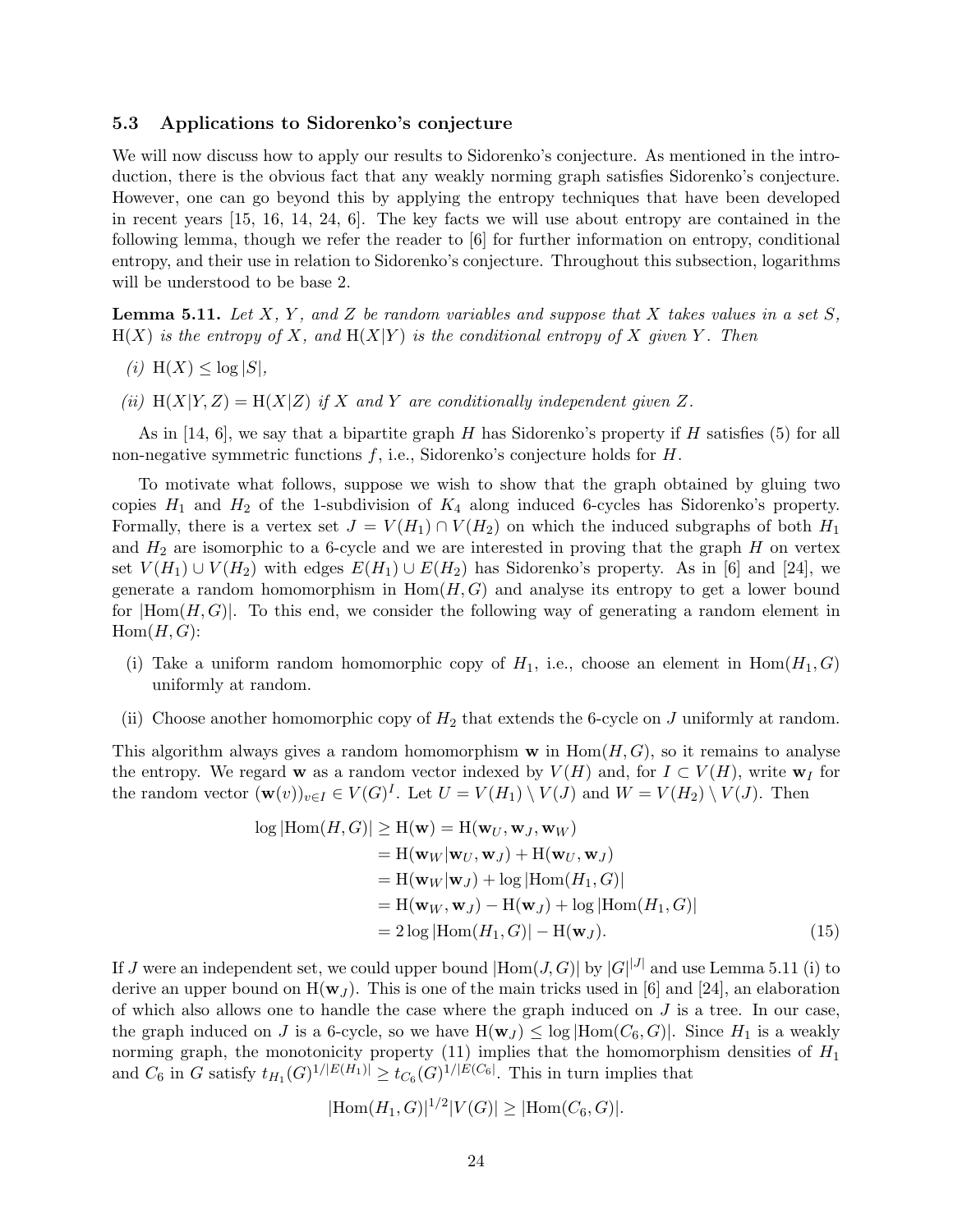Plugging this into [\(15\)](#page-23-2), we have

$$
\log |\text{Hom}(H, G)| \ge \frac{3}{2} \log |\text{Hom}(H_1, G)| - \log |V(G)|
$$
  
 
$$
\ge 18 \log \left( \frac{|\text{Hom}(K_2, G)|}{|V(G)|^2} \right) + 14 \log |V(G)|,
$$

where the last inequality follows from the fact that  $H_1$  has Sidorenko's property. Therefore, H has Sidorenko's property.

More generally, we may iterate this gluing process in a tree-like way. To describe the resulting graph, we use the notion of tree decomposition introduced by Halin [\[10\]](#page-27-17) and developed by Robertson and Seymour [\[21\]](#page-28-4). A tree decomposition of a graph H is a pair  $(\mathcal{F}, \mathcal{T})$  consisting of a family F of vertex subsets of H and a tree  $\mathcal T$  on vertex set  $\mathcal F$  satisfying

- 1.  $\bigcup_{X \in \mathcal{F}} X = V(H),$
- 2. for each  $\{v, w\} \in E(H)$ , there exists a set  $X \in \mathcal{F}$  such that  $v, w \in X$ , and
- 3. for  $X, Y, Z \in \mathcal{F}, X \cap Y \subseteq Z$  whenever Z lies on the path from X to Y in T.

Now, given a weakly norming graph  $N$ , an  $N$ -decomposition of a graph  $H$  is a tree decomposition  $(F, \mathcal{T})$  of H satisfying the following two extra conditions:

- 1. The induced subgraphs  $H[X], X \in \mathcal{F}$ , are each isomorphic to N.
- 2. For every pair  $X, Y \in \mathcal{F}$  which are adjacent in  $\mathcal{T}$ , there is an isomorphism between the two copies of N that fixes  $X \cap Y$ .

We say that a bipartite graph is  $N-decomposable$  if it allows a  $N$ -decomposition, i.e., it can be obtained by gluing copies of the weakly norming graph  $N$  in a tree-like way. The main theorem in this subsection is as follows.

**Theorem 5.12.** If N is weakly norming, any N-decomposable graph H has Sidorenko's property.

*Proof.* Let  $(\mathcal{F}, \mathcal{T})$  be an N-decomposition of H and let G be the target graph in which we wish to embed  $H$ . The randomised algorithm for generating a copy of  $H$  is a straightforward generalisation of that discussed in the example above: pick a root  $R \in \mathcal{F}$  and choose a uniform random homomorphism from  $\text{Hom}(H[R], G)$  and, for each child X of R, choose a uniform random (homomorphic) copy of  $H[X]$  extending the embedded copy of  $H[R \cap X]$ . Repeating this process, we obtain a random homomorphic copy **w** of H. Following the proof of Theorem 1.2 in [\[6\]](#page-27-4), we arrive at the identity

<span id="page-24-0"></span>
$$
H(\mathbf{w}) = \sum_{X \in \mathcal{F}} H(\mathbf{w}_X) - \sum_{XY \in E(\mathcal{T})} H(\mathbf{w}_{X \cap Y}).
$$

Let  $K_{XY}$  be the induced subgraph  $H[X \cap Y]$  for  $XY \in E(\mathcal{T})$ . We may bound  $H(\mathbf{w})$  and  $H(\mathbf{w}_{X \cap Y})$ from above by  $\log |Hom(H, G)|$  and  $\log |Hom(K_{XY}, G)|$ , respectively. Moreover, since  $w_X$  is distributed uniformly in  $Hom(N, G)$ , this gives

$$
\log t_H(G) \ge |\mathcal{F}| \log t_N(G) - \sum_{XY \in E(\mathcal{T})} \log t_{K_{XY}}(G),\tag{16}
$$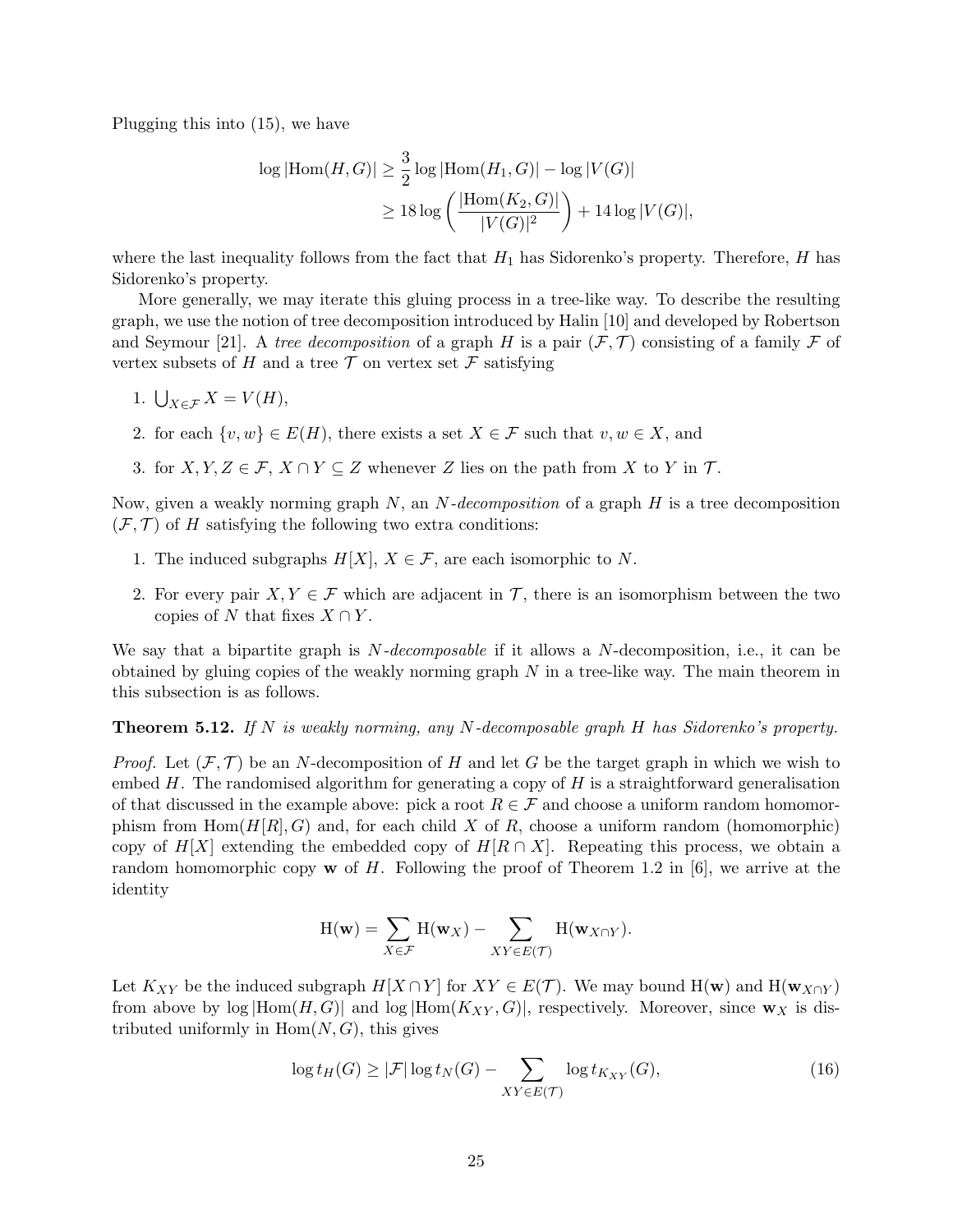after rescaling the equation by subtracting  $|V(H)| \log |V(G)|$  on each side. Since N is weakly norming, the monotonicity property [\(11\)](#page-17-3) implies that

$$
t_{K_{XY}}(G) \le t_N(G)^{|E(K_{XY})|/|E(N)|}.
$$

Plugging this bound into [\(16\)](#page-24-0), it follows that

$$
\log t_H(G) \ge \frac{1}{|E(N)|} \left( |\mathcal{F}| |E(N)| - \sum_{XY \in E(\mathcal{T})} |E(K_{XY})| \right) \log t_N(G).
$$

Note that  $|\mathcal{F}||E(N)| - \sum_{XY \in E(\mathcal{T})} |E(K_{XY})|$  is exactly the number of edges in H and, hence, we have the bound  $t_H(G) \ge t_N(G)^{|E(H)|/|E(N)|}$ . As N has Sidorenko's property, we conclude that H does also.  $\Box$ 

The theorem above is intended as an example of how norming graphs may be used to build up new examples of graphs satisfying Sidorenko's property. We expect that additional refinements of the entropy method can be used to broaden this class further, but we have not attempted a comprehensive treatment here.

### 6 Concluding remarks

Characterising weakly norming graphs. Although Theorem [1.2](#page-1-2) gives a fairly large class of weakly norming graphs, it is still an open problem to characterise them all. For our arguments to work on a particular graph  $H$ , it was necessary that  $H$  be edge-transitive under its cut involution group. We also insisted on the existence of a percolating sequence in  $H$ , but we suspect that this condition may not be needed.

<span id="page-25-0"></span>Conjecture 6.1. A bipartite graph H is weakly norming if it is edge-transitive under its cut involution group.

Underlying this conjecture is a further suspicion that reflection graphs may constitute the entire class of graphs which are edge-transitive under their cut involution groups. Were this indeed the case, Conjecture [6.1](#page-25-0) would follow immediately from Theorem [1.2.](#page-1-2)

In [\[12\]](#page-27-1), Hatami showed that weakly norming graphs must be balanced and bi-regular and that the class of weakly norming graphs is closed under taking tensor products. There are analogues of these results for reflection graphs: any reflection graph must be bi-regular since it is vertextransitive on each side, while the tensor product of two reflection graphs is again a reflection graph. It is not too difficult to prove that the same properties hold for graphs that are edge-transitive under the cut involution group. These coincidences suggest that the converse to Conjecture [6.1](#page-25-0) may also be true, though this is significantly more tentative than Conjecture [6.1.](#page-25-0)

<span id="page-25-1"></span>Conjecture 6.2. A bipartite graph H is weakly norming only if it is edge-transitive under its cut involution group.

It would already be very interesting to show that weakly norming graphs are necessarily edgetransitive.

Norming graphs versus weakly norming graphs. When can we guarantee that a weakly norming graph is also norming? Theorem [1.3](#page-2-3) gives a partial answer to this natural question. However, we again suspect, in analogy with Conjectures [6.1](#page-25-0) and [6.2,](#page-25-1) that edge-transitivity under the stable involution group is a necessary and sufficient property.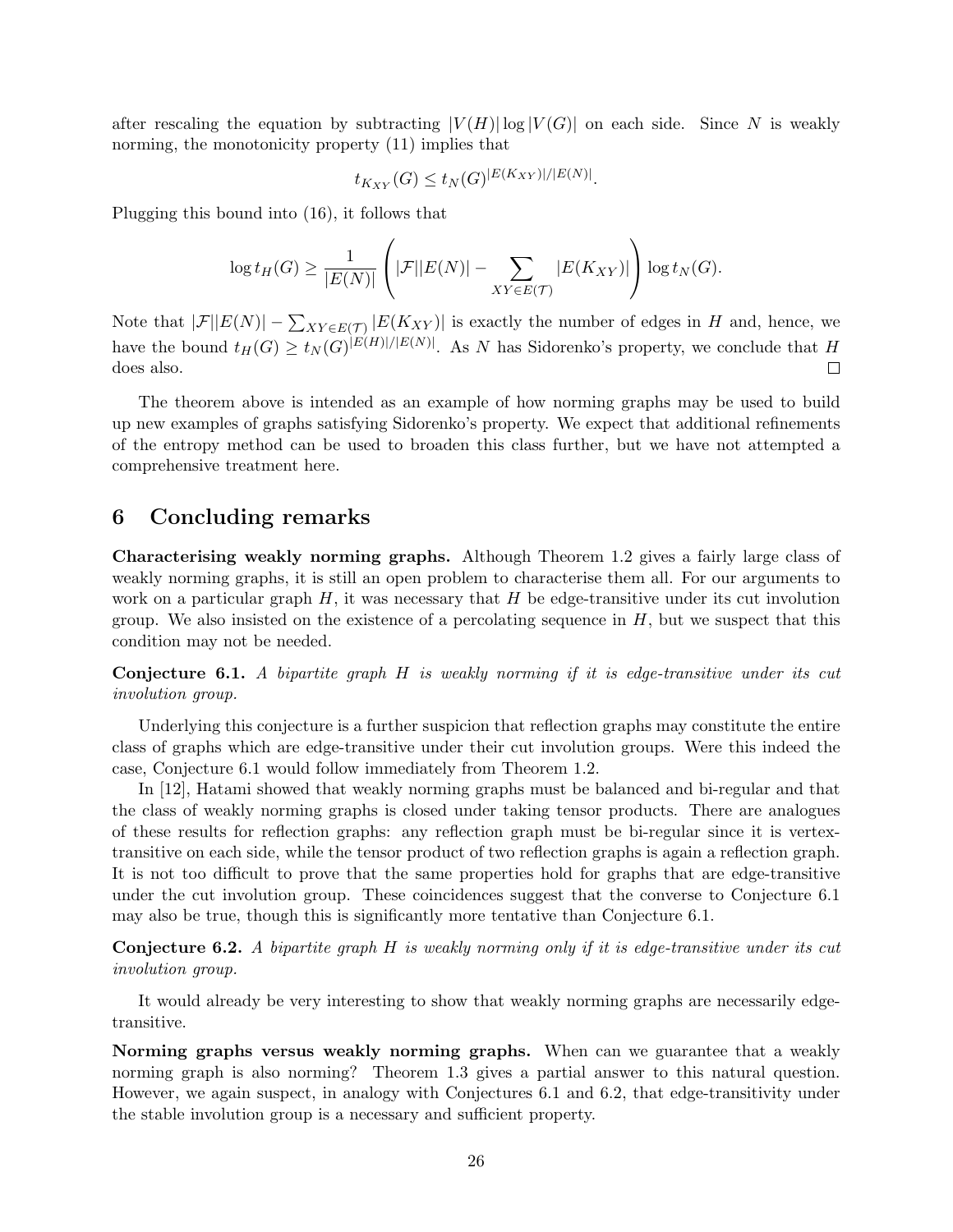**Conjecture 6.3.** A bipartite graph  $H$  is norming if and only if it is edge-transitive under its stable involution group.

This is reminiscent of another conjecture, proposed in [\[3\]](#page-27-18), about determining those graphs H for which  $t_H(f)$  is always non-negative. It might be interesting to investigate the connection.

**Conjecture 6.4** (Positive graph conjecture [\[3\]](#page-27-18)).  $t_H(f)$  is non-negative for all  $f : [0,1]^2 \to \mathbb{R}$  if and only if there is a stable involution of H.

Complex-valued functions. Our results on norming (hyper)graphs, Theorem [1.3](#page-2-3) and Theorem [5.1,](#page-17-0) can also be used to define (hyper)graph norms for complex-valued functions. Suppose  $H$  is the  $(S_1, \dots, S_k; S, W)$ -reflection hypergraph, where W is a reflection group and  $\bigcap_{i=1}^k S_i = \emptyset$ . Note that each reflection in W acts as a stable involution and there exists a one-to-one correspondence between the edges of  $H$  and the set  $C$  of open chambers, since each edge is contained in exactly one closed chamber. By the one-to-one correspondence between  $W$  and  $\mathcal{C}$ , there also exists a one-to-one correspondence  $\xi : W \to E(H)$  between W and  $E(H)$ . Let  $W_+ := \{w \in W : \ell(w)$  is even} and  $W_- := \{w \in W : \ell(w) \text{ is odd}\}.$  We may write  $W_+$  and  $W_-$  as the inverse images of 1 and  $-1$ under the group homomorphism  $w \mapsto \det(w) = (-1)^{\ell(w)}$  from W to the multiplicative group  $\{\pm 1\}$ . It follows that  $W_+$  and  $W_-\$  partition W into parts of equal size and each reflection  $t \in W$  maps  $w \in W_+$  to  $tw \in W_-$  and vice versa. For a complex-valued function f on  $[0,1]^k$ , define

$$
\|f\|_H := \left| \int \prod_{e \in \xi(W_+)} f(x_e) \prod_{e' \in \xi(W_-)} \overline{f(x_{e'})} \; \right|^{1/|E(H)|}
$$

,

where  $x_e = (x_{u_1}, x_{u_2}, \dots, x_{u_k})$  for  $e = (u_1, u_2, \dots, u_k)$ . This is well-defined, even without taking the absolute value of the integral above, since

$$
\int \prod_{e \in \xi(W_+)} f(x_e) \prod_{e' \in \xi(W_-)} \overline{f(x_{e'})} = \int g\overline{g},
$$

where

$$
g(x_{F_{\phi}}) = \int \prod_{e \in \xi(W_+) \cap (L_{\phi} \cup F_{\phi})^k} f(x_e) \prod_{e' \in \xi(W_-) \cap (L_{\phi} \cup F_{\phi})^k} \overline{f(x_{e'})} dx_{L_{\phi}}
$$

for a stable involution  $\phi$  that corresponds to a reflection in W. When  $W = \langle s_1 \rangle \times \cdots \times \langle s_n \rangle$ ,  $s_i \in S$ , this gives complex-valued versions of Gowers' octahedral norms, but it also allows some more exotic examples. For example, the hypergraph described in Example [5.7](#page-20-1) can now easily be modified to define a norm on the vector space of complex-valued functions  $f : [0, 1]^3 \to \mathbb{C}$ .

Acknowledgements. Part of this work was carried out while the authors participated in the LMS-CMI Research School on Regularity and Analytic Methods in Combinatorics at the University of Warwick and also while the second author was visiting KIAS. The second author would like to thank Seung Jin Lee for suggestions of references and helpful discussions on algebraic combinatorics. We would also like to thank Alexander Sidorenko for some helpful remarks on an earlier version of this paper.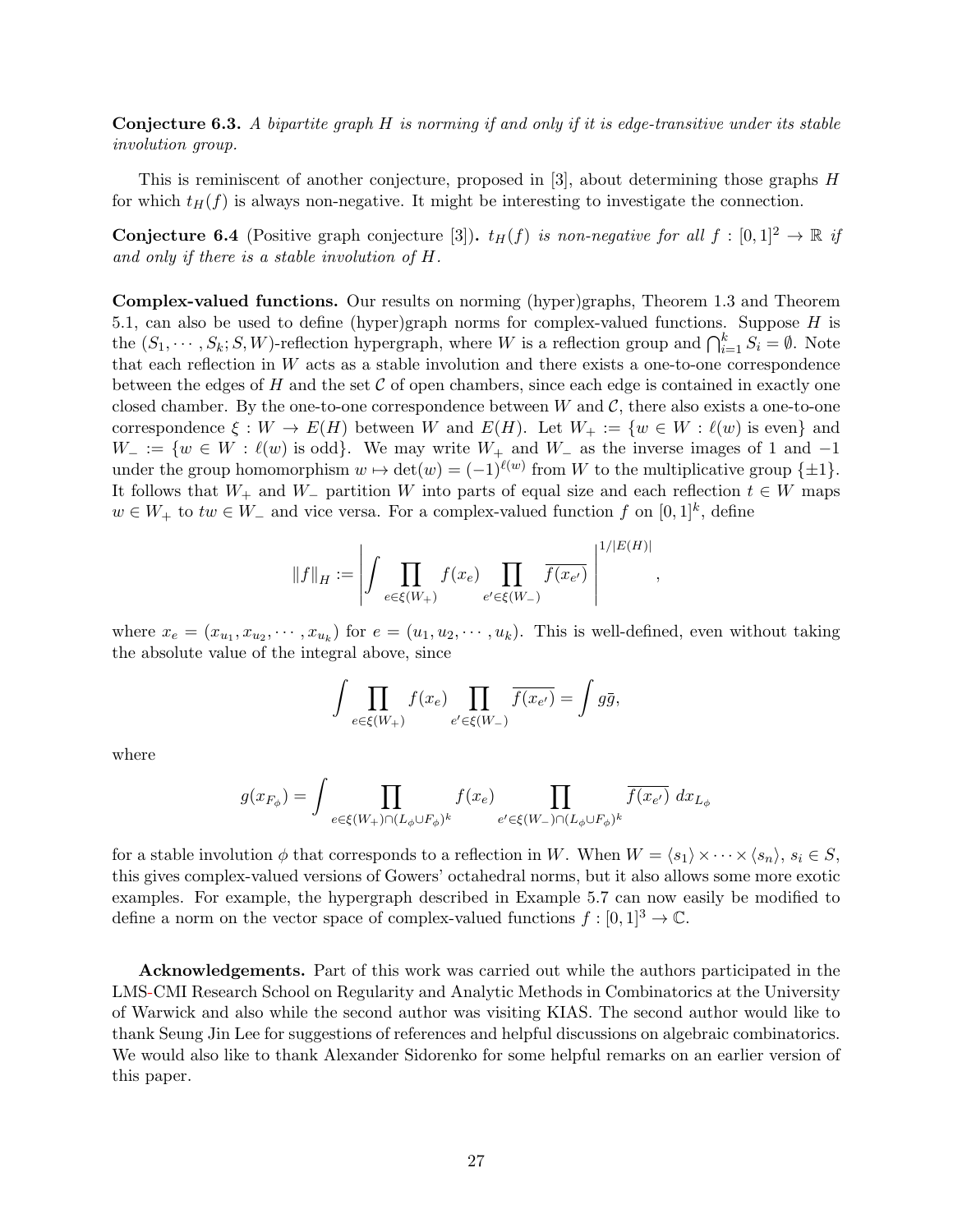# References

- <span id="page-27-11"></span>[1] A. Björner and F. Brenti. Combinatorics of Coxeter groups, volume 231 of Graduate Texts in Mathematics. Springer, New York, 2005.
- <span id="page-27-10"></span> $[2]$  G. Blakley and P. Roy. A Hölder type inequality for symmetric matrices with nonnegative entries. Proc. Amer. Math. Soc., 16:1244–1245, 1965.
- <span id="page-27-18"></span>[3] O. A. Camarena, E. Csóka, T. Hubai, G. Lippner, and L. Lovász. Positive graphs. *European* J. Combin., 52:290–301, 2016.
- <span id="page-27-3"></span>[4] D. Conlon, J. Fox, and B. Sudakov. An approximate version of Sidorenko's conjecture. Geom. Funct. Anal., 20:1354–1366, 2010.
- <span id="page-27-9"></span>[5] D. Conlon, H. Hàn, Y. Person, and M. Schacht. Weak quasi-randomness for uniform hypergraphs. Random Structures Algorithms, 40:1–38, 2012.
- <span id="page-27-4"></span>[6] D. Conlon, J. H. Kim, C. Lee, and J. Lee. Some advances on Sidorenko's conjecture. Preprint available at arXiv:1510.06533 [math.CO].
- <span id="page-27-15"></span>[7] W. T. Gowers. A new proof of Szemerédi's theorem. Geom. Funct. Anal.,  $11:465-588$ ,  $2001$ .
- <span id="page-27-7"></span>[8] W. T. Gowers. Quasirandomness, counting and regularity for 3-uniform hypergraphs. Combin. Probab. Comput., 15:143–184, 2006.
- <span id="page-27-8"></span>[9] W. T. Gowers. Hypergraph regularity and the multidimensional Szemerédi theorem. Ann. of Math., 166:897–946, 2007.
- <span id="page-27-17"></span>[10] R. Halin. S-functions for graphs. J. Geom., 8:171–186, 1976.
- <span id="page-27-14"></span>[11] H. Hatami. On generalizations of Gowers norms. PhD thesis, University of Toronto, 2009.
- <span id="page-27-1"></span>[12] H. Hatami. Graph norms and Sidorenko's conjecture. Israel J. Math., 175:125–150, 2010.
- <span id="page-27-12"></span>[13] J. Humphreys. Reflection groups and Coxeter groups, volume 29 of Cambridge Studies in Advanced Mathematics. Cambridge University Press, 1992.
- <span id="page-27-5"></span>[14] J. H. Kim, C. Lee, and J. Lee. Two approaches to Sidorenko's conjecture. Trans. Amer. Math. Soc., 368:5057–5074, 2016.
- <span id="page-27-16"></span>[15] S. Kopparty and B. Rossman. The homomorphism domination exponent. European J. Combin., 32:1097–1114, 2011.
- <span id="page-27-6"></span>[16] J. X. Li and B. Szegedy. On the logarithmic calculus and Sidorenko's conjecture. To appear in Combinatorica.
- <span id="page-27-0"></span>[17] L. Lovász. *Large networks and graph limits.* Amer. Math. Soc. Colloq. Publ. American Mathematical Society, Providence, RI, 2012.
- <span id="page-27-2"></span>[18] L. Lovász and B. Szegedy. Limits of dense graph sequences. J. Combin. Theory Ser. B, 96:933–957, 2006.
- <span id="page-27-13"></span>[19] P. McMullen and E. Schulte. Abstract regular polytopes, volume 92 of Encyclopedia of Mathematics and its Applications. Cambridge University Press, Cambridge, 2002.